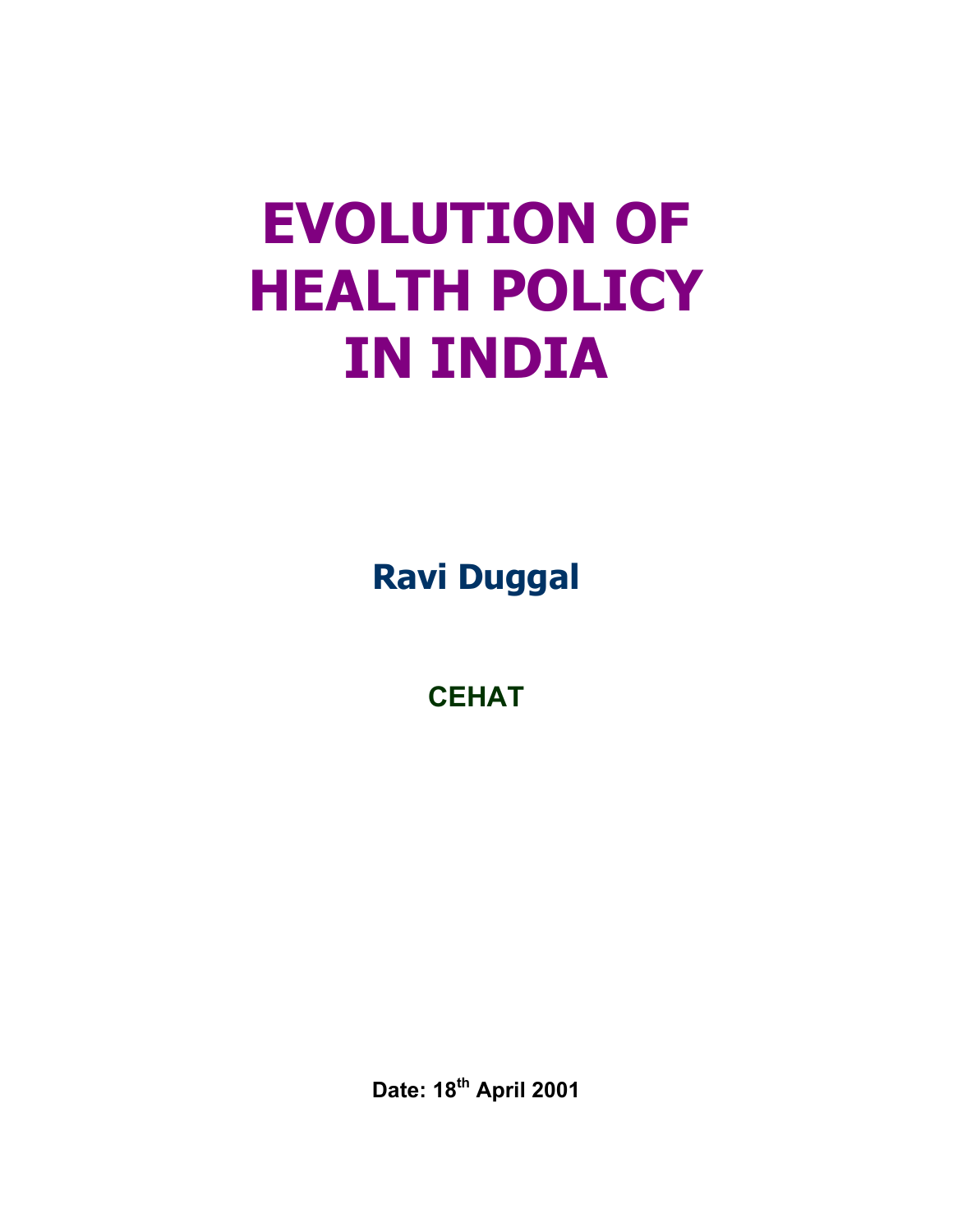#### **PREFACE**

Health and health care development has not been a priority of the Indian state. This is reflected in two significant facts. One, the low level of investment and allocation of resources to the health sector over the years – about one percent of GDP with clear declining trends over the last decade. And second the uncontrolled very rapid development of an unregulated private health sector, especially in the last two decades.

Yes, we have a health policy document but it took 35 years after Independence for the government to make a health policy statement in 1982-83. And it is no coincidence that such a policy statement came only after the 1978 Alma Ata Declaration of the World Health Assembly – Health For All by 2000 AD. But this does not mean that there was no health policy all these years. There was a distinct policy and strategy for the health sector, albeit an unwritten one. This was reflected through the Five Year Plans. This, despite the fact that health is a state subject.

At the state government level there is no evidence of any policy initiatives in the health sector. The Central government through the Council of Health and Family Welfare and various Committee recommendations has shaped health policy and planning in India. It has directed this through the Five Year Plans through which it executes its decisions. The entire approach has been program based. The Centre designs national programs and the states have to just accept them. The Centre assures this through the fiscal control it has in distribution of resources. So, essentially what is a state subject the Centre takes major decisions. However it is important to note that this Central control is largely over preventive and promotive programs like the Disease Control programs and Family Planning, which together account for between two-thirds and three-fourths of state budgets. Curative care, that is hospital and dispensaries, has not been an area of Central influence and in this domain investments have come mostly from the state's own resources.

Post-SAP one sees a declining role of the Centre in the health sector. The opening up of the economy has allowed state governments to directly negotiate with agencies like World Bank and this has meant taking some initiative on the policy front even if it is driven by the lending agency. In this context a number of state governments have set up think tanks and/or policy groups to facilitate policy making and planning for the health sector.

In this document we will historically trace the evolution of health policy making in India in the context of the development of the health sector. We will also review the current scenario and suggest future directions for policy initiatives.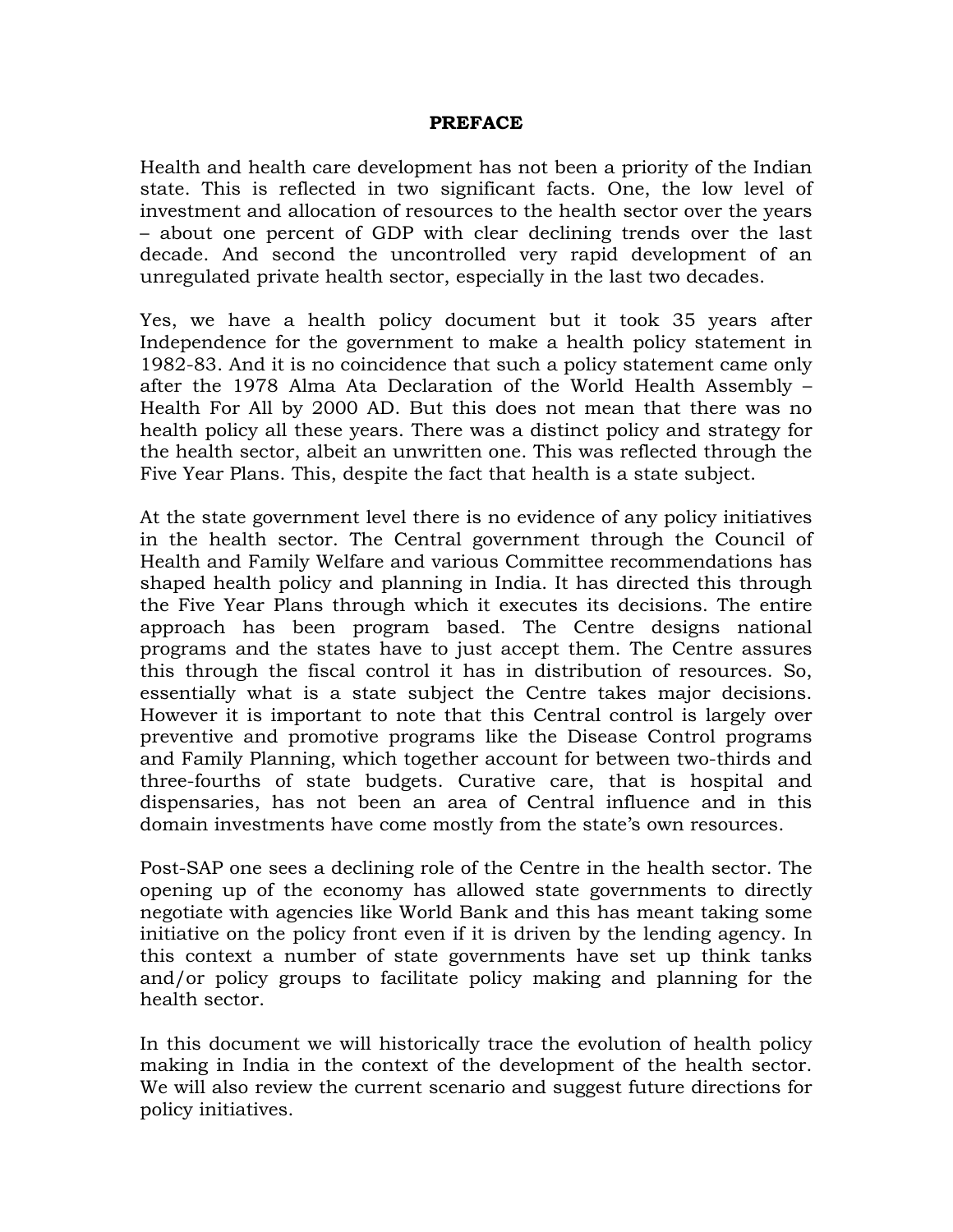# **1. Historical Context of India's Health Policy**

### **Introduction**

Structured health policy making and health planning in India is not a post-independence phenomena. In fact, the most comprehensive health policy and plan document ever prepared in India was on the eve of Independence in 1946. This was the `Health Survey and Development Committee Report' popularly referred to as the Bhore Committee. This Committee prepared a detailed plan of a National Health Service for the country, which would provide a universal coverage to the entire population free of charges through a comprehensive state run salaried health service. Such a well-studied and minutely documented plan has not as yet been prepared in Independent India.

The Bhore Committee proposals required implementation of structural changes in the then health care system, and had they been implemented they would have radically altered health care access and health status of the Indian masses, especially the 80% population residing in rural areas. It is only an embarrassment for the Indian nation that more than half a century later there is no evidence of development of health care services to a level that the Bhore Committee regarded as a minimum decent standard. And neither has the health status of the masses altered very significantly – both in terms of the technology and means available as well as in comparison with developed countries today. The gap then and now has not changed much.

Health services in India today are as inadequate and underdeveloped as they were during the time of the Bhore Committee. The analysis of the health situation by the Bhore Committee in the early forties would hold good if a similar enquiry is undertaken today, over half a century later. Instead of the National Health Service that the Bhore Committee had envisaged, which would be available to one and all irrespective of their ability to pay, further commodification of health care services took place strengthening the operation of market forces in this sector. The enclave pattern of development of the health sector continues even today - the poor, the villagers, women and other underprivileged sections of society, in other words the majority, still do not have access to affordable basic health care of any credible quality.

Universal coverage of the population through some health plan is historically well entrenched today, whether this be through health insurance or state run health services. There is no developed country, whether capitalist or socialist, which has not insured through either of the above means or a combination a minimum standard of health care for its population. In socialist countries the state provides health care,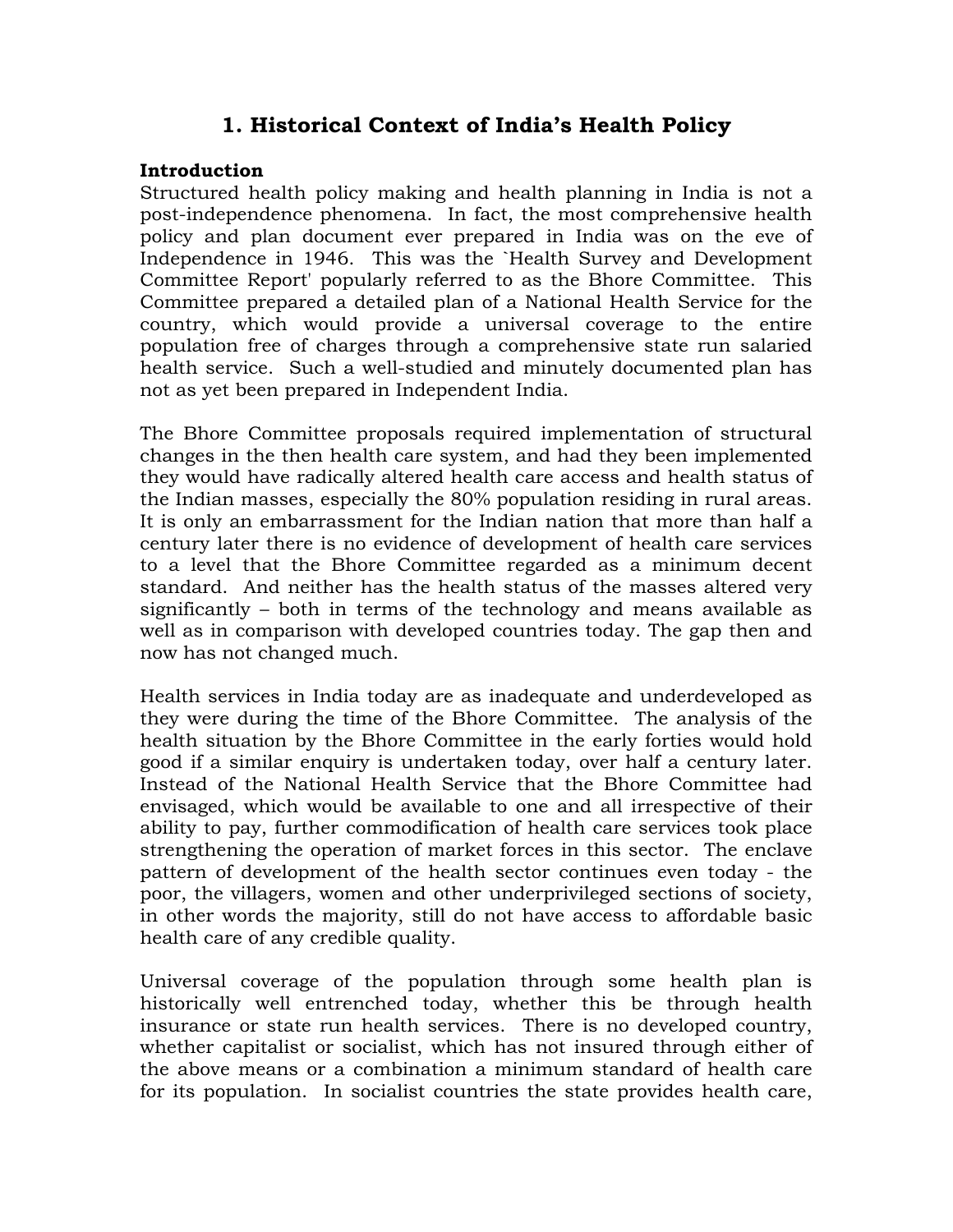among other `social services', as a basic right of the citizen. In capitalist countries social security has evolved under the concept of a welfare state and health care is one of the prominent elements. However, such assured universal coverage of health care has not emerged in any satisfactory manner in underdeveloped countries, including India. "The underdevelopment of health and health services (in these countries) is brought about by the same determinants that cause underdevelopment in general - the pattern of control over resources of these countries in which the majority of population has no control over their resources." (Navarro, 1981,) But given a political commitment some form of a National Health Service can be evolved in these countries.

## **The Colonial Period**

Modern medicine and health care were introduced in India during the colonial period. This was also a period that saw the gradual destruction of pre-capitalist modes of production in India. Under pre-capitalist mode of production institutionalized forms of health care delivery, as we understand today, did not exist. Practitioners who were not formally trained professionals but inheritors of a caste-based occupational system provided health care within ones homes. This does not mean that there was no attempt of evolving a formal system. Charaka and Sushruta Samhitas, among other texts, is evidence of putting together a system of medicine. Universities like Takshashila, Nalanda and Kashi did provide formal training in Indian medicine (Jaggi, 1979: XIII, 1-3). But the little evidence that exists shows that such structured medicine existed mostly in towns around the courts of the rulers; and in the countryside healers operated as practitioners of what we term today as `folk medicine'.

However, the institutions that functioned as hospitals were more in the nature of *punyasthanas, dharmashalas, viharas* and *maths*. They were the Indian equivalent of Western alm-houses, monasteries and infirmaries which were provided with stocks of medicine and lodged the destitute, the cripple and the diseased who received every kind of help free and freely (Fa-hein as quoted in Jaggi, 1979:XIV.3). Similarly, during the Mughal Sultanate the rulers established such hospitals in large numbers in the cities of their kingdom where all the facilities were provided to the patients free of charge (Jaggi, 1979: XIV.4). These activities were financed not only by the kings but also through charities of the rich traders and wealthy persons in the kingdom (ibid, 3-4).

Hence, in the pre-colonial period, which coincides with the pre-capitalist period, structured health care delivery had clearly established three characteristics. **Firstly, it was considered a social responsibility and thus state and philanthropic intervention was highly significant. Secondly, the services that were provided by these facilities were provided free to all who availed them or had access to them. Caste,**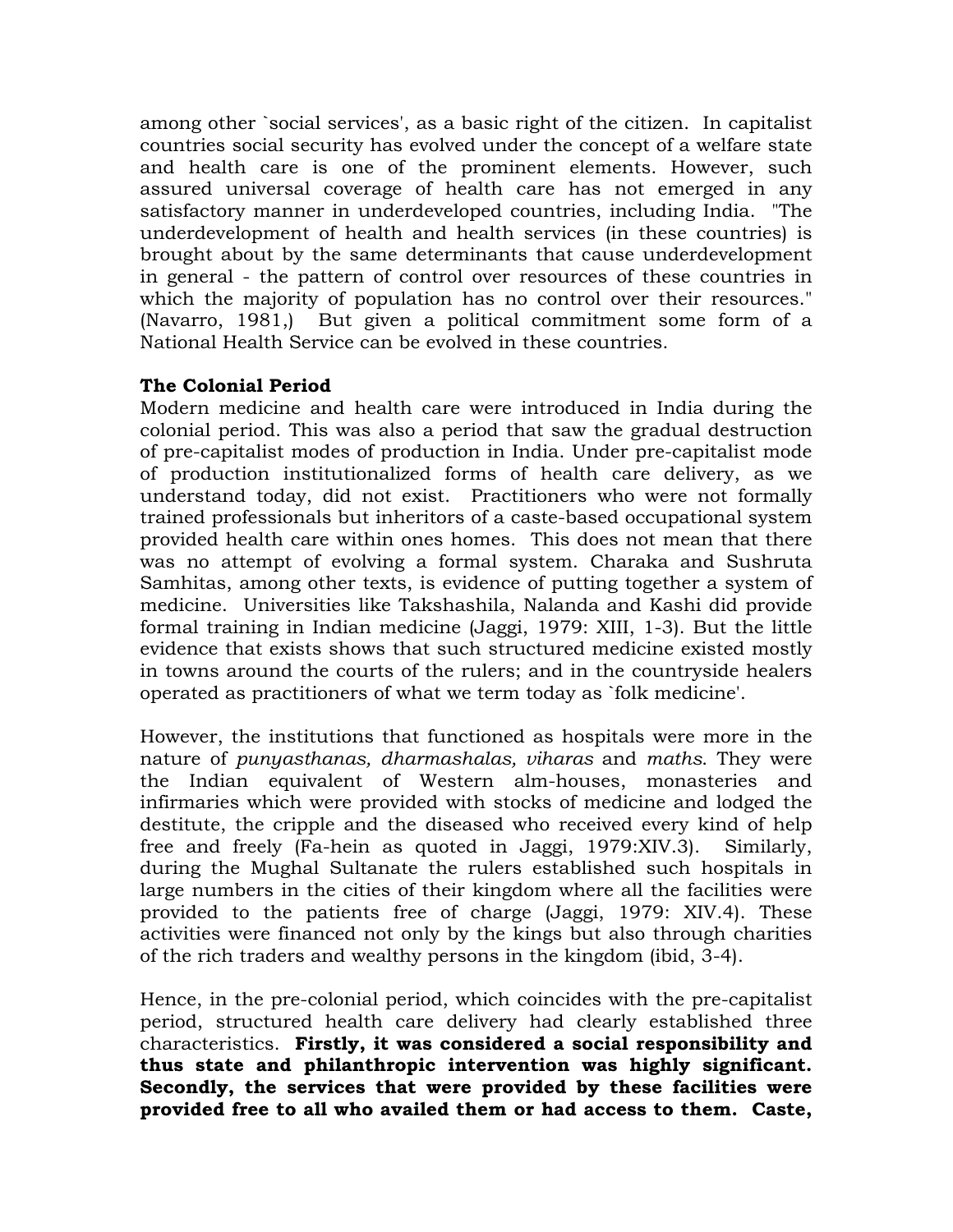#### **class and occupation did however limit access. And thirdly, most of these facilities were located in towns thus projecting a clear urban bias.**

It is generally believed that the Ayurvedic system of medicine, the dominant formal Indian System of medicine, became stagnant after 10th Century A.D. Unani-Tibb, which was based on Greek medical theory, received greater state patronage, atleast until the advent of Europeans on Indian soil (Jaggi, 1980: XV. 7-8).

The first Europeans to set up a medical establishment in India were the Portuguese. In 1510 the Royal Portuguese Hospital was established in Goa. This was transferred to the Jesuits in 1591 and it became one of the best-run hospitals in the world. Ofcourse, its access was limited to European Christians only, though later Jesuits set up a separate unit to cater to Indian Christians (Jaggi, 1979 : XIV. 71-73).

The English East India Company set up its first hospital in 1664 at Fort St. George in Madras because they could not see the "English men drop away like dogs" (especially the soldiers) because of disease (Crawford, 1914: II.401). This was followed by hospitals in Bombay and Calcutta for the same reasons.

As the needs of the British population, especially the armed forces, increased due to larger territories coming under their administration and an increased number of English troops, a more organized medical establishment was necessitated. Thus on  $1<sup>st</sup>$  January 1764 the Indian Medical Service (IMS) was founded, initially as the Bengal Medical Service (Jaggi, 1979: XIV.27).

The IMS catered mostly to the needs of the armed forces. However, by early 19th century hospitals for the general population were established in chief mofussil towns, besides the Presidency headquarters (Crawford, 1914 : II.430). The expansion of medical facilities followed the devolution of the imperial government especially after 1880 with the setting up of Municipalities and District Boards. However, these medical facilities had a distinct racial and urban bias. Separate provisions were made on employment and racial grounds, though in some places non-official Europeans were allowed access to hospitals designed for civil servants. In General Hospitals, wards for Europeans and Eurasians were separated from those for the rest of the population (Jeffery, 1988:87). These facilities, atleast till the Montagu-Chelmsford Reforms of 1919, were located in urban areas in the military and civilian enclaves of the English.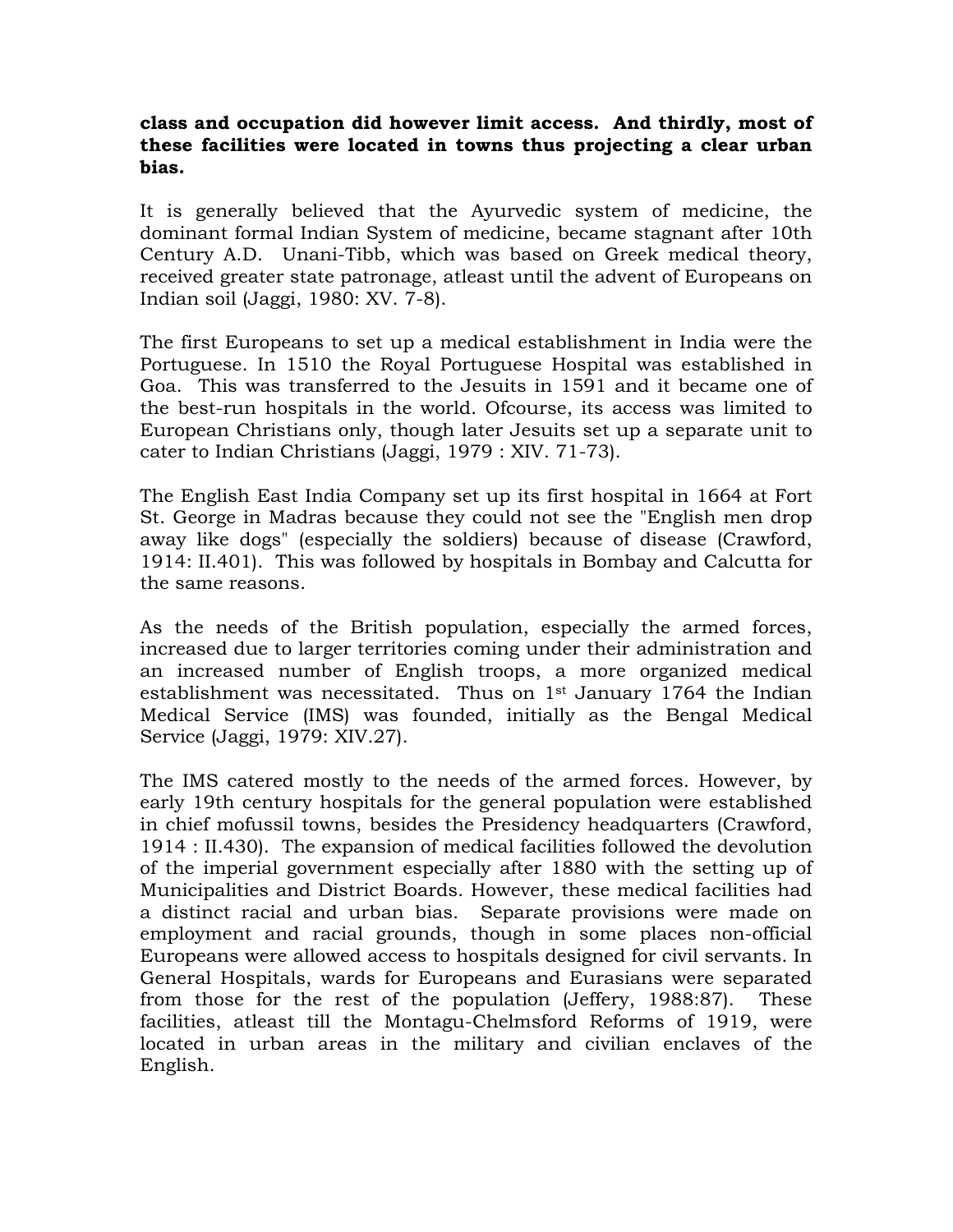Another aspect, which received early attention, atleast in the cantonments, were public health measures. The continued high mortality of British soldiers despite good access to medical services led to the appointment of a Royal Commission to enquire into sanitary conditions of the army in 1859. "Fevers, intermittent, remittent, and typhoid, cholera, dysentery, smallpox, spleen disease, diarrhoea, rheumatism, such is the account of station after station. Epidemics, the result of imperfect civilization and removable causes prevail in India at the present day, as epidemics used to prevail in Europe in the Middle Ages. The work of civilization and sanitary improvement has yet to be initiated in this great country. The prevailing causes are everywhere the same – filth, stagnant water, damp, foul ditches, want of drainage, bad drinking water, utter neglect of ventilation and of all sanitary measures, overcrowding of houses, and foul air." (Indian Medical Gazette, 1871: VI.214)

The Royal Commission submitted its report in 1864, recommending setting up of Sanitary Commissioners in each Presidency. Preventive health care consequently began to get some importance atleast in the cantoments. Within 30 years of creation of such Commissioners the death rate in the army declined from 69 per 1000 in 1857 to about 16 (Jaggi, 1979: XIV.105). But in the general population mortality due to diseases emanating from insanitary conditions continued to be extremely high. For instance, just four diseases – cholera, smallpox, fevers and bowel complaints - in 1886 claimed over 368,000 lives in Madras Presidency alone, in contrast to 368,000 deaths in 50 years ending 1886 from four countries – England, France, Germany and Austria - on the battle-fields! (Ibid: 103).

The rural areas had to wait till the Government of India Act of 1919 whereby health was transferred to the provincial governments and the latter began to take some interest in rural health care. In fact, rural health care expansion in a limited way began in India first from 1920 onwards when the Rockefeller Foundation entered India and started preventive health programmes in the Madras Presidency in collaboration with the government, and gradually extended its support for such activities in Mysore, Travancore, United Provinces and Delhi. The focus of their activities was on developing health unit organizations in rural and semi-rural areas, in addition to support for malaria research and medical education (Bradfield, 1938: 274-275).

This intervention of the Rockefeller Foundation is historically very important for development of health care services and health policy in India, especially for rural areas. It may be considered a watershed that paved the path for the ideology that rural areas need only preventive health care and not hospitals and medical care clinics, i.e., they need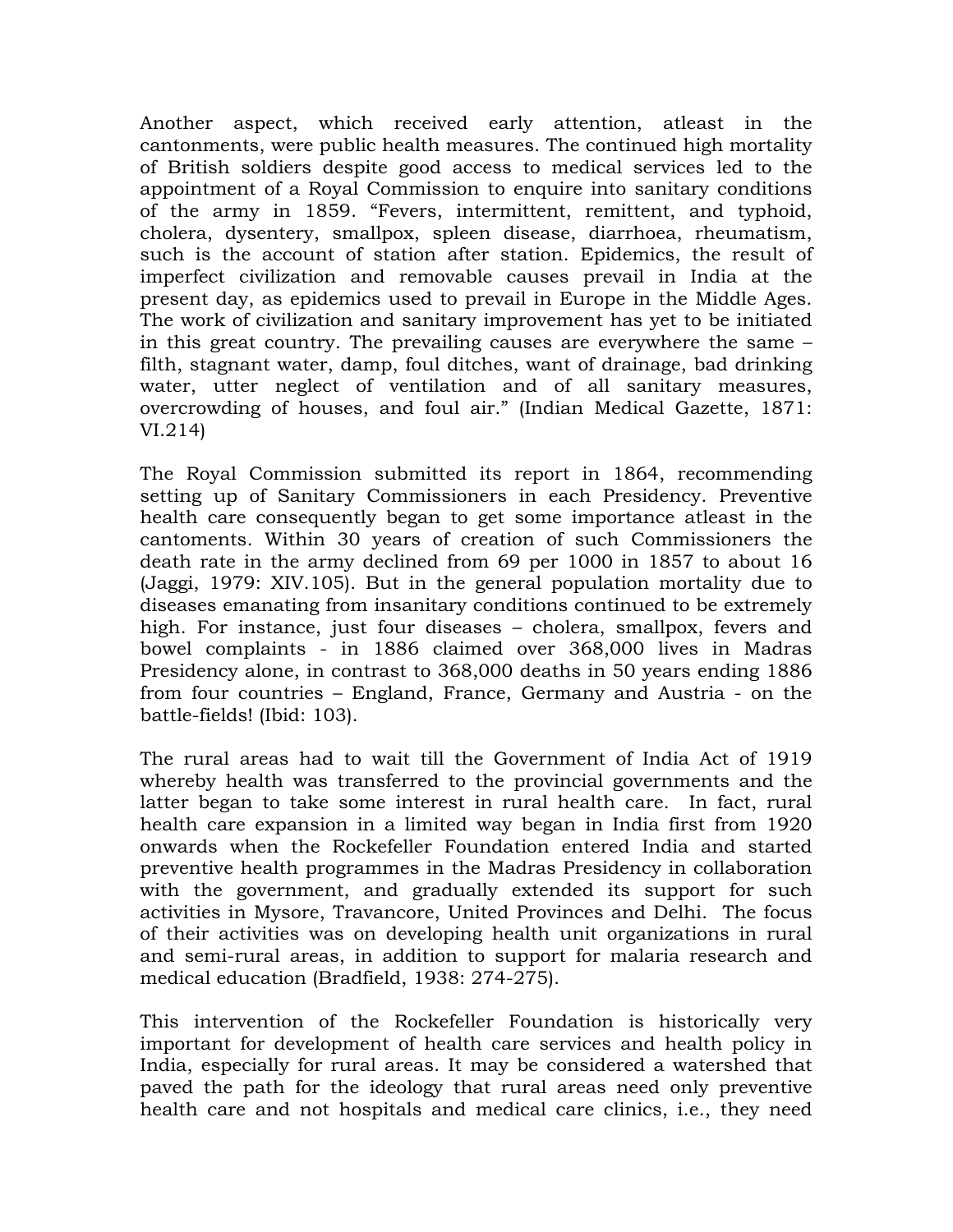"Public Health" and not medical care. The result of this was that medical care activities of the State were developed mainly in the urban areas and rural areas were deprived the devolution of medical care within their reach. This is an important historical fact to note because these same differential treatments for urban and rural areas have continued even after Independence. With regard to public health the same biases were seen. Only European areas enjoyed the benefits of civic concern. This racial distinction and the much more pronounced role taken by the States in Indian towns, provide the main points of difference between the Indian and the British experience. Despite having a more centralized, active and interventionist government than in Britain and one that attempted to draw on British experience, India gained few benefits (Jeffery, 1988: 98).

The same was true in the case of medical education in India. Europeans and certain western oriented Indian communities like Christians in Bengal and Parsis in Bombay largely monopolized it, atleast until 1920 (Ibid, 84).

The Imperial government in India adopted measures that were totally inadequate to deal with the problems at hand because of the racial and urban bias - the European minority and later "Indian Gentlemen" received undue concern, while the Indian majority received little more than crumbs from the white table (Ramasubban, 1982 : as quoted in ibid, 19).

During the colonial period hospitals and dispensaries were mostly state owned or state financed. The private sector played a minor role as far as this aspect of health care delivery was concerned. However, the private health sector existed in a large measure as individual practitioners. The earliest data available on medical practitioners is from the 1881 census which records 108,751 male medical practitioners (female occupation data was not recorded). Of these 12,620 were classified as physicians and surgeons (qualified doctors of modern medicine) and 60,678 as unqualified practitioners (which included Indian System Practitioners) (Census-1881, 1883: III.72). In addition there were 582 qualified medical practitioners serving in army hospitals (Ibid, 71). However, the census data does not reveal the proportion of private practitioners. The earliest data available for private practitioners is for the year 1938 when an estimated 40,000 doctors were reported to be active. Of these only 9,225 or 23% were in public service and the rest in private practice or private institutions (Bradfield, 1938: 2-4).

The Bhore Committee Report corroborates this when for 1941-42 it reports 47,524 registered medical practitioners in India (17,654 graduates and 29,870 licentiates) (Bhore 1946: I.35). Of these only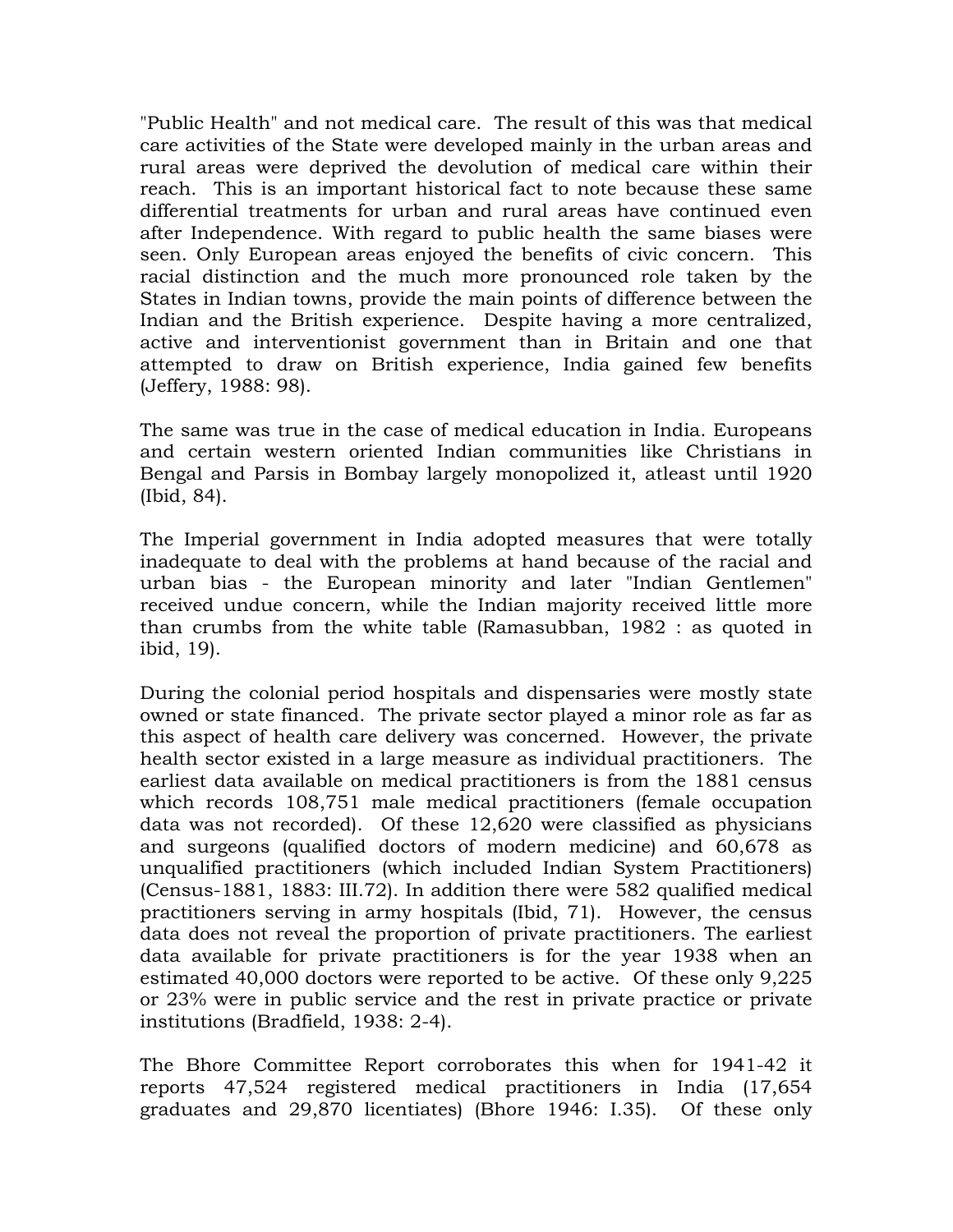13,000 or 27% worked in government and other agencies (including private institutions) and the remaining were in private professional practice (Ibid: I.13-14). Besides, there were practitioners of nonallopathic systems, both of the formally trained variety and the informal inheritors of medical practice. One estimate reveals that there was one vaid/hakim per 4285 population in 1868 i.e. about 47,000 known indigenous practitioners (Indian Medical Gazette, 1868: III.87).

This clearly shows that the private health sector was fairly large and well established. It also indicates the early commodification of health care delivery, which is inevitable under capitalism. Given the racial and urban bias of the State health services this large group of private practitioners must have catered to a large chunk of Indians who didn't have access to the State services but who were able to muster resources to utilize the services of the private practitioners.

The above historical overview is necessary to understand the development of health care services in India in the post-independence period because one can see a remarkable continuity in the pattern of development of health care services from the colonial period into free India.

#### **On the Eve of Independence**

Below a brief review of the Bhore Committee report is presented to demonstrate that the opportunity for radical transformation of the health care system in India was available on the eve of Independence.

Eighteenth October 1943 marks a watershed in health policy making and health planning in India. It was a great historical moment. In the midst of World War II and in succession to the Quit-India movement the Government of India (Central Government of British India Provinces) announced the appointment of the Health Survey and Development Committee under the chairmanship of Sir Joseph Bhore. Its secretary was Dr. KCKE Raja and one of the joint secretaries Dr. K.T. Jungalwala. Some of the well-known members included Dr. J.B. Grant, Dr. B.C. Roy, Pandit P.N. Sapru and Dr. A.L. Mudaliar. The terms of reference of this committee, popularly referred to as the Bhore Committee, were simple: (a) broad survey of the present position in regard to health conditions and health organization in British India, and (b) recommendations for future development (Bhore, 1946, I.1).

The letter of appointment of the Committee further stated, "A survey of the whole field of public health and medical relief has not hitherto been attempted. The immediate necessity for initiating such a survey has arisen from the fact that the time has come to make plans for post-war development in the health field *(A Post-war Reconstruction Committee,*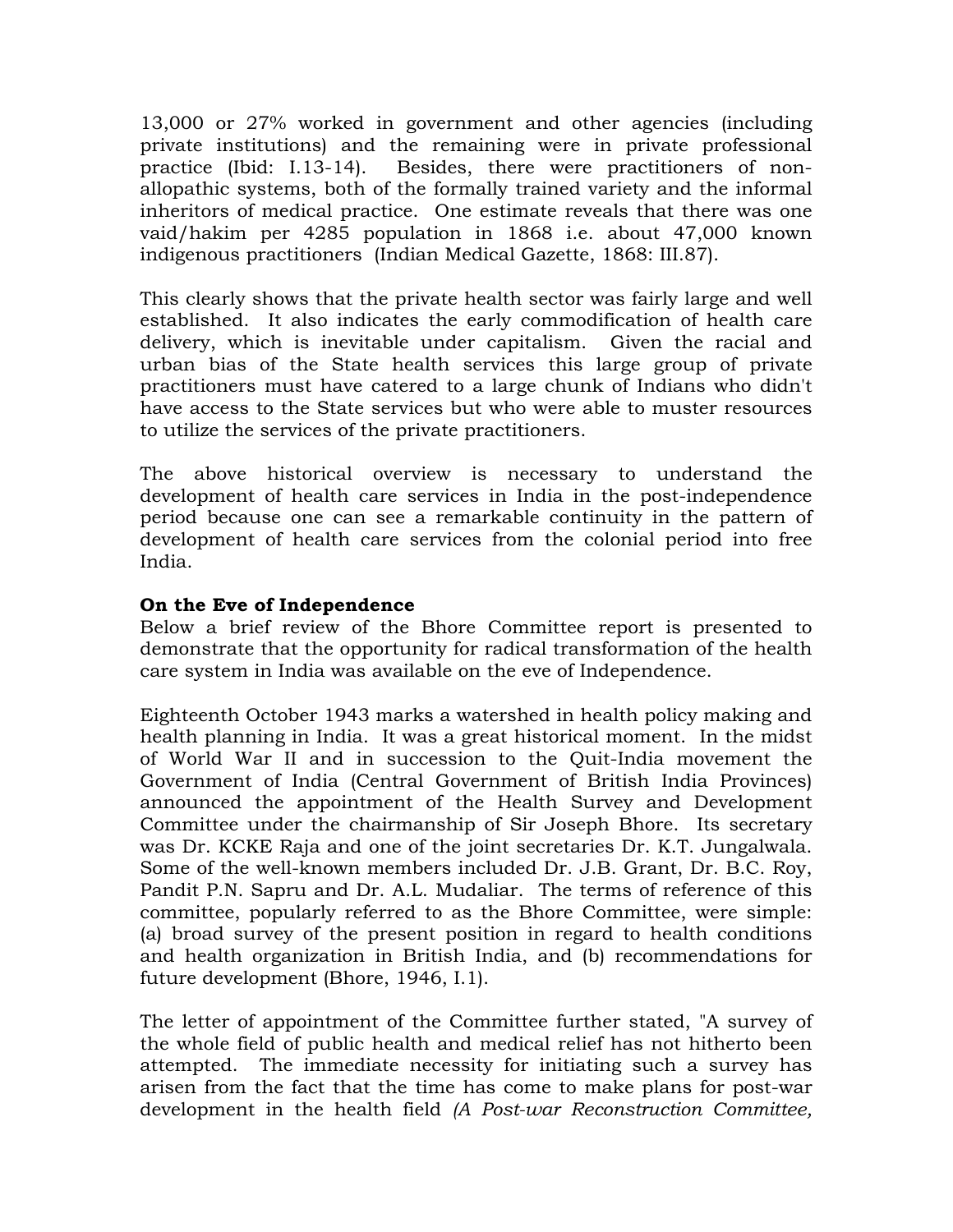*that later grew into the Planning and Development Department was set up in 1943 to make 5 year Plans for India's development).* The Government of India considers that such plans should be based on a comprehensive review of the health problem… One of the difficulties with which the committee will be confronted is that of finance. Financial considerations clearly cannot be ignored. Plans based on assumption that unlimited funds will be available for recurring expenditure will have little practical value. On the other hand it would be equally unwise to assume that expenditure on health administration will in the future be limited to the sums that were expended in the pre-war years. It is desirable, therefore, to plan boldly, avoiding on the one hand extravagant programmes which are obviously incapable of fulfillment and on the other hand halting and inadequate schemes which could have no effect on general health standards and which, would bring little return for the expenditure involved" (Ibid, I. 1-2).

Prior to this in 1938 the Indian National Congress established a National Planning Committee (NPC) under Jawaharlal Nehru. One of its subcommittees was on National Health under the chairmanship of Col.S.S. Sokhey. Its report, published in 1948, was sketchy compared to the Bhore Committee Report - it was not as well studied and it lacked in detailed analysis of the existing health situation as well as of the future plans. In fact, it borrowed its analysis of the health situation from the Bhore Committee and also concurred with most of its recommendations (NPC, 1948: 36).

On the basis of an interim report of the National Health sub-committee presented to the NPC in August 1940, the NPC resolved that:

(a) India should adopt a form of health organization, in which both curative and preventive functions are suitably integrated, and administered through one agency.

(b) Such an integrated system of health organization can be worked only under state control. It is, therefore recommended that the preservation and maintenance of the health of the people should be the responsibility of the state.

(c) There should be ultimately one qualified medical man or woman for every 1000 population, and one (hospital) bed for every 600 of population. Within the next ten years the objective aimed at should be one medical man or woman for every 3000 of population, and a bed for every 1500 of population. This should include adequate provision for maternity cases.

(d) The medical and health organization should be so devised and worked as to emphasize the social implications of this service. With this object in view the organization should be made a free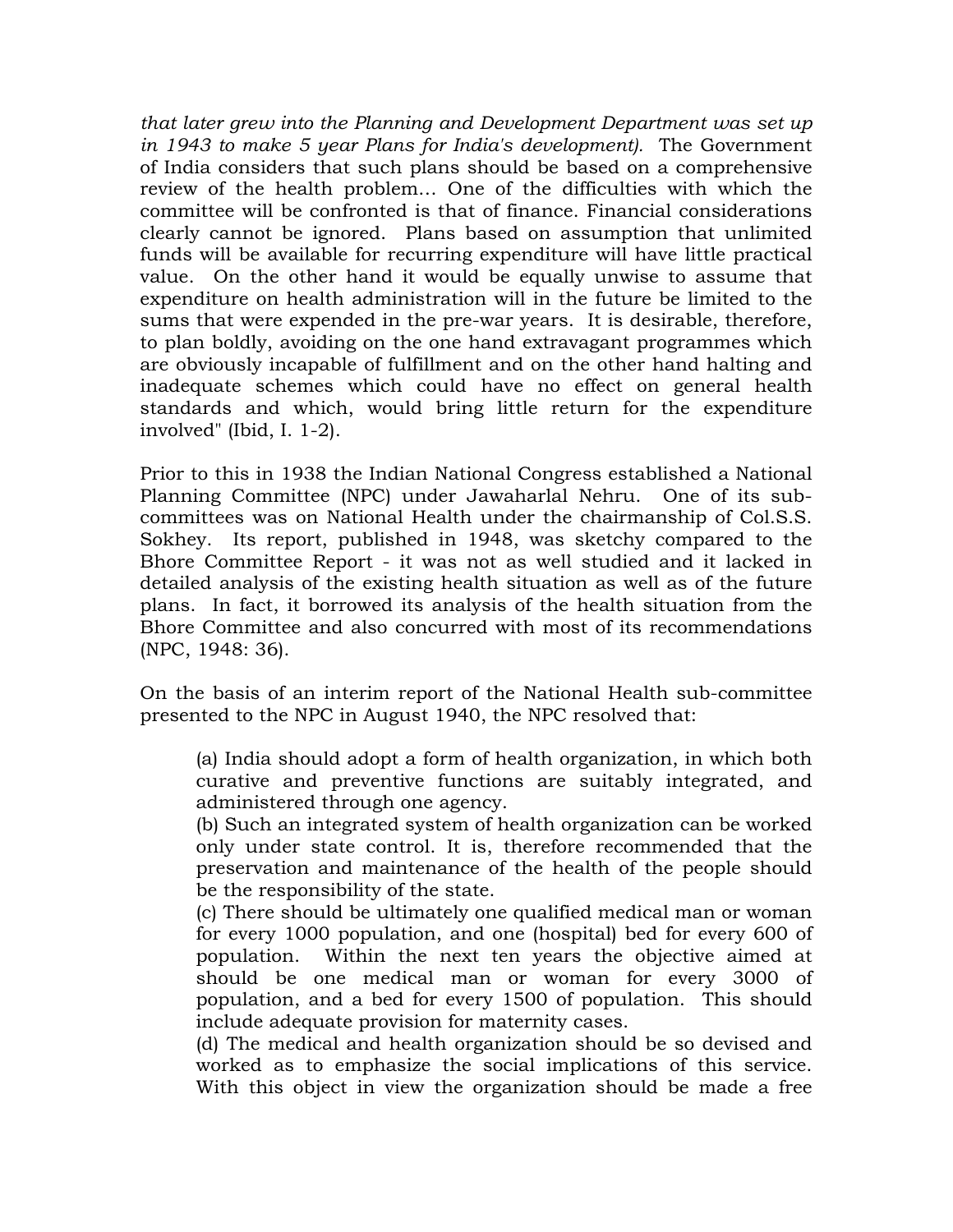public service, manned by whole-time workers trained in the scientific method.

(e) Adequate steps be taken to make India self-sufficient as regards the production and supply of drugs, biological products, scientific and surgical apparatus, instruments and equipment and other medical supplies... No individual or firm, Indian or foreign, should be allowed to hold patent rights for the preparation of any substances useful in human or veterinary medicine (NPC, 1948: 224-226). *(It is interesting to note that on the issue of patents Mr. Ambalal Sarabhai, a member of the NPC, with obvious vested interests, dissented and urged that pharmaceutical patents should be treated on the same basis as copy-right in books or industrial patents (ibid, 226))*.

The Bhore Committee endorsed this resolve of the NPC through its recommendations. In formulating its plan for a National Health Service the Bhore Committee set itself the following objectives:

1. The services should make adequate provision for the medical care of the individual in the curative and preventive fields and for the active promotion of positive health;

2. These services should be placed as close to the people as possible, in order to ensure their maximum use by the community, which they are meant to serve;

3. The health organization should provide for the widest possible basis of cooperation between the health personnel and the people;

4. In order to promote the development of the health programme on sound lines the support of the medical and auxiliary professions, such as those of dentists, pharmacists and nurses, is essential; provisions should, therefore, be made for enabling the representatives of these professions to influence the health policy of the country;

5. In view of the complexity of modern medical practice, from the standpoint of diagnosis and treatment, consultant, laboratory and institutional facilities of a varied character, which together constitute "group" practice, should be made available;

6. Special provision will be required for certain sections of the population, e.g. mothers, children , the mentally deficient etc.,

7. No individual should fail to secure adequate medical care, curative and preventive, because of inability to pay for it and

8. The creation and maintenance of as healthy an environment as possible in the homes of the people as well as in all places where they congregate for work, amusement recreation, are essential (Bhore, 1946: II.17).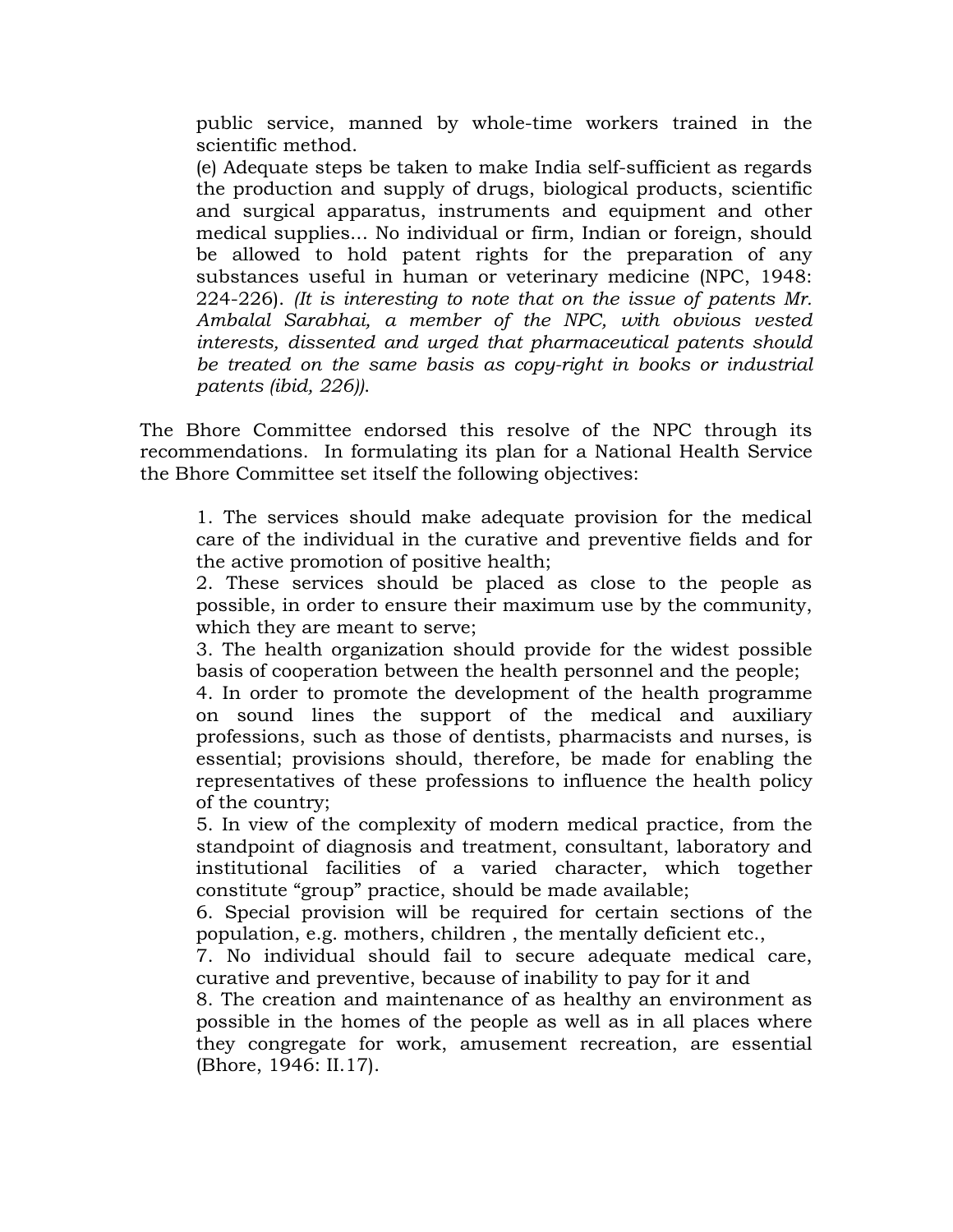The Bhore Committee further recognized the vast rural-urban disparities in the existing health services and hence based its plan with specifically the rural population in mind. It's plan was for the district as a unit. "Two requirements of the district health scheme are that the peripheral units of the (health) organization should be brought as close to the people as possible and that the service rendered should be sufficiently comprehensive to satisfy modern standards of health administration" (Bhore, 1946: II.22).

The district health scheme, also called the three million plan, which represented an average districts population, was to be organized in a 3 tier system "in an ascending scale of efficiency from the point of view of staffing and equipment. At the periphery will be the primary unit, the smallest of these three types. A certain number of these primary units will be brought under a secondary unit, which will perform the dual function of providing a more efficient type of health service at its headquarters and of supervising the work of these primary units. The headquarters of the district will be provided with an organization which will include, within its scope, all the facilities that are necessary for modern medical practice as well as the supervisory staff who will be responsible for the health administration of the district in its various specialized types of service" (Ibid, II.22).

This health organization would provide integrated health services curative, preventive and promotive - to the entire population. "The health organization is expected to produce a reasonably satisfactory service for rural and urban communities alike. It is based mainly on a system of hospitals of varying size and of differing technical efficiency. The institutions will play the dual role of providing medical relief and of taking an active part in the preventive campaign" (Ibid. II.30).

What would be the structure of this national health plan? Stated in terms of a ratio to a standard unit of population the minimum requirement recommended by the Bhore Committee was:

- 567 hospital beds per 100,000 population
- 62.3 doctors per 100,000 population
- 150.8 nurses per 100,000 population (Bhore, 1946: III.3-4)

What existed at that time (1942) in India was:

- 24 beds per 100,000 population
- 15.87 doctors per 100,000 population
- 2.32 nurses per 100,000 population (Bhore, 1946: I.13)

In contrast what existed in the UK in 1942 was:

• 714 beds per 100,000 population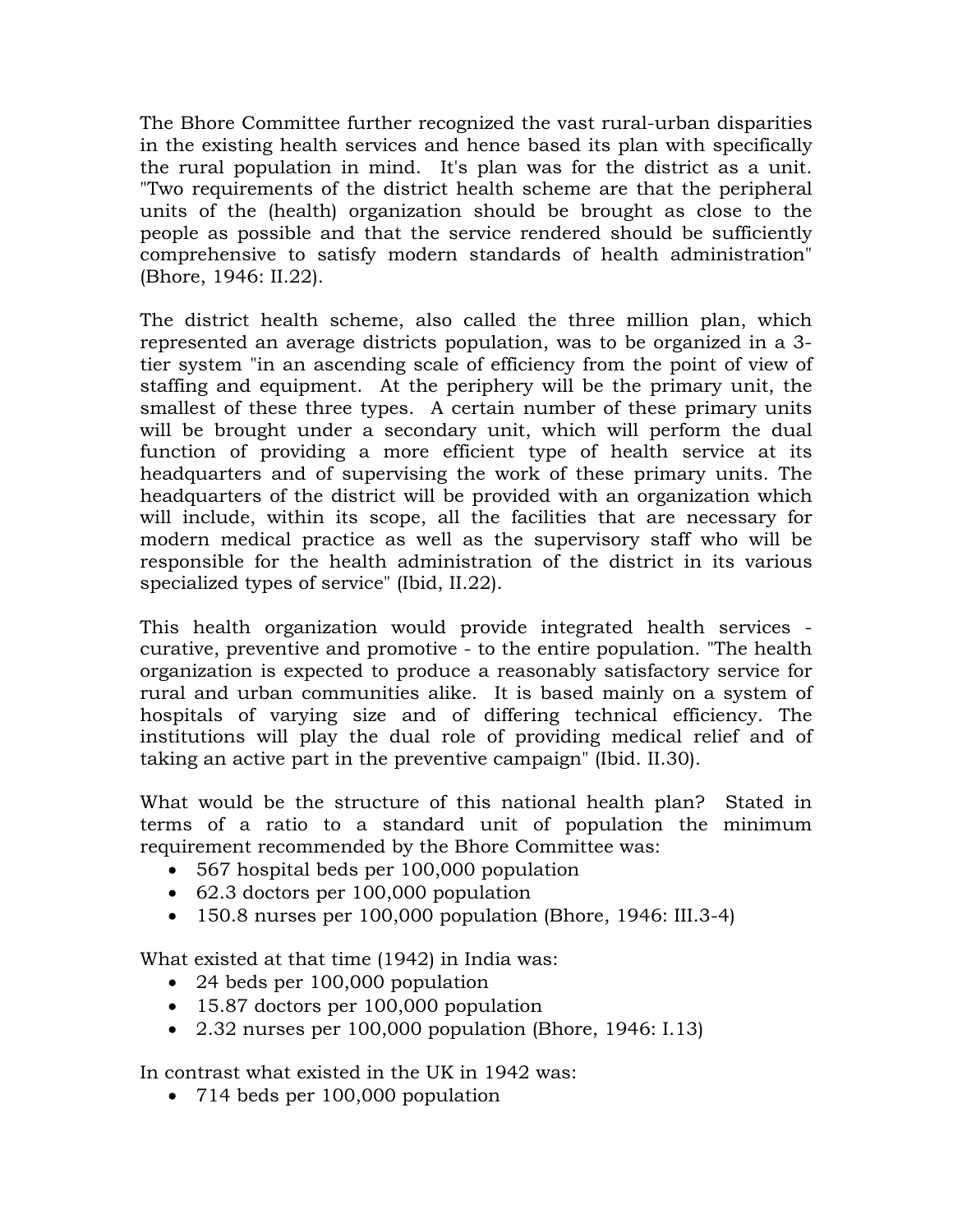- 100 doctors per 100,000 population
- 333 nurses per 100,000 population (Ibid)

We may conclude from the above that the health care facilities that existed in India at the time of the Bhore Committee were embarrassingly inadequate. In fact, most of these were in urban areas and largely in enclaves of the British Civil administration and Cantonments (Jeffery, 1988: 98). What the Bhore Committee recommended was not excessive when we look at the ratio of facilities already existing in the UK even prior to the setting up of its National Health Service.

#### **The Bhore Plan**

The organizational structure of the National Health Scheme as envisaged by the Bhore Committee is given below in some detail (Bhore, 1946: II.17-34, III.3-4).

**Primary Unit:** Every 10,000 to 20,000 population (depending on density from one area to another) should have a 75 bedded hospital served by six medical officers including medical, surgical and obstetrical and gynecological specialists. Six public health nurses, 2 sanitary inspectors, 2 health assistants and 6 midwives to provide domiciliary treatment should support this medical staff. At the hospital there should be a complement of 20 nurses, 3 hospital social workers, 8 ward attendants, 3 compounders and other non-medical workers.

Two medical officers along with the public health nurses should engage in providing preventive health services and curative treatment at homes of patients. The sanitary inspectors and health assistants should aid the medical team in preventive and promotive work. Preferably at least 3 of the 6 doctors should be women.

Of the 75 beds, 25 should cater to medical problems, 10 for surgical, 10 for obstetrical and gynaecological, 20 for infectious diseases, 6 for malaria and 4 for tuberculosis. This primary unit should have adequate ambulatory support to link it to the secondary unit when the need arises for secondary level care.

Each province should have the autonomy to organize its primary units in the way it deemed most suitable for its population but there was to be no compromise on quality and accessibility. Hence, a highly dense province like Bengal may have a primary unit for every 20,000 population but a province like Sind (now in Pakistan) or Central Provinces (now Madhya Pradesh) which have a highly dispersed population may have a primary unit for every 10,000 or even less population unit. The deciding factor should be easy access for that unit of population.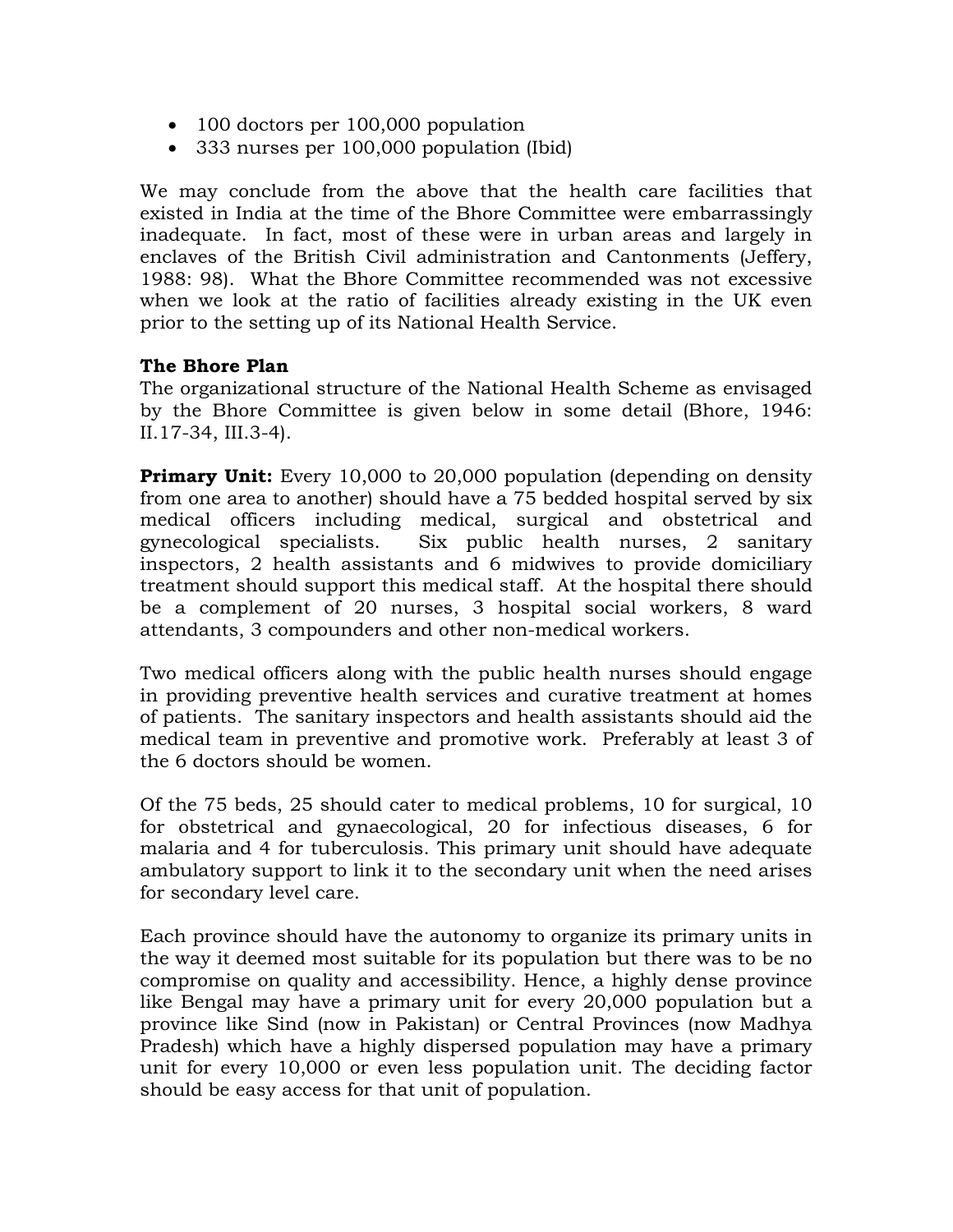**Secondary Unit:** About 30 primary units or less should be under a secondary unit. The secondary unit should be a 650 bed hospital having all the major specialties with a staff of 140 doctors, 180 nurses and 178 other staff including 15 hospital social workers, 50 ward attendants and 25 compounders.

The secondary unit besides being a first level referral hospital would supervise both the preventive and curative work of the primary units. The 650 beds of the secondary unit hospital should be distributed as follows :

| Medical:             | 150 |     |
|----------------------|-----|-----|
| Surgical:            | 200 |     |
| Ob. & GY.:           | 100 |     |
| Infectious diseases: |     | 20  |
| Malaria:             | 10  |     |
| Tuberculosis:        |     | 120 |
| Pediatrics:          | 50  |     |
|                      |     |     |

**District Hospital:**Every district centre should have a 2500 beds hospital providing largely tertiary care with 269 doctors, 625 nurses, 50 hospital social workers and 723 other workers. The hospital should have 300 medical beds, 350 surgical beds, 300 Ob. & Gy. beds, 540 tuberculosis beds, 250 pediatric beds, 300 leprosy beds, 40 infectious diseases beds, 20 malaria beds and 400 beds for mental diseases. This distribution was based on the epidemiological profile the Committee had constructed based on their enquiry. A large number of these district hospitals would have medical colleges attached to them. However, each of the 3 levels should have functions related to medical education, and training including internship and refresher courses.

In addition to this basic infrastructure the Committee recommended a wide range of other health programs, keeping in mind the special problems that India faced due to its economic and political conditions, which would provide support and strength to this health organization.

Certain diseases were singled out for special inputs that would be needed to control and/or eradicate them. They were singled out because they constituted a major problem then. And most of them 54 years later still constitute a major problem in the country. These diseases were malaria, tuberculosis, small pox, cholera, plague, leprosy, venereal diseases, hookworm disease, filariasis, guinea-worm disease, cancer, mental diseases and mental deficiency and diseases of the eye and blindness.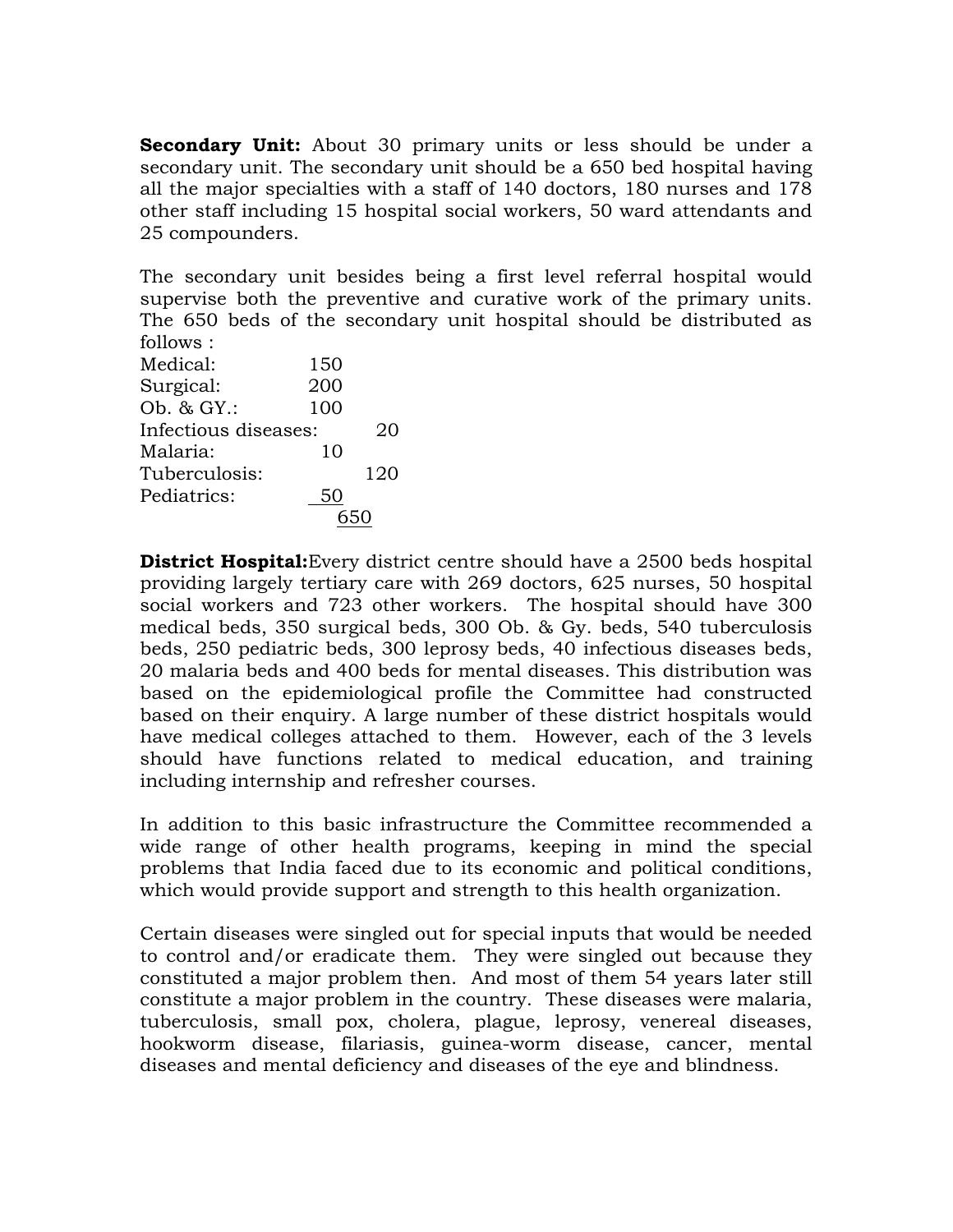For all these diseases the Committee found that facilities are grossly inadequate and need urgent attention - proper sanitation and other public health measures are the key to eradicate or control such diseases (Bhore, 1946: I.88-132). After a thorough review of the prevalence of these diseases a detailed plan to deal with them had been outlined. This plan was to be executed as a part and parcel of the general health services (Bhore, 1946, II.147-212).

The Committee also made special recommendation in the area of environmental hygiene, public health engineering, housing, health education, health services for mothers and children, health services for school children, industrial health service, the population problem, medical education and research and vital statistics.

All this shows that the Bhore Committee plan was not only well studied and argued but also comprehensive and suited to the Indian situation. The Committee categorically states, "we are satisfied that our requirements can only be met satisfactorily by the development and maintenance of a state Health Service" (Ibid, II.13). It recommended that all services provided by the health organization should be free to the population without distinction and it should be financed through tax revenues (Ibid, II.14). It further recommended that the health service should be a salaried service with whole-time doctors who should be prohibited from private practice (Ibid, II.15).

The Bhore Committee ends its report on a clear note of urgency for implementation of the plan in its full form. "The existing state of public health in the country is so unsatisfactory that any attempt to improve the present position must necessarily involve administrative measures of such magnitude as may well seem to be out of all proportion to what has been conceived and accomplished in the past. This seems to us inevitable, especially because health administration has so far received from governments but a fraction of the attention that it deserves in comparison with other branches of governmental activity. We believe that we have only been fulfilling the duty imposed on us by the Government of India in putting forward this health programme, which can in no way be considered as extravagant either in relation to the standards of health administration already reached in many other countries or in relation to the minimum requirements of any scheme which is intended to demonstrate an appreciable improvement in the health of the community. For reasons already set out, we also believe that the execution of the scheme should not be beyond the financial capacity of governments.

"We desire to stress the organic unity of the component parts of the programme we have put forward. Large-scale provision for the training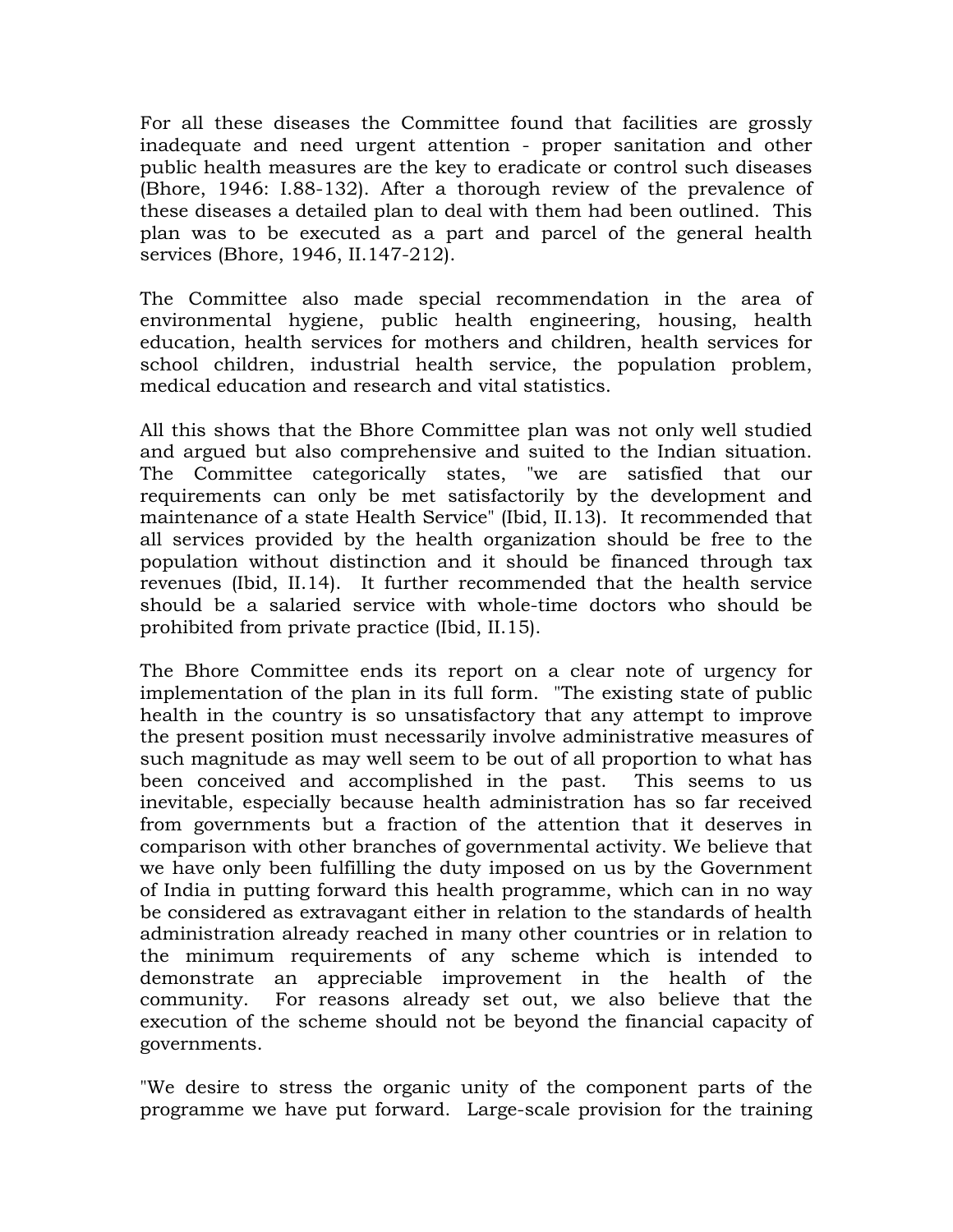of health personnel forms an essential part of the scheme, because the organization of a trained army of fighters is the first requisite for the successful prosecution of the campaign against diseases. Side by side with such training of personnel, we have provided for the establishment of a health organization which will bring remedial and preventive services within the reach of the people, particularly of that vast sections of the community which lies scattered over the rural areas and which has, in the past, been largely neglected from the point of view of health protection on modern lines. Considerations based on inadequacy of funds and insufficiency of trained workers have naturally necessitated the suggestion that the new organization should first be established over a limited area in each district and later extended as and when funds and trained personnel become increasingly available. Even with such limitations the proposed health service is intended to fulfill, from the beginning and in an increasing measure as it expands, certain requirements, which are now generally accepted as essential characteristics of modern health administration. These are that curative and preventive work should dovetail into each other and that, in the provision of such a combined service to the people, institutional and domiciliary treatment facilities should be so integrated as to provide the maximum benefit to the community. There should also be provision in the health organization for such consultant and laboratory services as are necessary to facilitate correct diagnosis and treatment. Our proposals incorporate these requirements of a satisfactory health service.

"We have drawn attention to these aspects of the health programme because we feel that it is highly desirable that the plan should be accepted and executed in its entirety. We would strongly deprecate any attempt, on the plea of lack of funds, to isolate specific parts of the scheme and to give effect to them without taking into consideration the interrelationships of the component parts of the programme. Our conception of the process of the development of the national health services is that it will be a cooperative effort in which the Centre, acting with imagination and sympathy, will assist and guide a coordinated advance in the provinces. We therefore look forward to a pooling of resources and personnel, as far as circumstances permit, in the joint task that lies before the governments" (Ibid. II.516-517).

This above review provides not only a brief summary of the Bhore committee report but it also lends a contrast to the present level of development of health care services. If the concern of our health policy is universal access to health care with equity, then the above discussion is very relevant even today.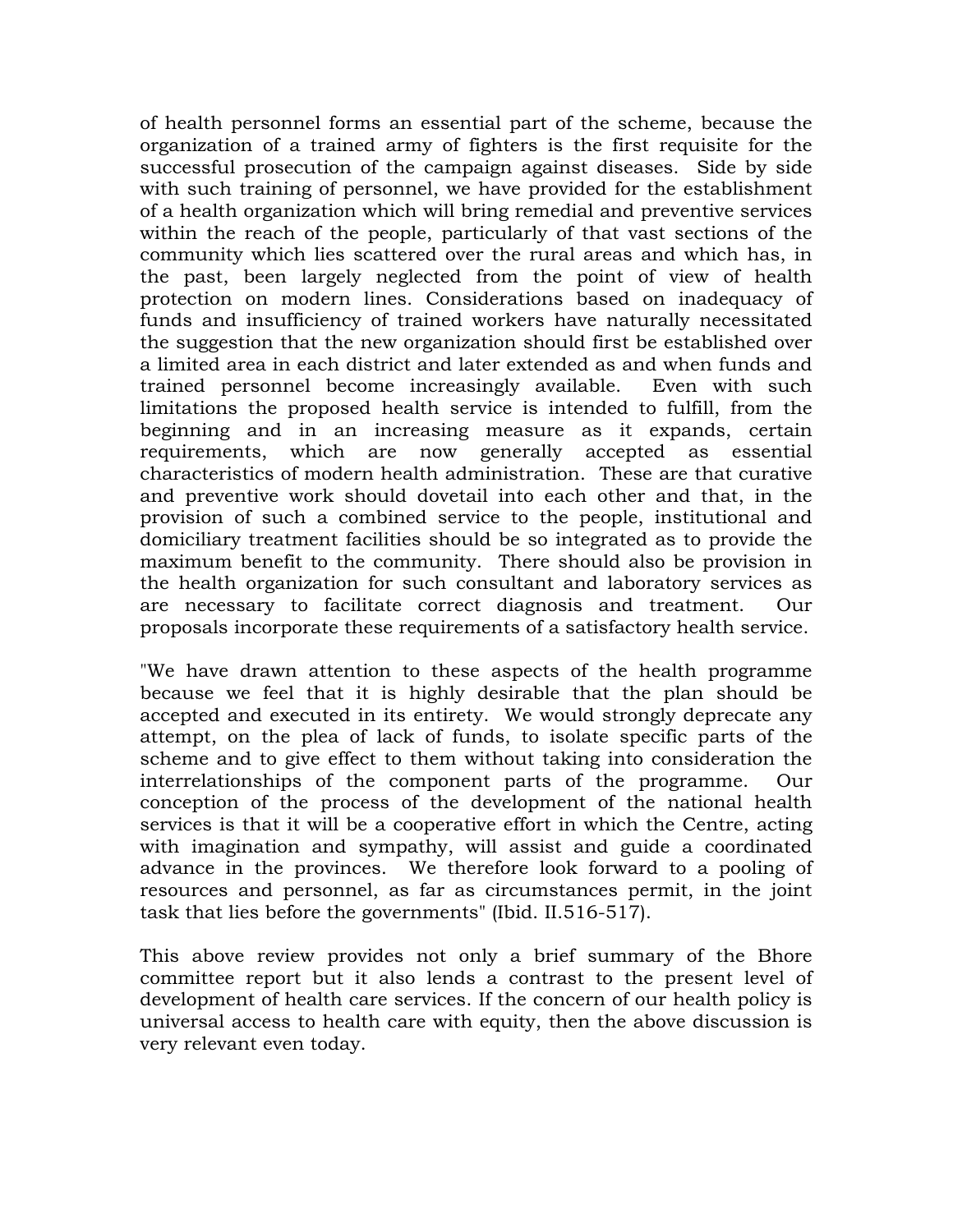# **2. The Evolution of Health Plans and Policies**

With the end of colonial rule in India the population of the country expected a radical transformation of the exploitative social structure that the British rule had nurtured and consolidated. But these expectations were belied, as the new rulers were mere indigenous substitutes for the colonial masters.

The new rulers mouthed a lot of radical jargon and even put it in writing in the form of the First Five Year Plan document and other more specific documents for various sub-sectors of the economy.

The first Five Year Plan describes the central task of planning thus : "The problem is not one of merely re-channeling economic activity within the existing socioeconomic framework; that framework has itself to be remoulded so as to enable it to accommodate progressively those fundamental urges which express themselves in the demands for the right to work, the right to adequate income, the right to education and to a measure of insurance against old age, sickness and other disabilities. The Directive Principles of State Policy enunciated in Articles 36 to 51 of the constitution make it clear that for the attainment of these ends, ownership and control of the material resources of the country should be so distributed as best to subserve the common good, and that the operation of the economic system should not result in the concentration of wealth and economic power in the hands of a few. It is in this larger perspective that the task of planning has to be envisaged" (FYPI, 1952, 8).

The Second Industrial Policy Resolution of 1956 also endorsed these Directive Principles, in contrast to the 1948 Resolution, and recommended a policy framework that would help achieve the general policy of parliament to adopt "the socialist pattern of society as the objective of social and economic policy" (as quoted in FYP II, 1956, 44). The Second Plan reiterated that, "the pattern of development and the structure of socioeconomic relations should be so planned that they result in not only an appreciable increase in national incomes and employment but also in greater equality in incomes and wealth. This means that the basic criterion for determining the lines of advance must not be private profit but social gain. The benefits of economic development must accrue more and more to the relatively less privileged classes of society and there should be a progressive reduction of the concentration of incomes, wealth and economic power" (ibid, 22).

However, our postcolonial history is a witness to the rapid dilution of these progressive principles, objectives and resolutions. The States'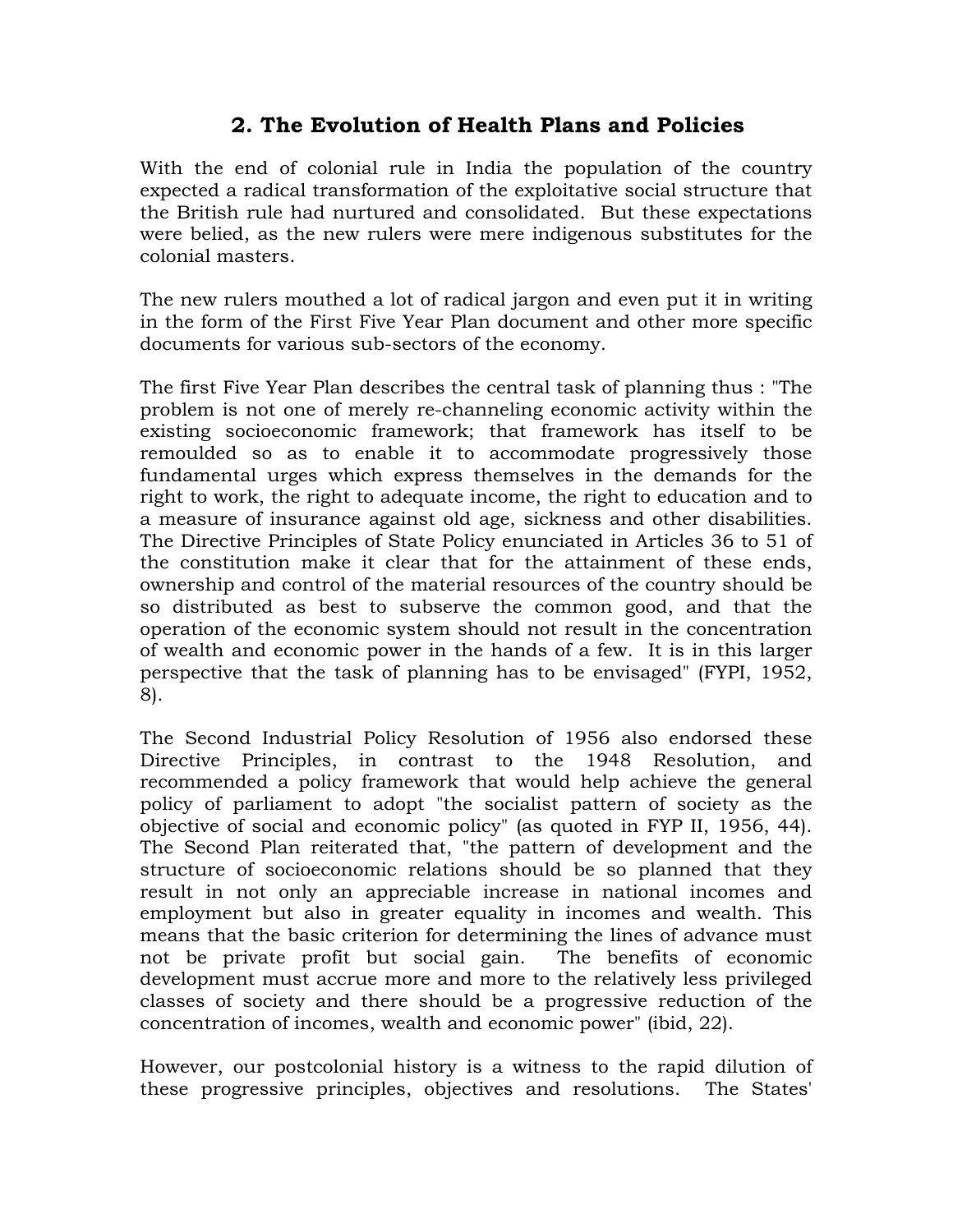plans and policies have in no way made a significant impact on redistribution of resources for the common good. On the contrary the policies and plans have helped in strengthening of inequalities and underdevelopment continues unshattered.

The postcolonial period health care sector has seen private medical practice develop as the core of the health sector in India initially strengthening the enclave sector, and then gradually spreading into the periphery as opportunities for expropriation of surplus by providing health care increased due to the expansion of the socioeconomic infrastructure. It must be noted that this pattern of development of the health sector was in keeping with the general economic policy of capitalism. Thus the health policy of India cannot be seen as divorced from the economic and industrial policy of the country.

In India until 1982-83 there was no formal health policy statement. The policy was part and parcel of the planning process (and various committees appointed from time to time), which provided most of the inputs for the formulation of health programme designs.

## **Planning in India**

In the early years after independence the Indian state was engrossed in helping and supporting the process of accumulation of capital in the private sector through large scale investments in capital goods industry, infrastructure and financial services. The social sectors like health and education were low priority areas. Industrial growth was the keyword. Table 1 and 2 give an overview of plan expenditure in India by major sectors of the economy and of the health sector. It is evident from these tables that Economic Services have right through from plan one to plan nine been allocated over four-fifths of the resources and the social sectors like health, education, water supply and housing have received only residual resources.

At this point it's worth asking the question as to who benefits from this vast expenditure on economic services?

The expenditure on agriculture is for the vast infrastructure for agricultural development. It includes agricultural research and education, crop husbandry, soil and water conservation programs, dairy development, fisheries, forestry, food marketing, storage and warehousing, cooperatives, and agriculture finance and refinance institutions. This infrastructure is directed towards raising agricultural production - food grains, oilseeds, sugarcane, jute, cotton, milk, eggs, fish etc. This expenditure has helped increase food grain production fourfold (from 50 million tons in 1951 to 203 million tones in 1999), oilseed production also fourfold (from 6.2 million tonnes to 25.2 million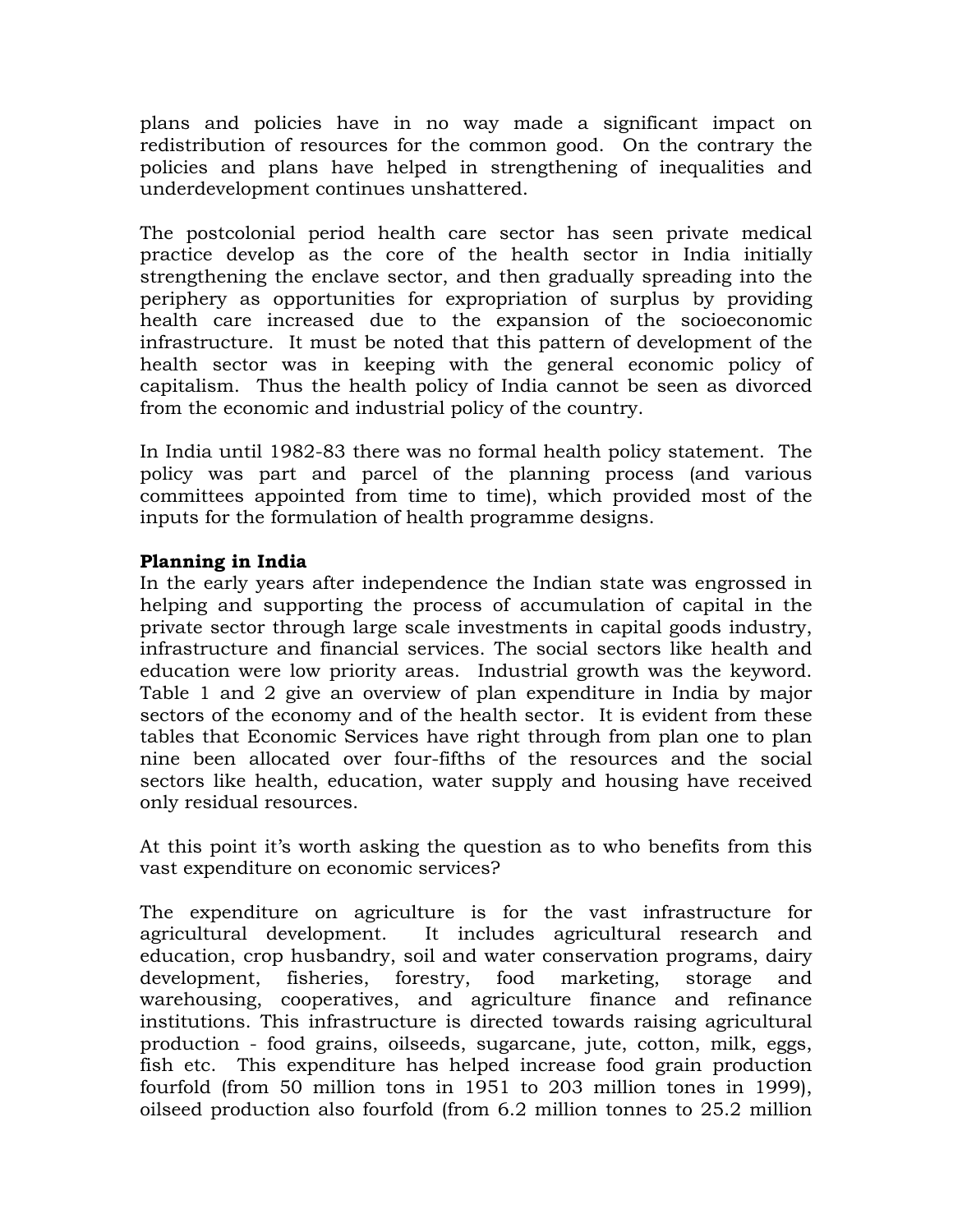tonnes for the same period) cotton by over four times, (3 million bales of 170 kgs each to 12.2 million bales) and sugarcane five times (from 57 million tonnes to 296 million tonnes) (Economic Survey 1999-2000). Over nearly fifty years this is by no means a fantastic growth considering the increase in expenditure of 416-fold for agriculture and rural development between the first and ninth five year plans.

Rural Development Programs (earlier called community development projects) have seen a quantum jump, especially since the introduction of the minimum needs program with the fourth five year plan to give a boost to rural infrastructure and provide some placebos to the small and marginal peasantry. However, these efforts at programming have not contributed in any significant manner to reducing rural poverty or in enhancing rural purchasing power.

Like crop production, irrigation too increased nearly fourfold between the first and ninth five year plans from 23 million hectares in 1951 to 84 million hectares in 1999. But who has benefited from all this? It is mainly the rich and the middle peasantry who has gained from programs under agriculture and irrigation under the various five-year plans. A large proportion of the small peasantry has been marginalized or wiped out over the years increasing the ranks of the rural proletariat. (see D. Bandopadhyay "Land Reforms in India: An analysis", Economic and Political Weekly, June 21-28, 1986).

The sectors that have received over 55% of plan resources are industry, power, and transport and communication. These constitute the basic economic infrastructure of an industrial economy. Why has the state deemed it necessary to invest such large resources to these sectors of the economy neglecting the social sectors (education, housing, health, social welfare etc.) where the state's role is more crucial, especially in an underdeveloped country like India? Infact, it is clearly evident that over the years investment in the health sector has declined sharply in terms of the share it gets in the plan kitty.

Though the second five-year plan talked of socialism, the State's increased participation in these basic economic sectors was very important for capitalism to flourish. The Indian bourgeoisie did not have the resources to establish basic and capital goods industry and infrastructure. The State was urged to provide this support. Not only this but on the eve of the fourth five year plan the banking sector was nationalized and it grew by leaps under State patronage. This provided the private sector with vast finance capital to expand their hegemony.

The public sector industry, which is mainly in basic and capital goods sector, has been incurring net losses, with the exception of the petroleum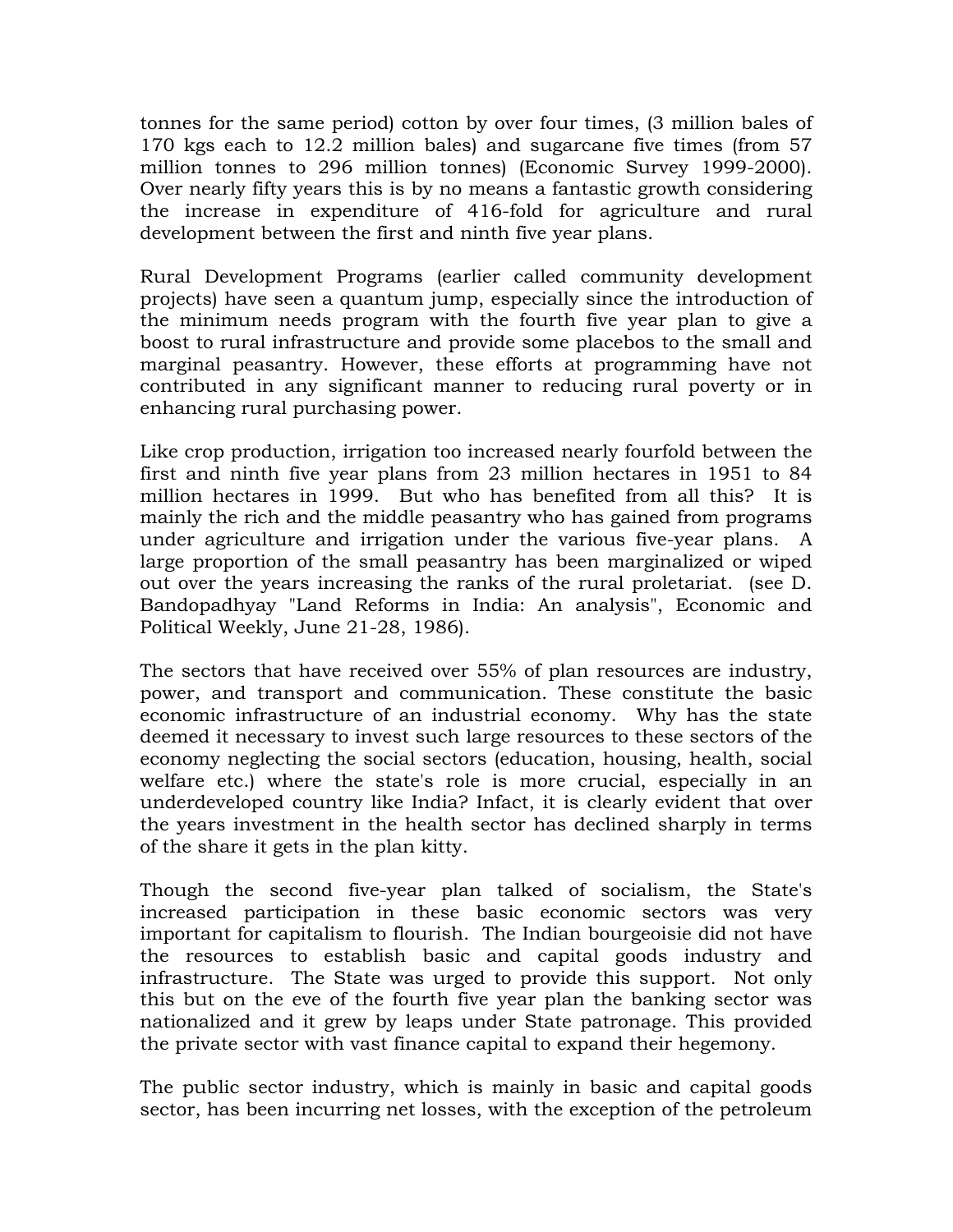industry (which over the years has accounted for about 70% of the profits of the public enterprises). Most of the produce manufactured by these public enterprises is consumed by the private manufacturing sector to make finished goods and hence the public sector's losses must be viewed in this context, that is, the public sector is basically subsidizing the private sector. To illustrate this with a simple example we can take the use of energy, which is produced almost wholly by the public sector. Between 1951 and 1985 on an average three-fifths of the energy utilization has been by the industrial sector and only about 12% by the households. Today while the share of the industrial economy is lower at 40% it is power-driven agriculture which has raised its share from 4% in 1951 to 30% in 1998 and the household share being 20% in the same year.

When we consider the fact that even after 50 years of planning threefourths of the population still lives at the subsistence level or below it, and industrial development has reached a level that has generated employment in the organized sector for only about 10% of the work-force, it becomes clear that the bulk of planning has not benefited the vast majority in any significant way.

By contrast the contribution of the five-year plans to the social sectors is abysmally poor; less than one fifth of the plan resources have been invested in this sector. Health, water supply and education are the three main sub-sectors under social services.

Health care facilities are far below any acceptable human standard. Even the targets set out by the Bhore Committee on the eve of India's independence are nowhere close to being achieved. We have not even reached half the level in provision of health care that most developed countries had reached between the two world wars. Curative health care services in the country are mostly provided by the private sector (to the extent of two-thirds) and preventive and promotive services are almost entirely provided by the State sector.

The case of education is perhaps worse. Even after 53 years of independence and a constitutional guarantee for universal basic education (upto 14 years) only 65% of the population is literate and school enrolment of children beyond the primary level, and especially of girls, is very poor even in comparison to many other third world countries.

Planning should have given an equal emphasis to social services, especially health, water supply and sanitation, education and housing which are important equalizing factors in modern society. These four sub-sectors should have received atleast half of the resources of the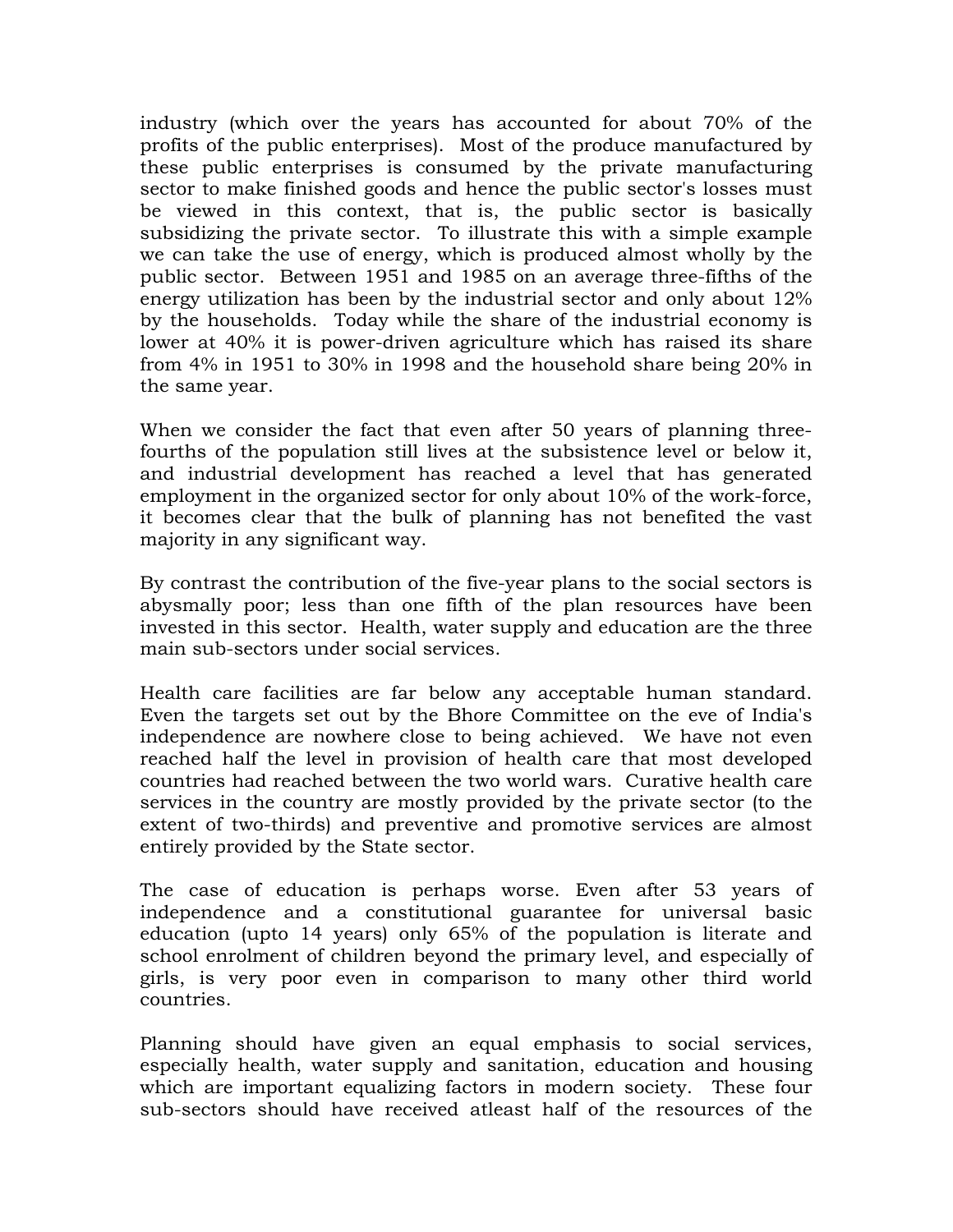plans over the years. Only that could have assured achievement of the goals set forth in the Directive Principles.

From the above discussion it is evident that the Five year plans to which large resources were committed has not helped uplift the masses from their general misery, including the provision of health care.

### **Health Policy and Plans**

It was not until 1983 that India adopted a formal or official National Health Policy. Prior to that health activities of the state were formulated through the Five year Plans and recommendations of various Committees. For the Five Year Plans the health sector constituted schemes that had targets to be fulfilled. Each plan period had a number of schemes and every subsequent plan added more and dropped a few.

In the fifties and sixties the entire focus of the health sector in India was to manage epidemics. Mass campaigns were started to eradicate the various diseases. These separate countrywide campaigns with a technocentric approach were launched against malaria, smallpox, tuberculosis, leprosy, filaria, trachoma and cholera. Cadres of workers were trained in each of the vertical programmes. The National Malaria Eradication Programme (NMEP) alone required the training of 150,000 workers spread over in 400 units in the prevention and curative aspects of malaria control (Banerji, 1985).

The policy of going in for mass campaigns was in continuation of the policy of colonialists who subscribed to the percepts of modern medicine that health could be looked after if the germs which were causing it were removed. But the basic cause of the various diseases is social, i.e. inadequate nutrition, clothing, and housing, and the lack of a proper environment. These were ignored. National programs were launched to eradicate the diseases. The NMEP was started in 1953 with aid from the Technical Cooperation Mission of the U.S.A. and technical advice of the W.H.O. Malaria at that period was considered an international threat. DDT spraying operations was one of the most important activities of the programme. The tuberculosis programme involved vaccination with BCG, T.B. clinics, and domiciliary services and after care. The emphasis however was on prevention through BCG. These programmes depended on international agencies like UNICEF, WHO and the Rockefeller Foundation for supplies of necessary chemicals and vaccines. The policy with regard to communicable diseases was dictated by the imperialist powers as in the other sectors of the economy. Along with financial aid came political and ideological influence. Experts of various international agencies decided the entire policy framework, programme design, and financial commitments etc..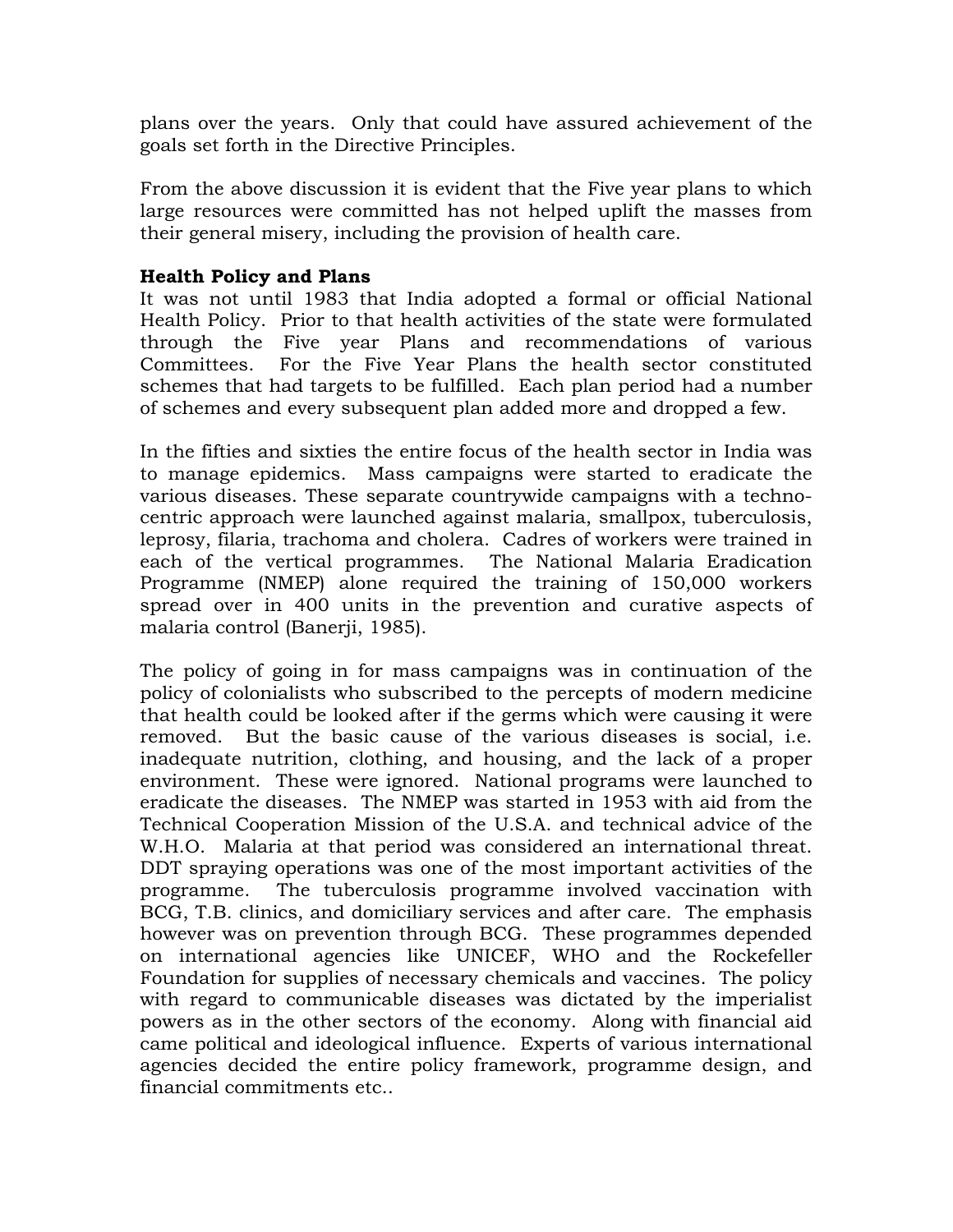During the **first two Five Year Plans** the basic structural framework of the public health care delivery system remained unchanged. Urban areas continued to get over three-fourth of the medical care resources whereas rural areas received "special attention" under the Community Development Program (CDP). History stands in evidence to what this special attention meant. The CDP was failing even before the Second Five Year Plan began. The governments own evaluation reports confessed this failure.

Within CDP the social sectors received very scant attention. Infact CDP meant, for all practical purposes, agricultural development. This proved to be so in the subsequent plan periods when CDP got converted into various agricultural programs like Intensive Agricultural Districts (or Area) Program (Green Revolution!) in the early sixties; when that failed then the Small Farmers Development Agency and the Marginal Farmers and Agricultural Laborers Program in the late sixties, and still later the Integrated Rural Development Program. Seeing the success of the Employment Guarantee Scheme of Maharashtra the emphasis shifted to rural employment programs like National Rural Employment Program, Jawahar Rozgar Yojana and Employment Assurance Scheme. Besides this women's empowerment became a major development issue in the nineties and schemes like Development of Women and children in rural areas, micro-credit programs etc..were floated and presently all such schemes have been integrated into the Swaranjayanti Gram Swarozgar Yojana. These changing nomenclatures do not necessarily reflect structural changes but merely repackaging of the same continuum since the CDP days. We have seen earlier that all the investment in agriculture to date has had a very small impact on food production and even today over four-fifths of the population dependent on agriculture lives on the threshold of survival. Similarly the impact of the rural development programs has been limited. Yes, they have helped stall absolute poverty and have helped as fire-fighting mechanisms but they have not produced sustained results. They have not impacted on poverty in structural terms. The numbers of poor keep rising each year while economists and planning commission experts keep fighting on proportions over and under the poverty line! For the politicians rural development investment is critical to their survival and they use it as appeasement to seek favour from the electorate.

The health sector organization under CDP was to have a primary health unit (a very much diluted form from what was suggested by the Bhore Committee) per development Block (in the fifties this was about 70,000 population spread over 100 villages) supported by a Secondary health unit (hospital with mobile dispensary) for every three such primary health units. The aim of this health organization was "the improvement of environmental hygiene, including provision and protection of water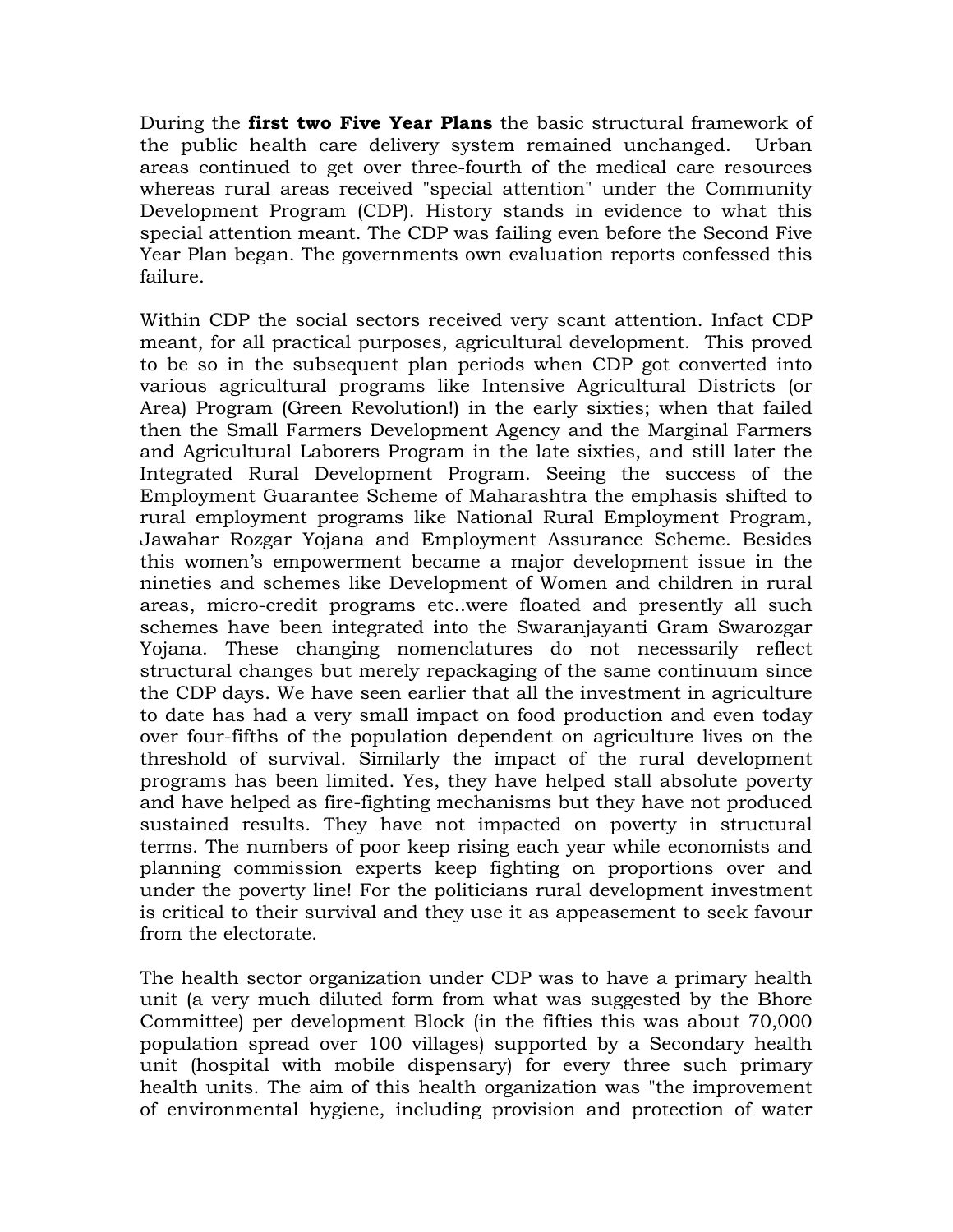supply; proper disposal of human and animal wastes; control of epidemic diseases such as malaria, cholera, small pox, TB etc.; provision of medical aid along with appropriate preventive measures, and education of the population in hygienic living and in improved nutrition" (FYPI, 227).

It is clear from the above statement of objectives of the health organization under CDP that medical care had no priority within the structure of such an organization. In contrast, in the urban areas (which developed independent of CDP) hospitals and dispensaries which provided mainly curative services (medical care) proliferated. Thus at the start of the third Five year Plan there was only one Primary Health Unit per 140,000 rural population (14 times, less than what the Bhore Committee recommended) in addition to one hospital per 320,000 rural population. In sharp contrast urban areas had one hospital per 36,000 urban population and one hospital bed per 440 urban residents (rural areas had 1 hospital bed per 7000 rural population.)

To evaluate the progress made in the first 2 plans and to make recommendation for the future path of development of health services the **Mudaliar Committee** was set up in 1959. The report of the committee recorded that the disease control programmes had some substantial achievements in controlling certain virulent epidemic diseases. Malaria was considered to be under control. Deaths due to malaria, cholera, smallpox etc. were halved or sharply reduced and the overall morbidity and mortality rates had declined. The death rate had fallen to 21.6% for the period 1956-61. The expectation of life at birth had risen to 42 years. However, the tuberculosis program lagged behind. The report also stated that for a million and half estimated open cases of tuberculosis there were not more than 30,000 beds available.

The Mudaliar Committee further admitted that basic health facilities had not reached atleast half the nation. The PHC programme was not given the importance it should have been given right from the start. There were only 2800 PHCs existing by the end of 1961. Instead of the "irreducible minimum in staff" recommended by the Bhore Committee, most of the PHC's were understaffed, large numbers of them were being run by ANM's or public health nurses in charge (Mudaliar, 1961). The fact was that the doctors were going into private practice after training at public expense. The emphasis given to individual communicable diseases programme was given top priority in the first two plans. But primary health centers through which the gains of the former could be maintained were given only tepid support (Batliwala, 1978).

The rural areas in the process had very little or no access to them. The condition of the secondary and district hospitals was the same as that of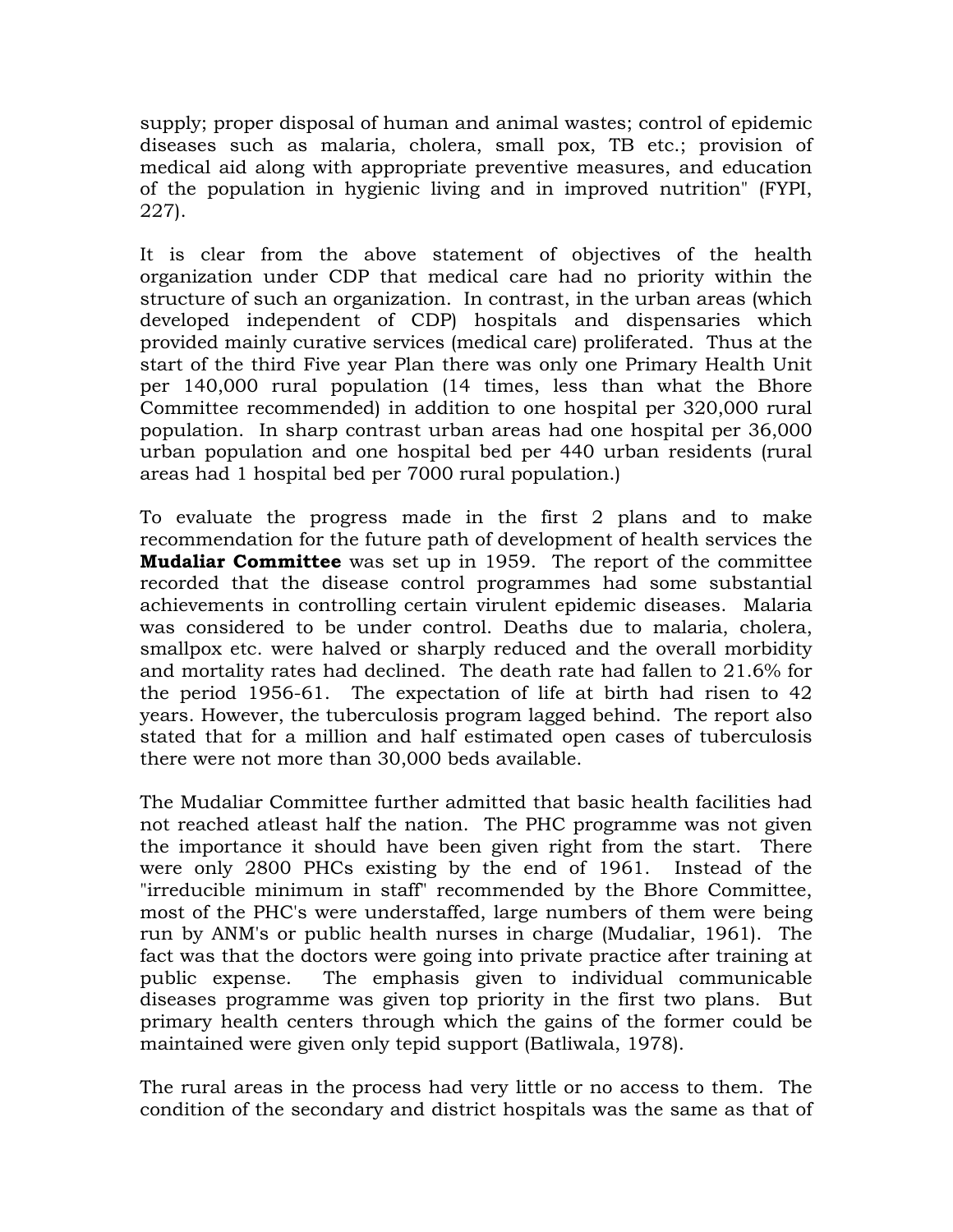the PHC's. The report showed that the majority of the beds and various facilities were located in the urban areas. The Committee recommended that in the immediate future instead of expansion of PHC's consolidation should take place and then a phased upgrading and equipping of the district hospitals with mobile clinics for the treatment of non-PHC population. But the urban health infrastructure continued to increase to meet the growing demands for medical care and this was where the state governments own funds were getting committed. The Centre through the Planning Commission was investing in preventive and promotive programs whereas the state governments focused their attention on curative care – some sort of a division of labor had taken place which even continues to the present.

 The Mudaliar Committee with regard to medical human-power suggested measures to improve the service condition of doctors and other personnel in order to attract them to rural areas. The committee makes a mention that except for the substantial increase in the number of doctors, number of other categories of health personnel was still woefully short of the requirement. Inspite of this the committee insisted that medical education should get a large share of public health resources. This was in clear contradiction to the committee's findings that doctors were not willing to go to rural areas. The decade scrutinised by the Mudaliar Committee had crystallized the trends and failings in the health system, yet the Committee held on to the belief that improvement in the technical excellence of medical care and substantial addition to medical humanpower would ultimately succeed in changing the country's health status. This is precisely what happened in the next two plan periods allocations for training of doctors, especially specialists, increased. This was reflected in a large increase in medical college seats with outturn doubling in just one plan period. The outturn of nurses and other auxiliary personnel continued to stagnate.

The **third Five Year Plan** launched in 1961 discussed the problems affecting the provision of PHCs, and directed attention to the shortage of health personnel, delays in the construction of PHCs, buildings and staff quarters and inadequate training facilities for the different categories of staff required in the rural areas. (FYP III, 657) The Third Five Year Plan highlighted inadequacy of health care institutions, doctors and other personnel in rural areas as being the major shortcomings at the end of the second Five Year Plan (Ibid, 652). The doctor syndrome loomed large in the minds of planners, and increase in supply of humanpower in health meant more doctors and not other health personnel. While the 3rd plan did give serious consideration to the need for more auxiliary personnel no mention was made of any specific steps to reach this goal. Only lip service was paid to the need for increasing auxiliary personnel but in the actual training and establishment of institutions for these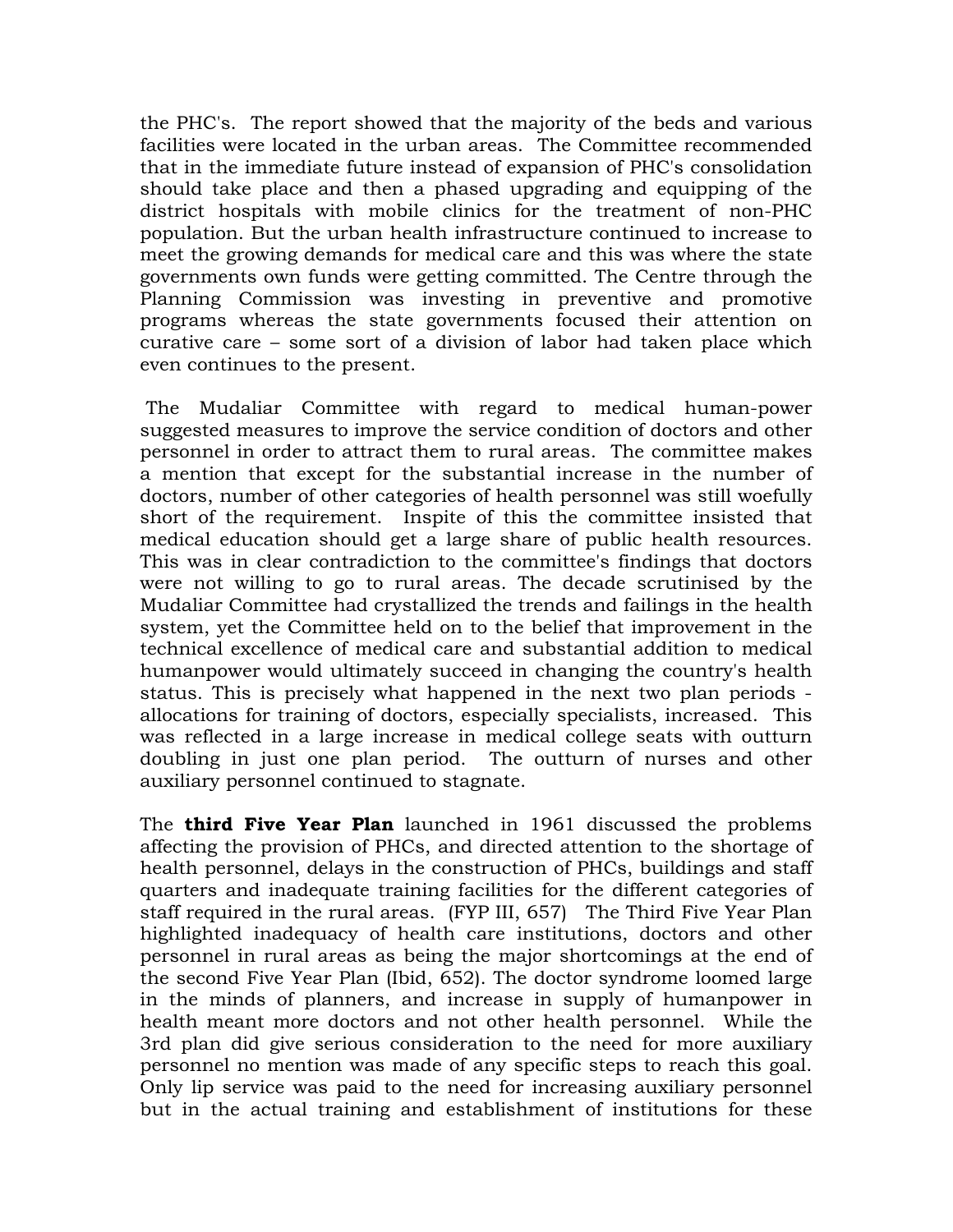people, inadequate funding became the constant obstacle. On the other hand, the proposed outlays for new Medical Colleges, establishment of preventive and social medicine and psychiatric departments, completion of the All India Institute of Medical Sciences and schemes for upgrading departments in Medical Colleges for post graduate training and research continued to be high (Batliwala, 1978).

In this way we see that the allocation patterns continued to belie the stated objectives and goals of the overall policy in the plans. The urban health structure continued to grow and its sophisticated services and specialties continued to multiply. The 3rd plan gave a serious consideration for suggesting a realistic solution to the problem of insufficient doctors for rural areas "that a new short term course for the training of medical assistants should be instituted and after these assistants had worked for 5 years at a PHC they could complete their education to become full fledged doctors and continue in public service" (FYP III, 662). The Medical council and the doctors lobby opposed this and hence it was not taken up seriously.

Ignoring the Mudaliar Committee's recommendation of consolidation of PHC's this plan period witnessed a rapid increase in their numbers but their condition was the same as the Committee had found at the end of the second plan period. In case of the disease programme due to their vertical nature we find a huge army of workers. The delivery of services continued to be done by special uni-purpose health workers. Therefore we find that in the same geographical area there was overlapping and duplication of work. In 1963 the **Chadha Committee** had recommended the integration of health and family planning services and its delivery through one male and one female multipurpose worker per 10,000 population.

India was the first country in the world to adopt a policy of reducing population growth through a government sponsored family planning programme in 1951. In the first two plans the FP programme was mainly run through voluntary organizations, under the aegis of FPAI. Faced with a rising birth rate and a falling death rate the 3rd plan stated that "the objective of stabilizing the growth of population over a reasonable period must therefore be at the very center of planned development". It was during this period that the camp approach was tried out and government agencies began to actively participate in pushing population control. This was also the time when family planning became an independent department in the Ministry of health.

The heavy emphasis on population control was due to the influence of various developed countries, but especially the USA. In 1966 a U.N. advisory mission visiting India strongly recommended, "The directorate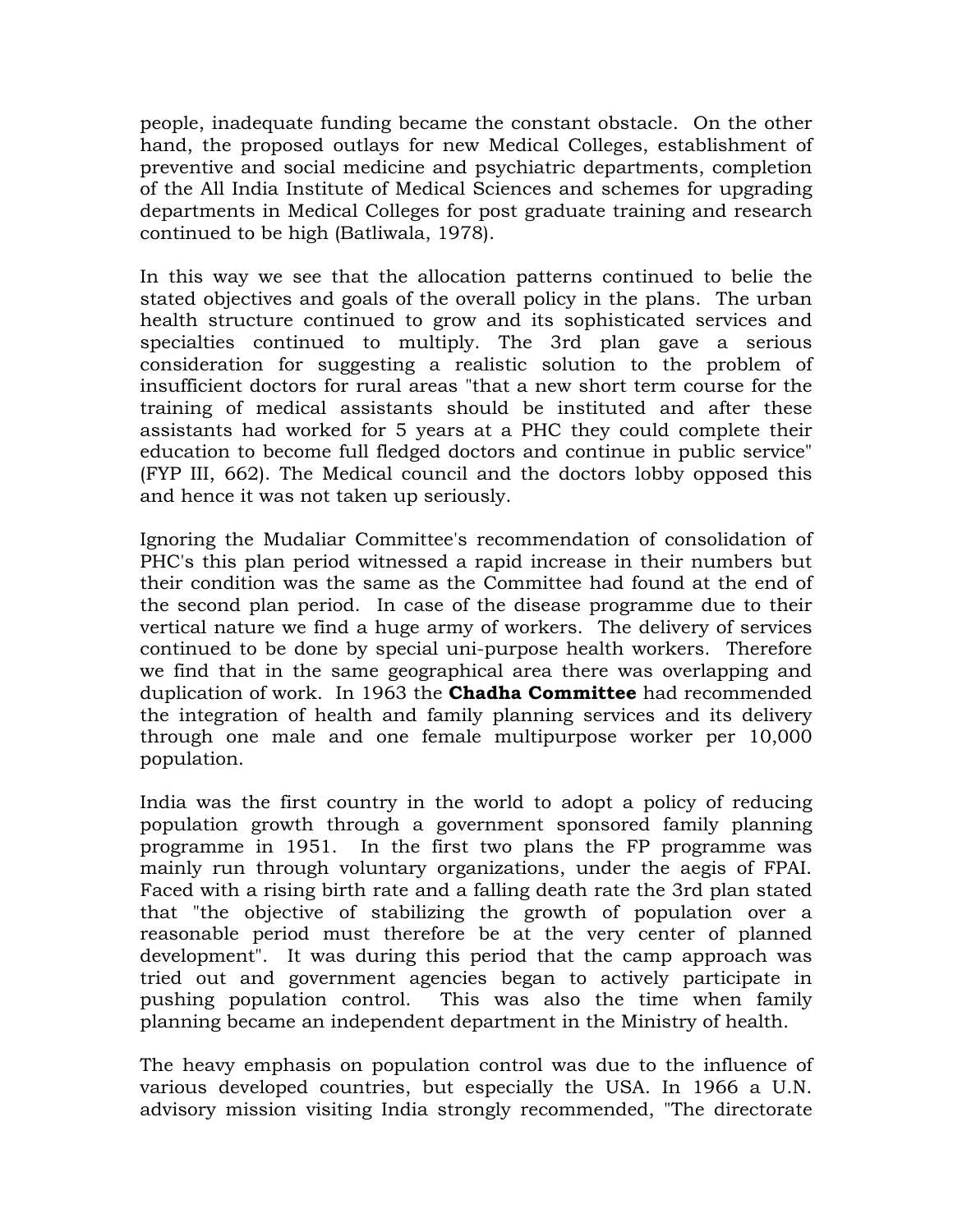(health and family planning) should be relieved from other responsibilities such as maternal and child health and nutrition. It is undoubtedly important for family planning to be integrated with MCH in the field particularly in view of the loop programme, but until the family planning campaign has picked up momentum and made real progress in the states the director general concerned should be responsible for family planning only" (U.N. Advisory Mission 1961). This recommendation is reinforced by the fear that the programme may be otherwise used in some states to expand the much needed and neglected MCH services (Banerjee, 1973). This was a fundamental change in India's health policy. This policy change, though it had its own inner compulsions, was more so due to the influence of foreign agencies. To endorse this strategy The Special Committee to Review the Staffing Pattern and Financial Provision under Family Planning was appointed (**Mukherjee Committee**). This committee indicated that the camp approach had failed to give the family planning program a mass character and hence the coming in of IUCD (loop) was a great opportunity. This committee also recommended introduction of target fixation, payments for motivation and incentives to acceptors. It suggested reorganization of the FP program into a vertical program like malaria and recommended addition of one more Health visitor per PHC who would specifically supervise the ANMs for the targets of this program. Also the Committee recommended retaining of private practitioners for a fee of Rs. 100 pm for 6 hours work per week plus payment of Rs. 10 per sterilization and Rs. 2 per IUCD insertion. (Mukherjee Committee, 1966)

The **4th Plan** which began in 1969 with a 3 year plan holiday continued on the same line as the 3rd plan. It quoted extensively from the FYP II about the socialist pattern of society (FYP IV, 1969, 1-4) but its policy decisions and plans did not reflect socialism. Infact the 4th plan is probably the most poorly written plan document. It does not even make a passing comment on the social, political and economic upheaval during the plan Holiday period (1966-1969). These 3 years of turmoil indeed brought about significant policy changes on the economic front and this, the 4th plan ignored completely. It lamented on the poor progress made in the PHC programme and recognized again the need to strengthen it. It pleaded for the establishment of effective machinery for speedy construction of buildings and improvement of the performance of PHCs by providing them with staff, equipment and other facilities. (ibid, 390) For the first time PHCs were given a separate allocation. It was reiterated that the PHC's base would be strengthened along with, subdivisional and district hospitals, which would be referral centers for the PHCs. The importance of PHCs was stressed to consolidate the maintenance phase of the communicable diseases programme. This acknowledgement was due to the fact that the entire epidemiological trend was reversed in 1966 with the spurt in incidence of malaria which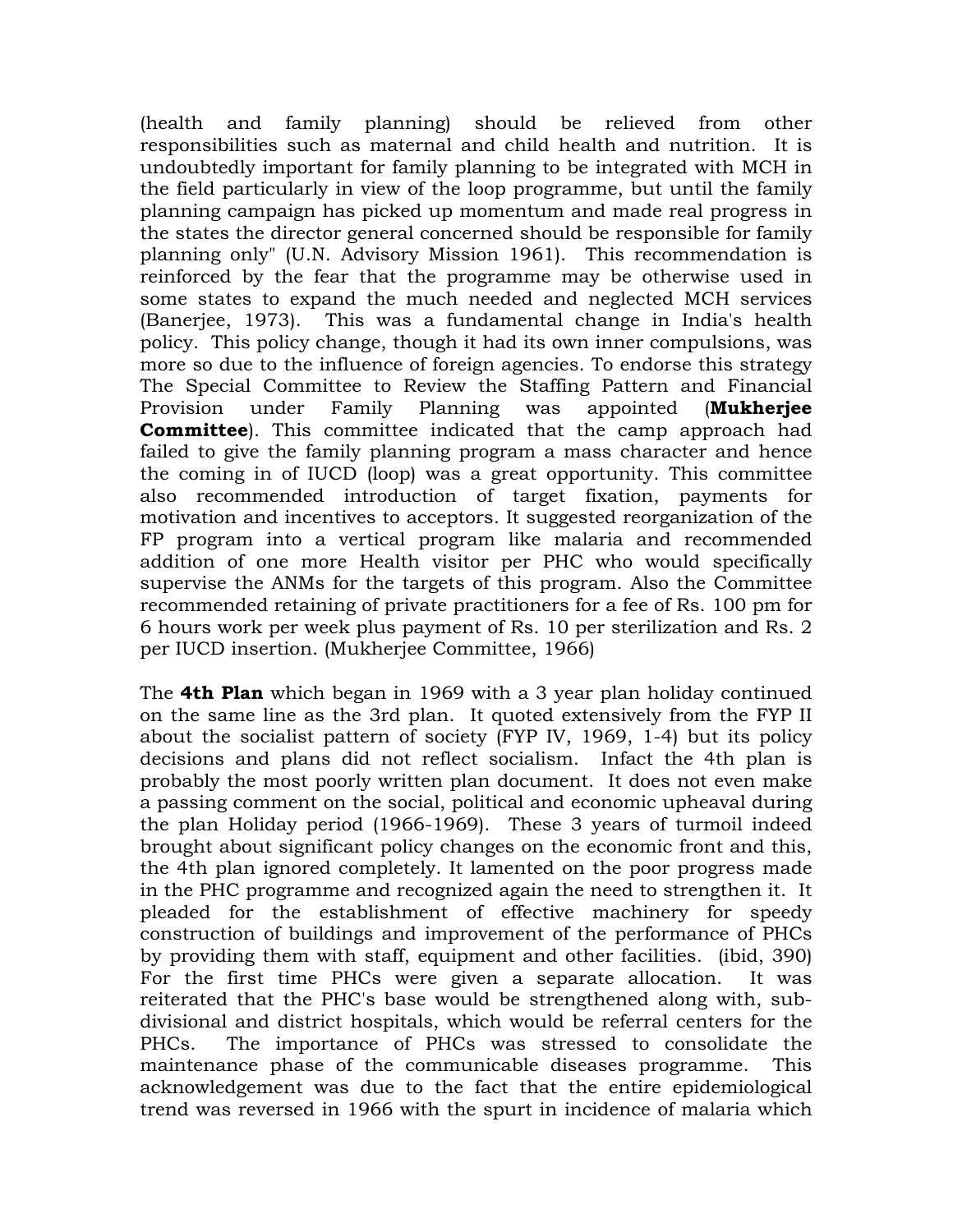rose from 100,000 cases annually between 1963-65, to 149,102 cases (GOI, 1982). This was admitted by the planning commission. FP continued to get even a more greater emphasis with 42% of health sector (Health + FP) plan allocation going to it (FYP IV, 1969, 66). It especially highlighted the fact that population growth was the central problem and used phrases like "crippling handicap", "very serious challenge" and an anti-population growth policy as an "essential condition of success" (Ibid, 31-32) to focus the government's attention to accord fertility reduction "as a program of the highest priority" (ibid, 391). It was also during this period that water supply and sanitation was separated and allocations were made separately under the sector of Housing and Regional development. (ibid, 398-414).

It was in the **5th Plan** that the government ruefully acknowledged that despite advances in terms of infant mortality rate going down, life expectancy going up, the number of medical institutions, functionaries, beds, health facilities etc, were still inadequate in the rural areas. This shows that the government acknowledged that the urban health structure had expanded at the cost of the rural sectors. (FYP V, 1974, 234) This awareness is clearly reflected in the objectives of 5th Five Year Plan which were as follows : (Ibid, 234).

1) Increasing the accessibility of health services to rural areas through the **Minimum Needs Programme (MNP)** and correcting the regional imbalances.

2) Referral services to be developed further by removing deficiencies in district and sub-division hospitals.

 3) Intensification of the control and eradication of communicable diseases.

4) Affecting quality improvement in the education and training of health personnel.

 5) Development of referral services by providing specialists attention to common diseases in rural areas.

The methods by which these goals were to be achieved were through the MNP, the MPW training scheme, and priority treatment to backward and tribal areas.

Major innovations took place with regard to the health policy and method of delivery of health care services. The reformulation of health programmes was to consolidate past gains in various fields of health such as communicable diseases, medical education and provision of infrastructure in rural areas. This was envisaged through the MNP which would "receive the highest priority and will be the first charge on the development outlays under the health sector (Ibid, 234). It was an integrated packaged approach to the rural areas. The plan further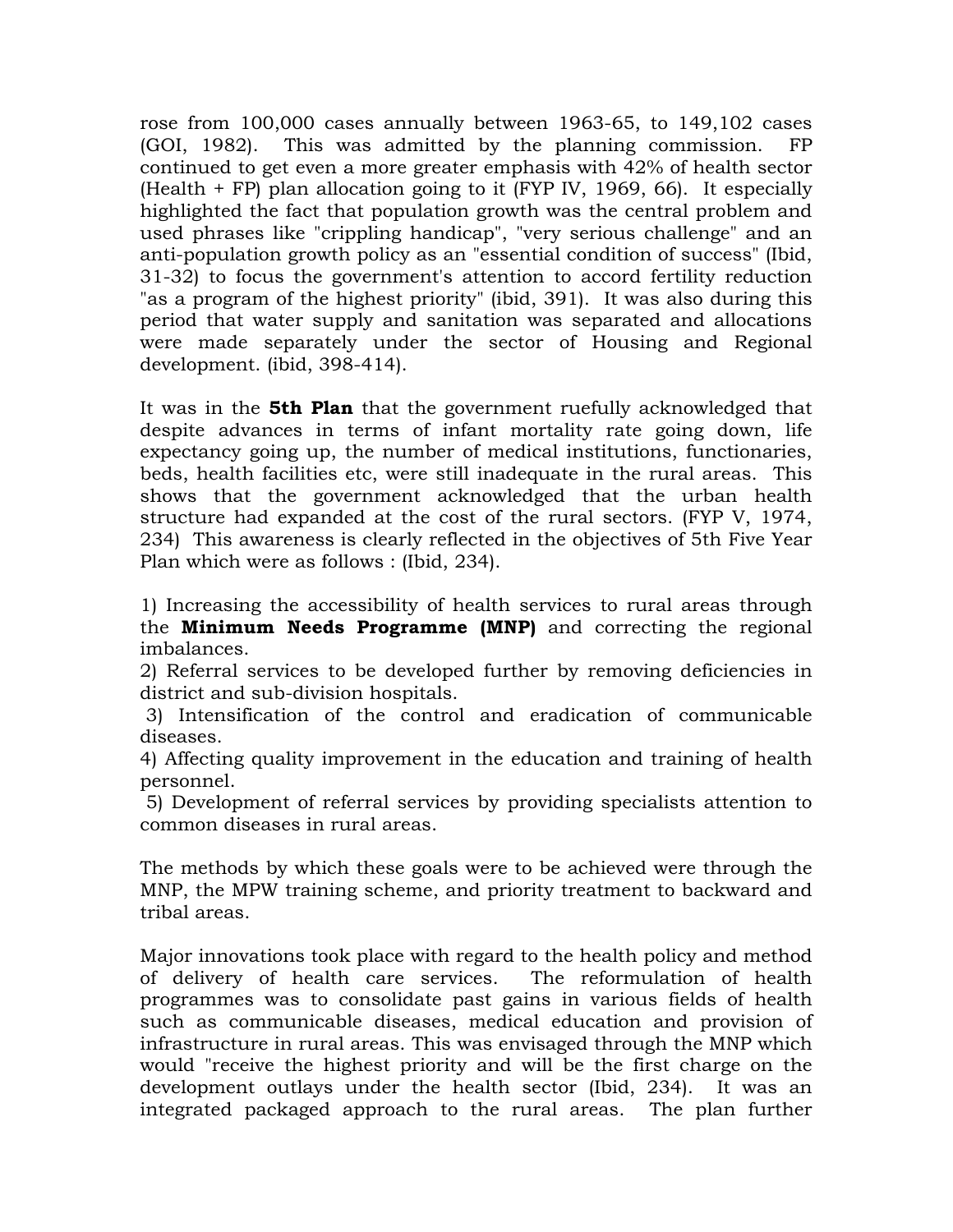envisaged that the delivery of health care services would be through a new category of health personnel to be specially trained as multi-purpose health assistants. However, the infrastructure target still remained one PHC per CDP Block (as in the FYPI but the average Block's population was now 125000)!

The **Kartar Singh Committee** in 1973 recommended the conversion of uni-purpose workers, including ANMs, into multi-purpose male and female workers. It recommended that each pair of such worker should serve a population of 10,000 to 12,000. Hence the multi-purpose worker scheme was launched with the objective to retrain the existing cadre of vertical programme workers and the various vertical programmes were to be fully integrated into the primary health care package for rural areas. (Kartar Singh Committee, 1974)

Another major innovation in the health strategy was launched in 1977 by creating a cadre of village based health auxiliaries called the **Community Health workers**. These were part time workers selected by the village, trained for 3 months in simple promotive and curative skills both in allopathy and indigenous systems of medicine. They were to be supervised by MPWs, and the programme was started in 777 selected PHCs where MPWs were already in place.

This scheme was adopted on the recommendations of the **Shrivastava Committee** (Shrivastava, 1975) which was essentially a committee to look into medical education and support manpower. The committee proposed to rectify the dearth of trained manpower in rural areas. The committee pointed out that "the over-emphasis on provision of health services through professional staff under state control has been counter productive. On the one hand it is devaluing and destroying the old traditions of part-time semi-professional workers, which the community used to train and throw up and proposed that with certain modifications can continue to provide the foundation for the development of a national programme of health services in our country. On the other hand the new professional services provided under state control are inadequate in quantity and unsatisfactory in quality" (Ibid.). This very direct statement from the committee which was set up to review medical education and its related components assumes significance because it showed that the investment on health care has not been going to the people. The main recommendations of the committee was to have part-time health personnel selected by the community from within the community. They would act as a link between the MPW at the sub-centers and the community. With regard to medical education the committee cried for a halt to opening of new medical colleges. (Ibid.) The committee emphasized that there was no point in thinking that doctors would go to rural areas because there were a number of socio-economic dimensions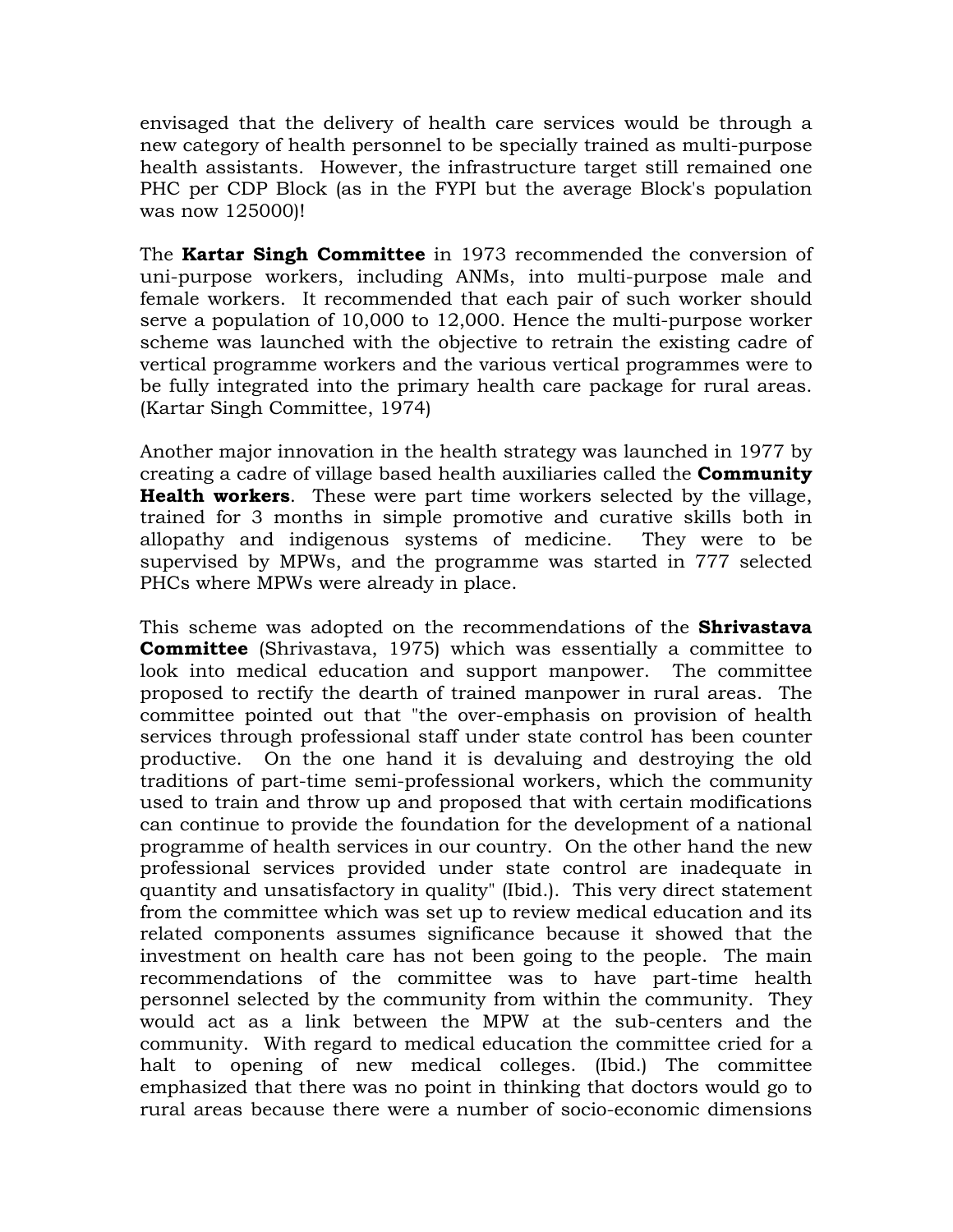to this issue. Thus their option for rural areas was the CHW scheme. This attitude was clearly supportive of the historical paradigm that rural and urban areas had different health care needs – that urban populations need curative care and rural populations preventive. This also is discriminatory since inherent in this paradigm is deprivation for the rural masses. Earlier, in 1967 the **Jain Committee** report on Medical Care Services had made an attempt to devolve medical care by recommending strengthening of such care at the PHC and block/taluka level as well as further strengthening district hospital facilities. The Jain Committee also suggested integration of medical and health services at the district level with both responsibilities being vested in the Civil Surgeon/Chief Medical Officer. But recommendations of this Committee, which is the only committee since Independence to look at medical care and also for the first time talked about strengthening curative services in rural areas, were not considered seriously.

In the middle of the 5th Plan a State of National Emergency was proclaimed and during this period (1975-77) population control activities were stepped up with compulsion, force and violence now characterizing the FP program. In the midst of all this the **National Population Policy** was announced whose core aim was a "direct assault on the problem of population rise as a national commitment", (Karan Singh, 1976) this clearly contradicting the statement India made at the Bucharest Population summit that "development is the best contraceptive", ironically by the same health minister! One of the recommendations included was legislation by state governments for compulsory sterilization. With the end of the Emergency and a new government in power this policy was sent to the freezer.

Family Planning, which started with an insignificant outlay in the 1st plan, was now taking the single largest share in the health sector outlay. (FYP V, 247-256). Inspite of the realization on the part of planners and policy makers that most of the investment which were being made in the health sector were going to urban areas, health human power, medical facilities, water supply and sanitation etc. continued to grow in urban areas where only 20% of the population were residing (Ibid, 234), and within the urban areas a disproportionately larger chunk was being appropriated by the privileged classes as is evident from social consumption patterns.

In the 5th Plan water supply and sanitation got a greater emphasis. It was one of the important objectives in the MNP to provide adequate drinking water to all villages suffering from chronic scarcity of water. The outlay during this plan period for water supply was Rs. 10,220 millions, almost an equal amount to that allocated to the health sector (Ibid, 264).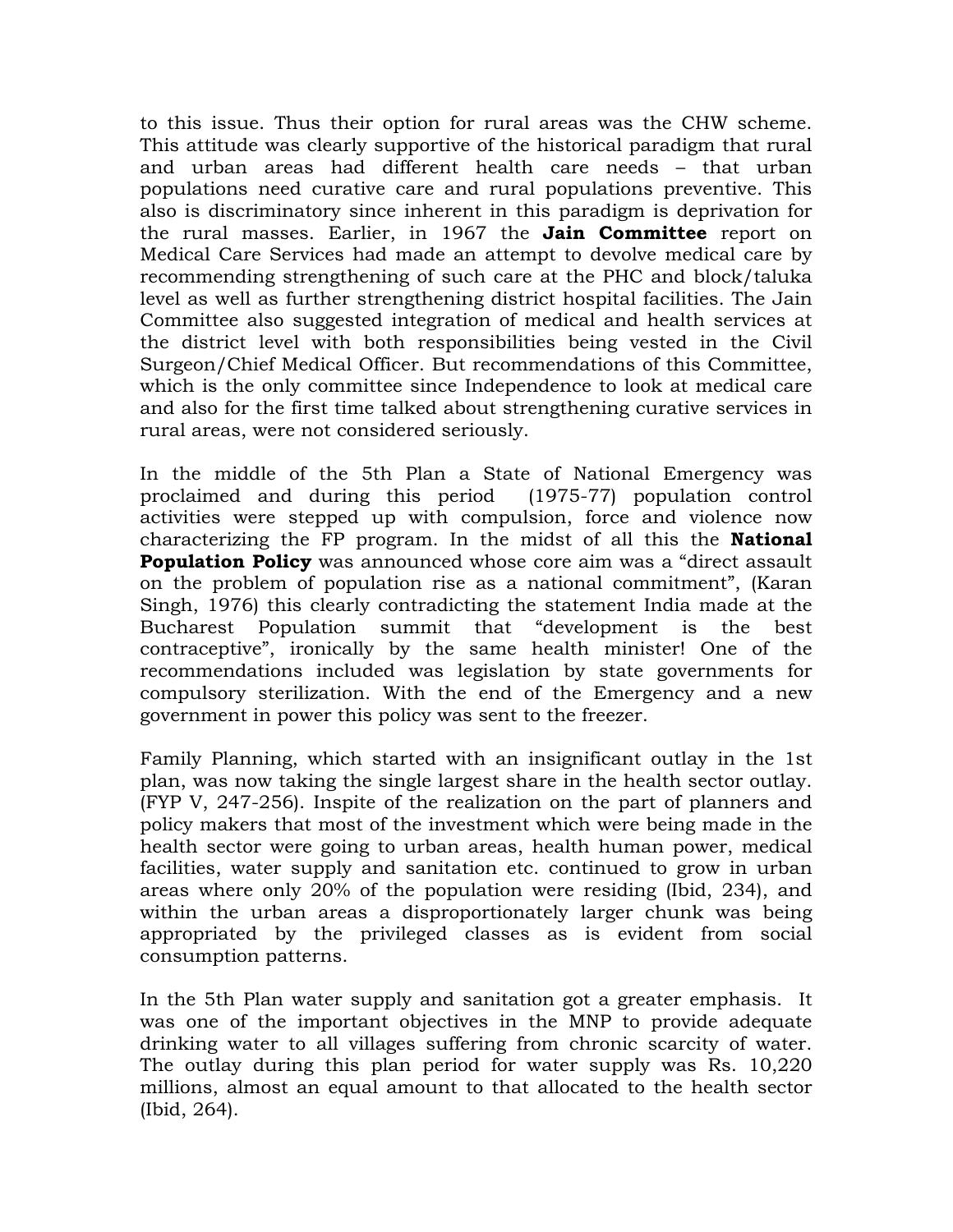The provision of safe water supply and basic sanitation is either absent or grossly inadequate for the vast majority of the population of India in both rural and urban areas. The major cause of the various diseases which affect the Indian population such as diarrhoea, amoebic dysentery, cholera, typhoid, jaundice are water borne. These diseases are also carried and spread due to lack of basic sanitation. To alleviate this problem in 1960 the National Water Supply and Sanitation Committee (**Simon Committee**) was formed to review the progress made under the national programmes in the first 2 plans. The report came out with the finding that the states themselves lacked data and information regarding the magnitude and nature of the problem. It stressed the need for an immediate survey and investigation to obtain correct data on the existing conditions both in urban and rural areas on which future planning and implementation could be based. It strongly recommended that the end of the 3rd plan must provide minimum drinking water to all villages in the country (Simon, 1960). This did not happen even till the end of the 5th Five Year Plan.

The drought of 1979-80 (and the subsequent droughts experienced in many districts of different states) which was accentuated by an acute scarcity of drinking water due to the drying-up of wells, tanks and other sources added urgency to the problem. Subsequent plans gave water supply an even higher priority with allocations outstripping health and family planning taken together.

The **Sixth Plan** was to a great extent influenced by the Alma Ata declaration of **Health For All by 2000 AD** (WHO, 1978) and the **ICSSR - ICMR report** (1980). The plan conceded that "there is a serious dissatisfaction with the existing model of medical and health services with its emphasis on hospitals, specialization and super specialization and highly trained doctors which is availed of mostly by the well to do classes. It is also realized that it is this model which is depriving the rural areas and the poor people of the benefits of good health and medical services" (Draft FYP VI, Vol. III, 1978, 250).

The plan emphasized the development of a community based health system. The strategies advocated were : (Ibid, 251-252)

a) provision of health services to the rural areas on a priority basis.

b) the training of a large cadre of first level health workers selected from the community and supervised by MPWs and medical officers of the PHCs.

c) No further linear expansion of curative facilities in urban areas; this would be permitted only in exceptional cases dictated by real felt need or priority.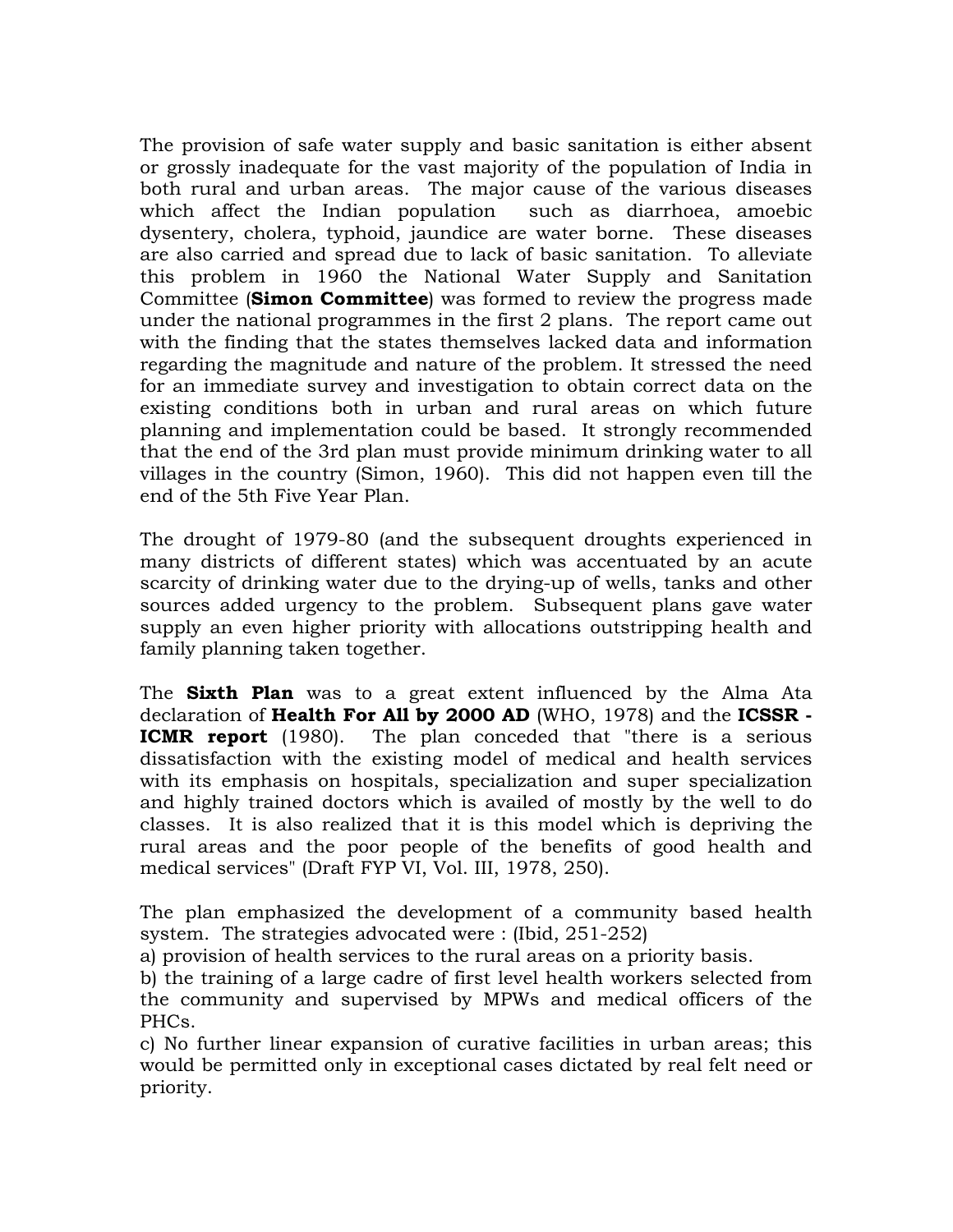The plan emphasized that horizontal and vertical linkages had to be established among all the interrelated programmes, like water supply, environmental sanitation, hygiene, nutrition, education, family planning and MCH. The objective of achieving a net reproduction rate of 1 by 1995 was reiterated. (FYP VI, 1980, 368)

This plan and the seventh plan too, like the earlier ones make a lot of radical statements and have recommend progressive measures. But the story is the same - progressive thinking and inadequate action. Whatever new schemes are introduced the core of the existing framework and ideology remains untouched. The underprivileged get worse off and the already privileged get better off. The status quo of the political economy is maintained. However, the Sixth and the Seventh plans are different from the earlier ones in one respect. They no longer talk of targets. The keywords are efficiency and quality and the means to realize them is privatisation. Privatisation is the global characteristic of the eighties and the nineties and it has made inroads everywhere and especially in the socialist countries.

The Sixth and Seventh Five Year Plans state clearly : ".......... the success of the plan depends crucially on the efficiency, quality and texture of implementation. ...... a greater emphasis in the direction of competitive ability, reduced cost and greater mobility and flexibility in the development of investible resources in the private sector (by adapting) flexible policies to revive investor interest in the capital markets" (FYP VI, 1980, xxi and 86)

"Our emphasis must be on greater efficiency, reduction of cost and improvement of quality. This calls for absorption of new technology, greater attention to economies of scale and greater competition" (FYP VII, 1985, vol. i, vi). The National Health Policy of 1983 was announced during the Sixth plan period. It was in no way an original document. It accepted in principle the ICMR-ICSSR Report's (1981) recommendations as is evidenced from the large number of paragraphs that are common to both documents. But beyond stating the policy there was no subsequent effort at trying to change the health situation for the better.

The **National Health Policy (NHP)** in light of the Directive Principles of the constitution of India recommends "universal, comprehensive primary health care services which are relevant to the actual needs and priorities of the community at a cost which people can afford" (MoHFW, 1983, 3-4). Providing universal health care as a goal is a welcome step because this is the first time after the Bhore Committee that the government is talking of universal comprehensive health care.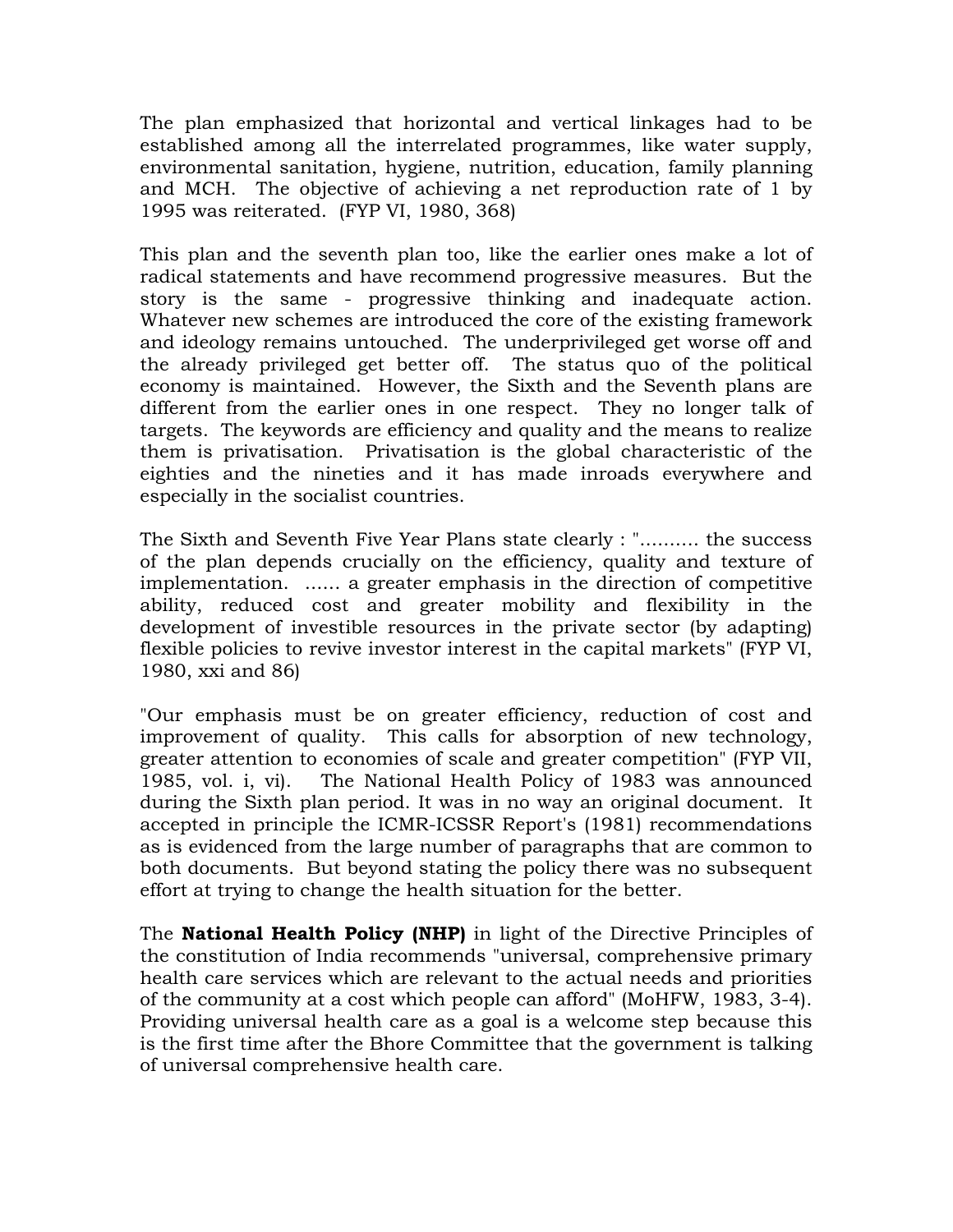A policy document is essentially the expression of ideas of those governing to establish what they perceive is the will of the people. These may not necessarily coincide for various reasons and influences that impinge upon both the rulers and the ruled. Implementing a policy, especially if it seeks to significantly change the status quo, necessarily requires a political will. Whether the political will is expressed through action depends on both the levels of conscientisation of the electorate and the social concerns of those occupying political office.

A health policy is thus the expression of what the health care system should be so that it can meet the health care needs of the people. The health policy of Independent India, adopted by the First Health Ministers' Conference in 1948 were the recommendations of the Bhore Committee. However, with the advent of planning the levels of health care, as recommended by the Bhore Committee, were diluted by subsequent committees and the Planning Commission. In fact, until 1983 there was no formal health policy, the latter being reflected in the discussions of the National Development Council and the Central Council of Health and Family Welfare, and the Five Year Plan documents and/or occasional committee reports as discussed above. As a consequence of the global debate on alternative strategies during the seventies, the signing of the Alma Ata Declaration on primary health care and the recommendations of the ICMR-ICSSR Joint Panel, the government decided that the above fora may have served the needs in the past but a new approach was now required,

"It is felt that an integrated, comprehensive approach towards the future development of medical education, research and health services requires to be established to serve the actual health needs and priorities of the country. It is in this context that the need has been felt to evolve a National Health policy," (MoHFW, 1983, p 1)

The salient features of the 1983 health policy were:

- (a) It was critical of the curative-oriented western model of health care,
- (b) It emphasised a preventive, promotive and rehabilitative primary health care approach,
- (c) It recommended a decentralised system of health care, the key features of which were low cost, deprofessionalisation (use of volunteers and paramedics), and community participation,
- (d) It called for an expansion of the private curative sector which would help reduce the government's burden,
- (e) It recommended the establishment of a nationwide network of epidemiological stations that would facilitate the integration of various health interventions, and
- (f) It set up targets for achievement that were primarily demographic in nature.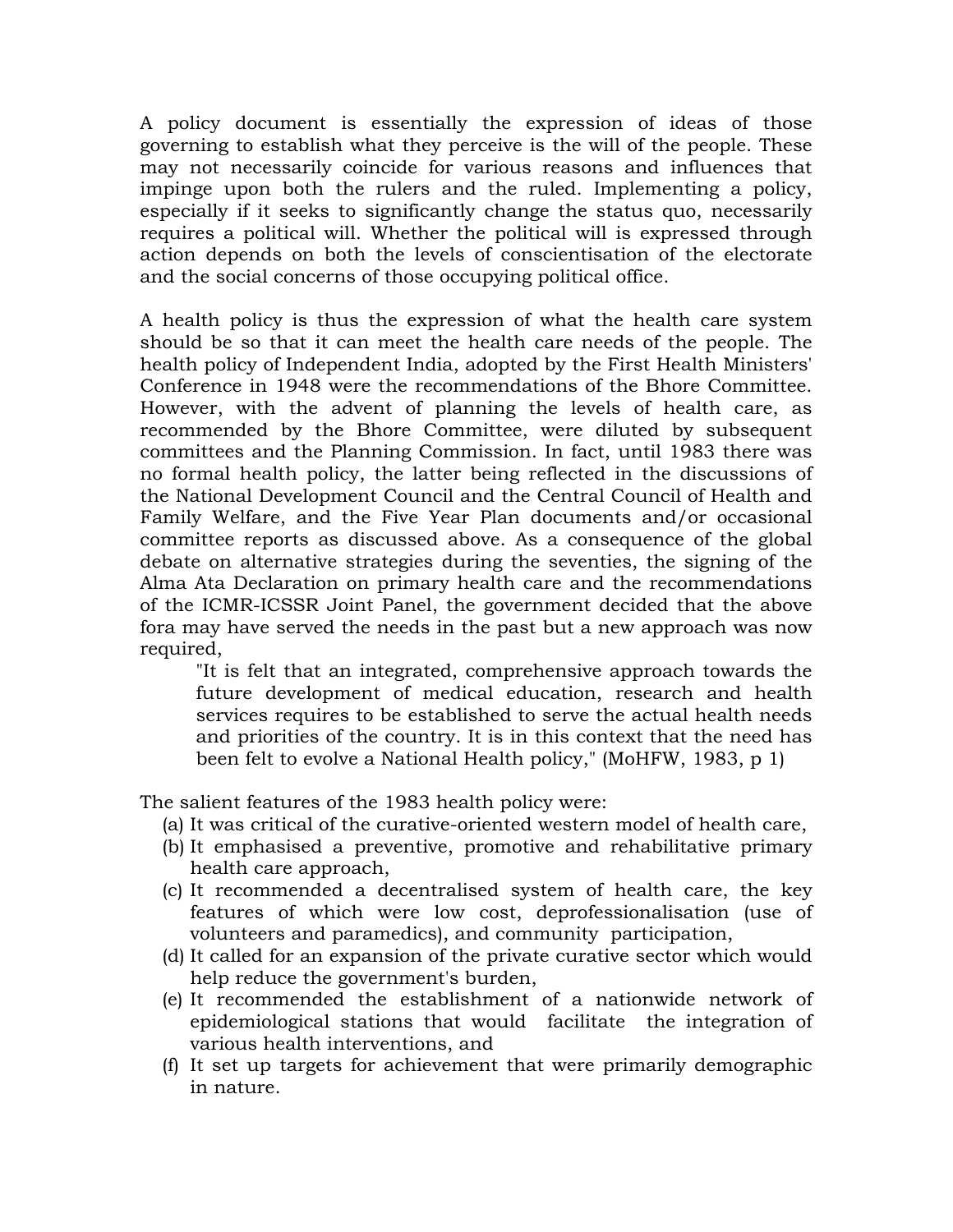There are three questions that must now be answered. Firstly, have the tasks enlisted in the 1983 NHP been fulfilled as desired? Secondly, were these tasks and the actions that ensued adequate enough to meet the basic goal of the 1983 NHP of providing **"universal, comprehensive primary health care services, relevant to actual needs and priorities of the community"** (MoHFW,1983, p 3-4)? And thirdly, did the 1983 NHP sufficiently reflect the ground realities in health care provision?

During the decade following the 1983 NHP rural health care received special attention and a massive program of expansion of primary health care facilities was undertaken in the 6th and 7th Five Year Plans to achieve the target of one PHC per 30,000 population and one subcentre per 5000 population. This target has more or less been achieved, though few states still lag behind. However, various studies looking into rural primary health care have observed that, though the infrastructure is in place in most areas, they are grossly underutilised because of poor facilities, inadequate supplies, insufficient effective person-hours, poor managerial skills of doctors, faulty planning of the mix of health programs and lack of proper monitoring and evaluatory mechanisms. Further, the system being based on the health team concept failed to work because of the mismatch of training and the work allocated to health workers, inadequate transport facilities, non-availability of appropriate accommodation for the health team and an unbalanced distribution of work-time for various activities. In fact, many studies have observed that family planning, and more recently immunisation, get a disproportionately large share of the health workers' effective work-time. (NSS,1987, IIM(A),1985, NCAER,1991, NIRD,1989, Ghosh,1991, ICMR,1989, Gupta&Gupta,1986, Duggal&Amin,1989, Jesani et.al,1992, NTI,1988, ICMR,1990)

Among the other tasks listed by the 1983 health policy, decentralisation and deprofessionalisation have taken place in a limited context but there has been no community participation. This is because the model of primary health care being implemented in the rural areas has not been acceptable to the people as evidenced by their health care seeking behaviour. The rural population continues to use private care and whenever they use public facilities for primary care it is the urban hospital they prefer (NSS-1987, Duggal & Amin,1989, Kannan et.al.,1991, NCAER,1991, NCAER,1992, George et.al.,1992). Let alone provision of primary medical care, the rural health care system has not been able to provide for even the epidemiological base that the NHP of 1983 had recommended. Hence, the various national health programs continue in their earlier disparate forms, as was observed in the NHP (MoHFW,1983, p 6).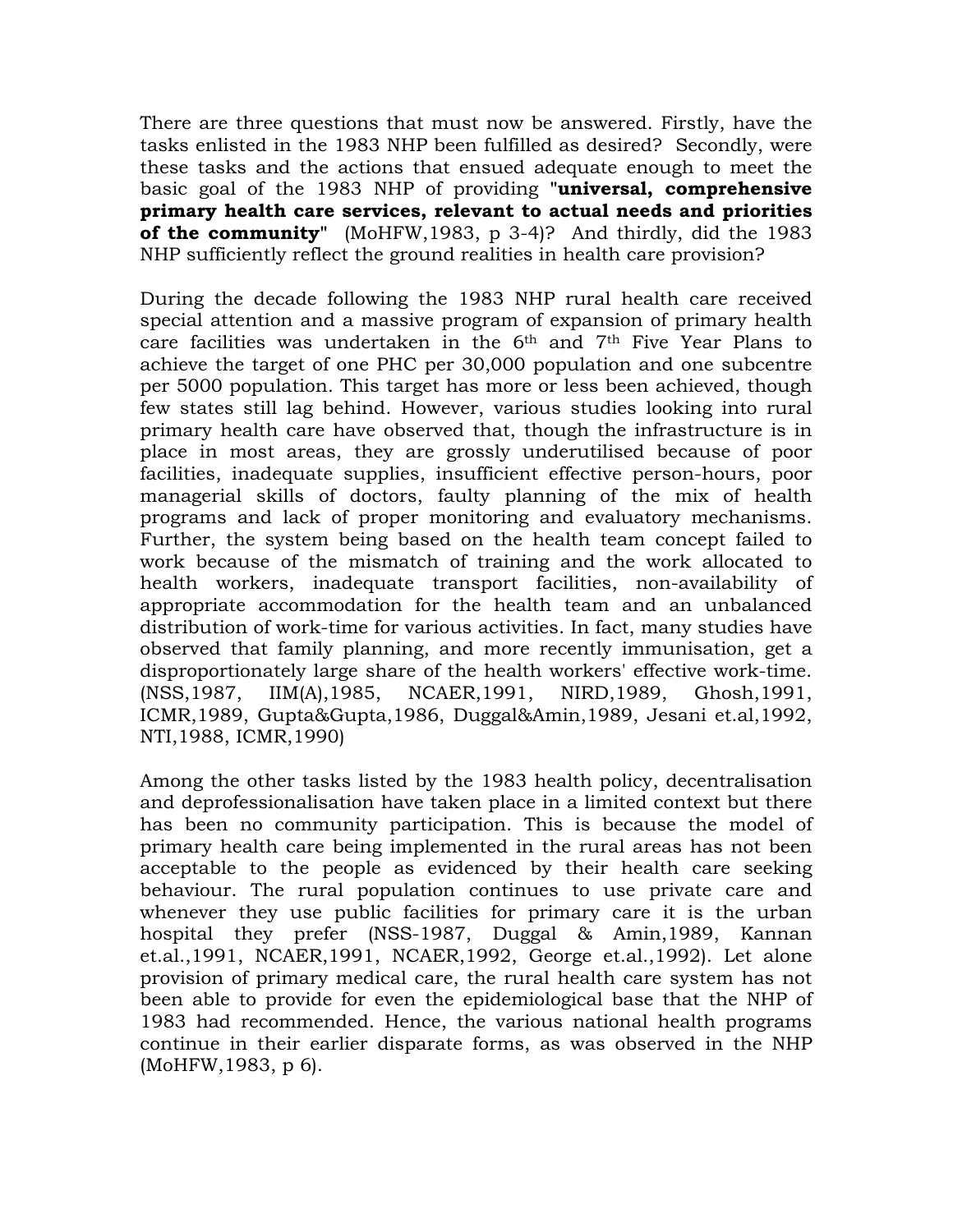As regards the demographic and other targets set in the NHP, only crude death rate and life expectancy have been on schedule. The others, especially fertility and immunisation related targets are much below expectation (despite special initiatives and resources for these programs over the last two decades), and those related to national disease programs are also much below the expected level of achievement. In fact, we are seeing a resurgence of communicable diseases.

With regard to the private health sector the NHP clearly favours privatization of curative care. It talks of a cost that "people can afford", thereby implying that health care services will not be free. Further statements in the NHP about the private health sector leave no room for doubt that the NHP is pushing privatisation. NHP adopts the stance that curative orientation must be replaced by the preventive and promotive approach so that the entire population can benefit (Ibid., 3). The NHP suggests that curative services should be left to the private sector because the state suffers from a "constraint of resources" (Ibid., 5). It recommends, "with a view to reducing governmental expenditure and fully utilizing untapped resources, planned programmes may be devised, related to the local requirements and potentials, to encourage the establishment of practice by private medical professionals, increased investment by non-governmental agencies in establishing curative centers and by offering organized logistical, financial and technical support to voluntary agencies active in the health field ... and in the establishment of centers equipped to provide specialty and super specialty services ... efforts should be made to encourage private investments in such fields so that the majority of such centers, within the governmental set-up, can provide adequate care and treatment to those entitled to free care, the affluent sectors being looked after by the paying clinics". (Ibid, 7-8)

The development of health care services post-NHP provide a clear evidence that privatisation and private sector expansion in the health sector has occurred rapidly, that in the name of primary health care the state has still kept the periphery without adequate curative services (while the states' support to curative services in urban areas continues to remain strong) and that the state health sectors' priority program still continues to be population control (as recommended in NHP (Ibid., 4)).

The expansion of the private health sector in the last two decades has been phenomenal thanks to state subsidies in the form of medical education, soft loans to set up medical practice etc... The private health sector's mainstay is curative care and this is growing over the years (especially during the eighties and nineties) at a rapid pace largely due to a lack of interest of the state sector in non-hospital medical care services, especially in rural areas (Jesani&Ananthram,1993). Various studies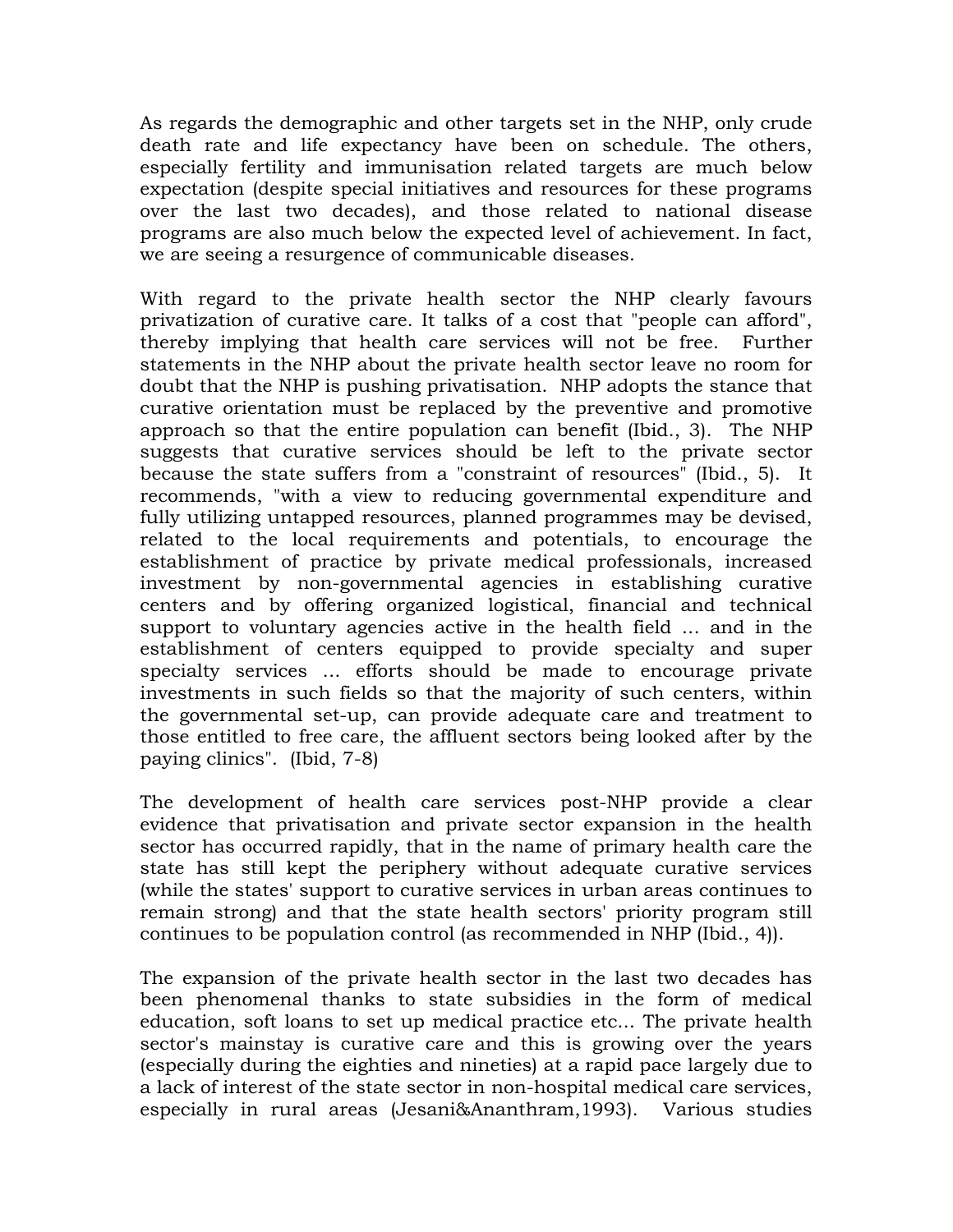show that the private health sector accounts for over 70% of all primary care treatment sought, and over 40% of all hospital care (NSS-1987, Duggal&Amin,1989, Kannan et.al.,1991, NCAER,1991, George et.al.,1992). This is not a very healthy sign for a country where over three-fourths of the population lives at or below subsistence levels.

The above analysis clearly indicates that the 1983 NHP did not reflect the ground realities adequately. The tasks enunciated in the policy were not sufficient to meet the demands of the masses, especially those residing in rural areas. "Universal, comprehensive, primary health care services", the 1983 NHP goal, is far from being achieved. The present paradigm of health care development has in fact raised inequities, and in the current scenario of structural adjustment the present strategy is only making things worse. The current policy of selective health care, and a selected target population has got even more focused since the 1993 World Development Report: Investing in Health. In this report the World Bank has not only argued in favour of selective primary health care but has also introduced the concept of DALYs (Disability Adjusted Life Year's) and recommends that investments should be made in directions where the resources can maximise gains in DALYs. That is, committing increasing resources in favour of health priorities where gains in terms of efficiency override the severity of the health care problems, questions of equity and social justice. So powerful has been the World Bank's influence, that the WHO too has taken an about turn on its Alma Ata Declaration. WHO in its "Health For All in the 21st Century" agenda too is talking about selective health care, by supporting selected disease control programs and pushing under the carpet commitments to equity and social justice. India's health policy too has been moving increasingly in the direction of selective health care - from a commitment of comprehensive health care on the eve of Independence, and its reiteration in the 1983 health policy, to a narrowing down of concern only for family planning, immunisation and control of selected diseases. Hence, one has to view with seriousness the continuance of the current paradigm and make policy changes which would make primary health care as per the needs of the population a reality and accessible to all without any social, geographical and financial inequities. Table 3 gives a good idea of how the health infrastructure in India has evolved over the years.

The **7th Five Year Plan** accepted the above NHP advice. It recommended that "development of specialties and super-specialties need to be pursued with proper attention to regional distribution" (FYP VII, 1985, II, 273) and such "development of specialised and training in super specialties would be encouraged in the public and the private sectors". (Ibid., II, 277). This plan also talks of improvement and further support for urban health services, biotechnology and medical electronics and non-communicable diseases (Ibid, II. 273-276). Enhanced support for population control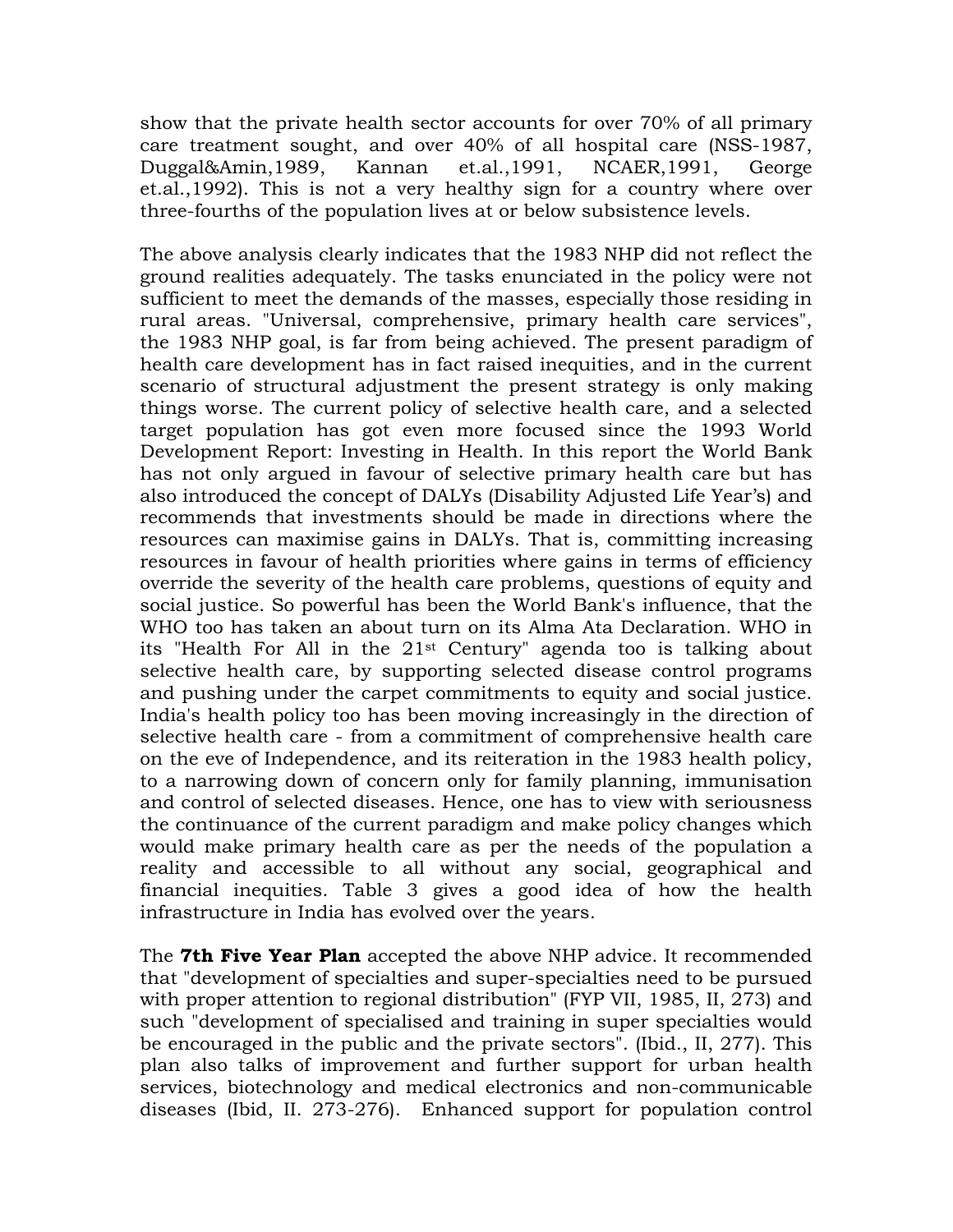activities also continues (Ibid., II. 279-287). The special attention that AIDS, cancer, and coronary heart diseases are receiving and the current boom of the diagnostic industry and corporate hospitals is a clear indication of where the health sector priorities lie.

On the eve of the **Eighth Five Year Plan** the country went through a massive economic crisis. The Plan got pushed forward by two years. But despite this no new thinking went into this plan. Infact, keeping with the selective health care approach the eighth plan adopted a new slogan – instead of Health for All by 2000 AD it chose to emphasize Health for the Underprivileged (FYP VIII, 322). Simultaneously it continued the support to privatization, "In accordance with the new policy of the government to encourage private initiatives, private hospitals and clinics will be supported subject to maintenance of minimum standards and suitable returns for the tax incentives." (ibid, 324)

The **9th Five Year Plan** by contrast provides a good review of all programs and has made an effort to strategise on achievements hitherto and learn from them in order to move forward. There are a number of innovative ideas in the ninth plan. It is refreshing to see that reference is once again being made to the Bhore Committee report and to contextualise today's scenario in the recommendations the Bhore Committee had made. (FYP IX, 446) In its analysis of health infrastructure and human resources the Ninth Plan says that consolidation of PHCs and SCs and assuring that the requirements for its proper functioning are made available is an important goal under the Basic Minimum Services program. Thus, given that it is difficult to find physicians to work in PHCs and CHCs the Plan suggests creating parttime positions which can be offered to local qualified private practitioners and/or offer the PHC and CHC premises for after office hours practice against a rent. Also it suggests putting in place mechanisms to strengthen referral services. (ibid, 454)

Another unique suggestion is evolving state specific strategies because states have different scenarios and are at different levels of development and have different health care needs. (Ibid, 458). The Ninth Plan also shows concern for urban health care, especially the absence of primary health care and complete reliance on secondary and tertiary services even for minor ailments. This needs to be changed through provision of primary health care services, especially in slums, and providing referral linkages at higher levels. (Ibid, 460).

During the Eighth Plan resources were provided to set up the Education Commission for Health Sciences, and afew states have even set up the University for Health Sciences as per the recommendations of the **Bajaj committee** report of 1987. This initiative was to bring all health sciences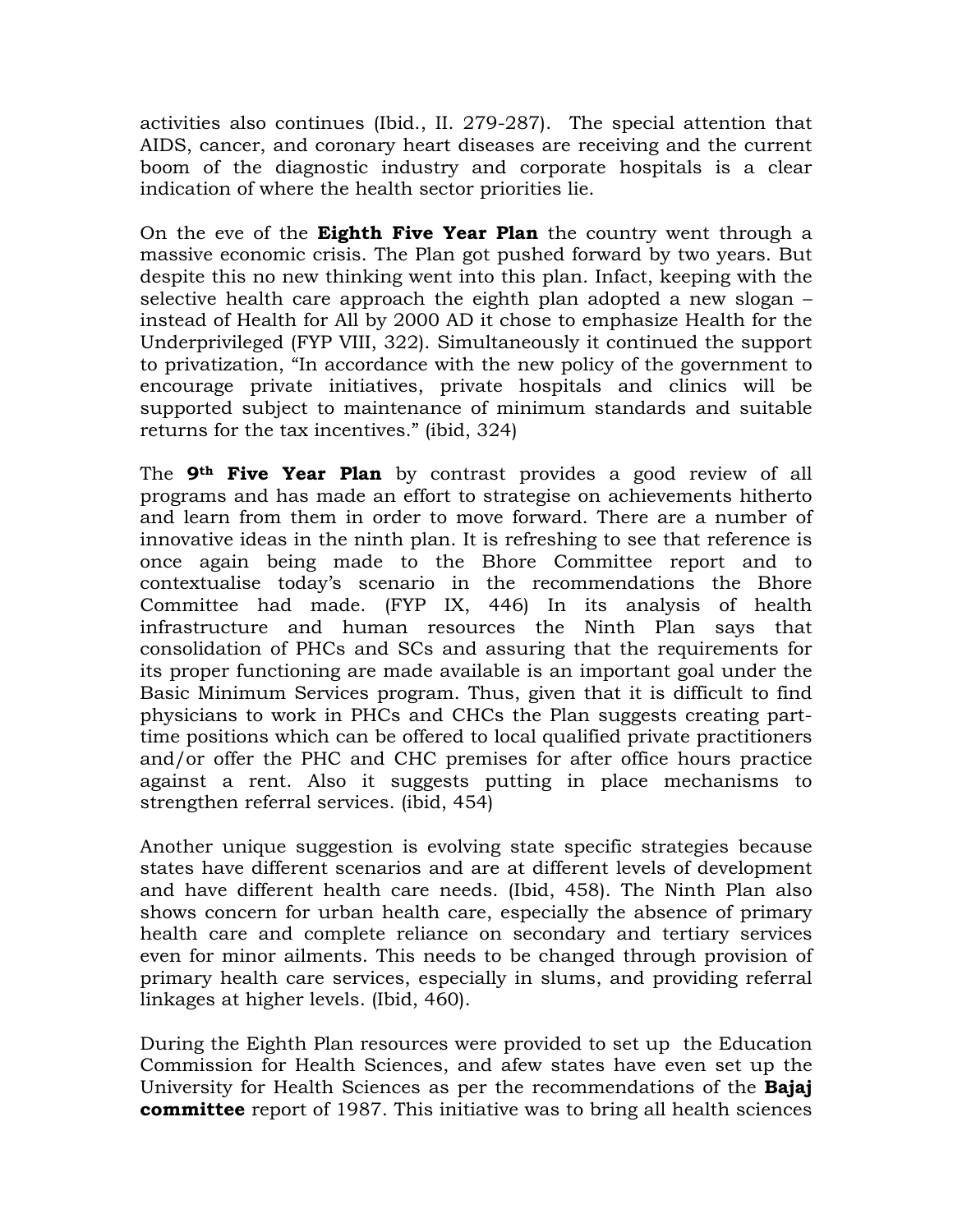together, provide for continuing medical education and improve medical and health education through such an integration. The Ninth Plan has made provisions to speed up this process. (ibid, 468)

During the 8th Plan period a committee to review public health was set up. It was called the **Expert Committee on Public Health Systems**. This committee made a thorough appraisal of public health programs and found that we were facing a resurgence of most communicable diseases and there was need to drastically improve disease surveillance in the country. The Ninth Plan proposes to set up at district level a strong detection come response system for rapid containment of any outbreaks that may occur.(Ibid, 477). Infact, the recommendations of this committee have formed the basis of the Ninth Plan health sector strategy to revitalize the public health system in the country to respond to its health care needs in these changed times. (Ibid, 499) Also the Plan has proposed horizontal integration of all vertical programs at district level to increase their effectiveness as also to facilitate allocative efficiencies.

What is also interesting is that the 9th Plan also reviews the 1983 National Health Policy in the context of its objectives and goals and concludes that a reappraisal and reformulation of the NHP is necessary so that a reliable and relevant policy framework is available for not only improving health care but also measuring and monitoring the health care delivery systems and health status of the population in the next two decades (Ibid, 503). In this context the 9th Plan is critical of the poor quality of data mangement and recommends drastic changes to develop district level databases so that more relevant planning is possible.(Ibid, 472). Taking lead from the 9th Plan the Ministry of health and Family Welfare is presently working on a new Health Policy document. A draft version which came out in June 1999 was found wanting and is being reworked presently.

The Ninth Plan also reviews population policy and the family planning program. In this review too it goes back to the Bhore Committee report and says that the core of this program is maternal and child health services.. Assuring antenatal care, safe delivery and immunization are critical to reducing infant and maternal mortality and this in turn has bearing on contraception use and fertility rates. (Ibid, 519). This is old logic which the family planning program has used, only earlier their emphasis was on sterilization. In the early sixties the setting up of subcentres and employing ANMs was precisely for the MCH program but at the field level this was hijacked by the family planning program. This story continues through the seventies and eighties. MCH became Safe Motherhood, and expanded Program of Immunization and the latter using a mission approach under Sam Pitroda became Universal Program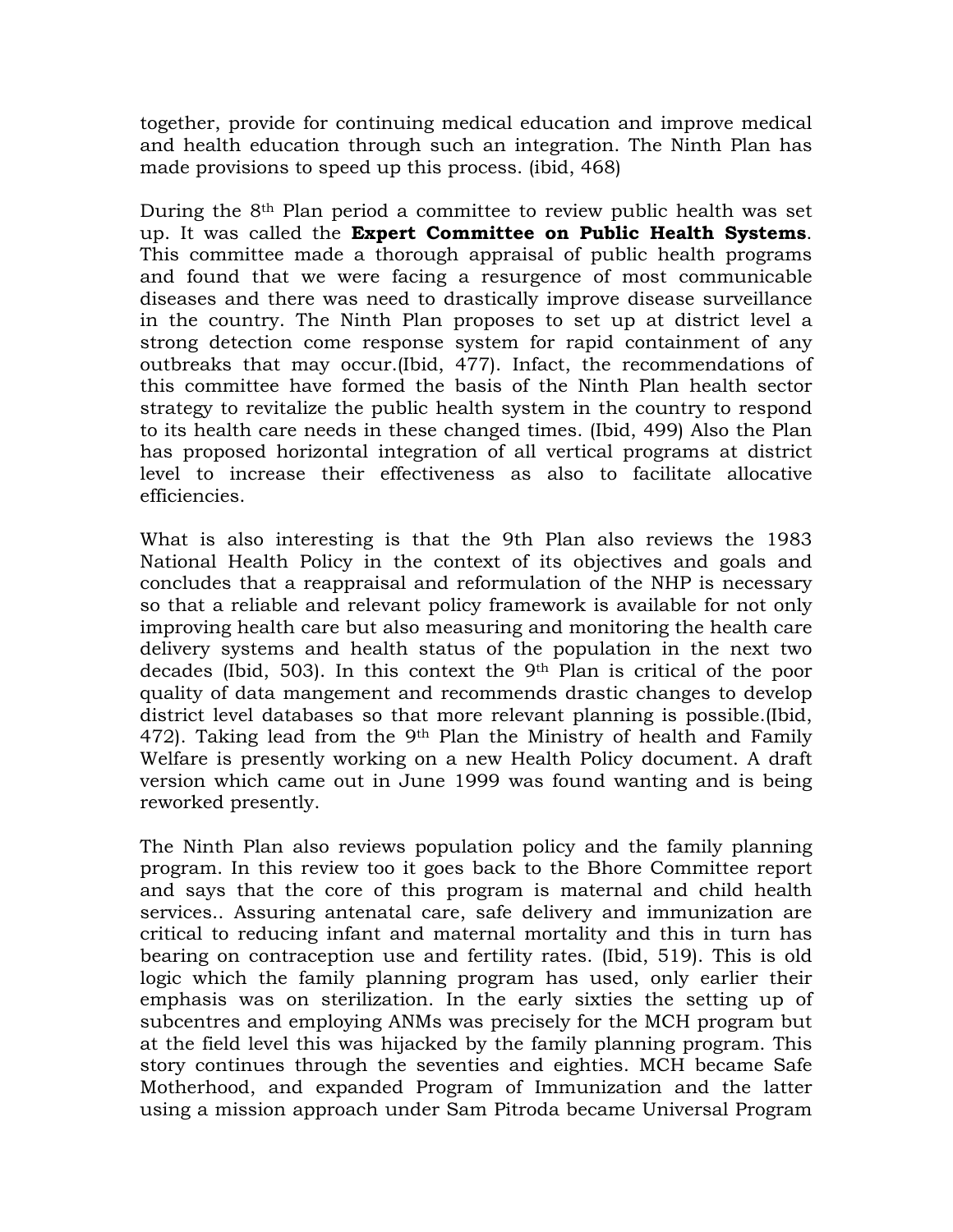of Immmunisation. In the 7th Plan this got combined again to become Child Survival and Safe Motherhood, but the essential emphasis remained on family planning. But since the 8th Plan and into the 9th Plan CSSM acquired a genuine seriousness and presently it is transformed into the RCH program on the basis of the ICPD-Cairo agenda and receives multi-agency external funding support to provide need based, demand driven, high quality integrated reproductive and child health care. (ibid, 519 and 557). In the midst of all this the **National Population Policy** was announced with a lot of fanfare in the middle of 2000. It is definitely an improvement from its predecessors but the underlying element remains population control and not population welfare. The major concern is with counting numbers and hence its goals are all demographic. But I said earlier that there is improvement from the past because the demographic goals are placed in a larger social context and if that spirit is maintained in practice then we would definitely move forward.

There is exactly a year to go for the completion of the 9<sup>th</sup> Plan and a review of all its innovative suggestions shows that we have once again failed at the ground level. We have been unable to translate these ideas into practice. And despite all these efforts one can see the public health system weakening further. The answer is found in the 9th Plan itself. It laments that all these years we have failed to allocate even two percent of plan resources to the health sector (ibid, 503). The same reason has killed the initiative shown in the 9th Plan process at the start itself by continuing the story of inadequate resource allocations for the health sector.

Another issue of concern is the **influence of international agencies** in policymaking and program design both within and outside the plans. Right from the First plan onwards one can see the presence of international aid agencies who with a small quantum of money are able to inject large doses of ideology. It cannot be a coincidence that almost every health program the Indian government has taken up since the first plan has been anticipated by some international donor agency. Whether it was the CDP in the fifties, IUCD and malaria in the sixties or RCH and AIDS in the nineties, most health programs have been shaped through external collaboration. Historically, though there is a qualitative and quantitative difference. Upto the eighties the influence came through advice and ideology and hence its penetration was limited but now there is a lot of money also coming in, mostly as soft loans, and if we continue without making a paradigm shift and making structural changes, we will be transferring a burden to the next generation which it may be unable to carry!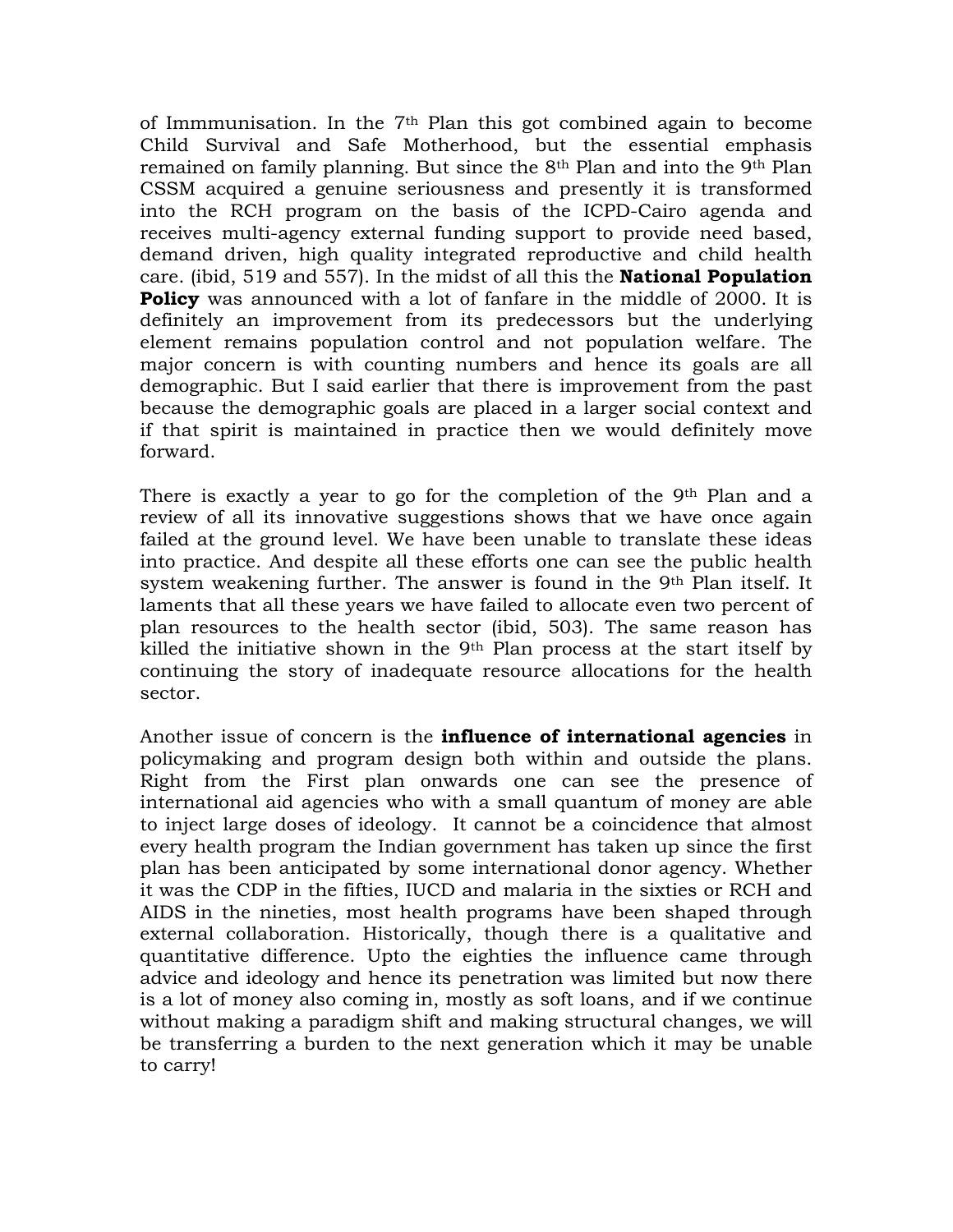In conclusion we would like to indicate that the neglect of the public health sector is an issue larger then government policy making. The latter is the function of the overall political economy. Under capitalism only a well developed welfare state can meet the basic needs of its population. Given the backwardness of India the demand of public resources for the productive sectors of the economy (which directly benefit capital accumulation) is more urgent (from the business perspective) than the social sectors, hence the latter, as can be seen in Table 1, get only a residual attention by the state. Thus the solution for satisfying the health needs of the people does not lie in the health policies and plans but it is a question of structural changes in the political economy that can facilitate implementation of progressive health policies.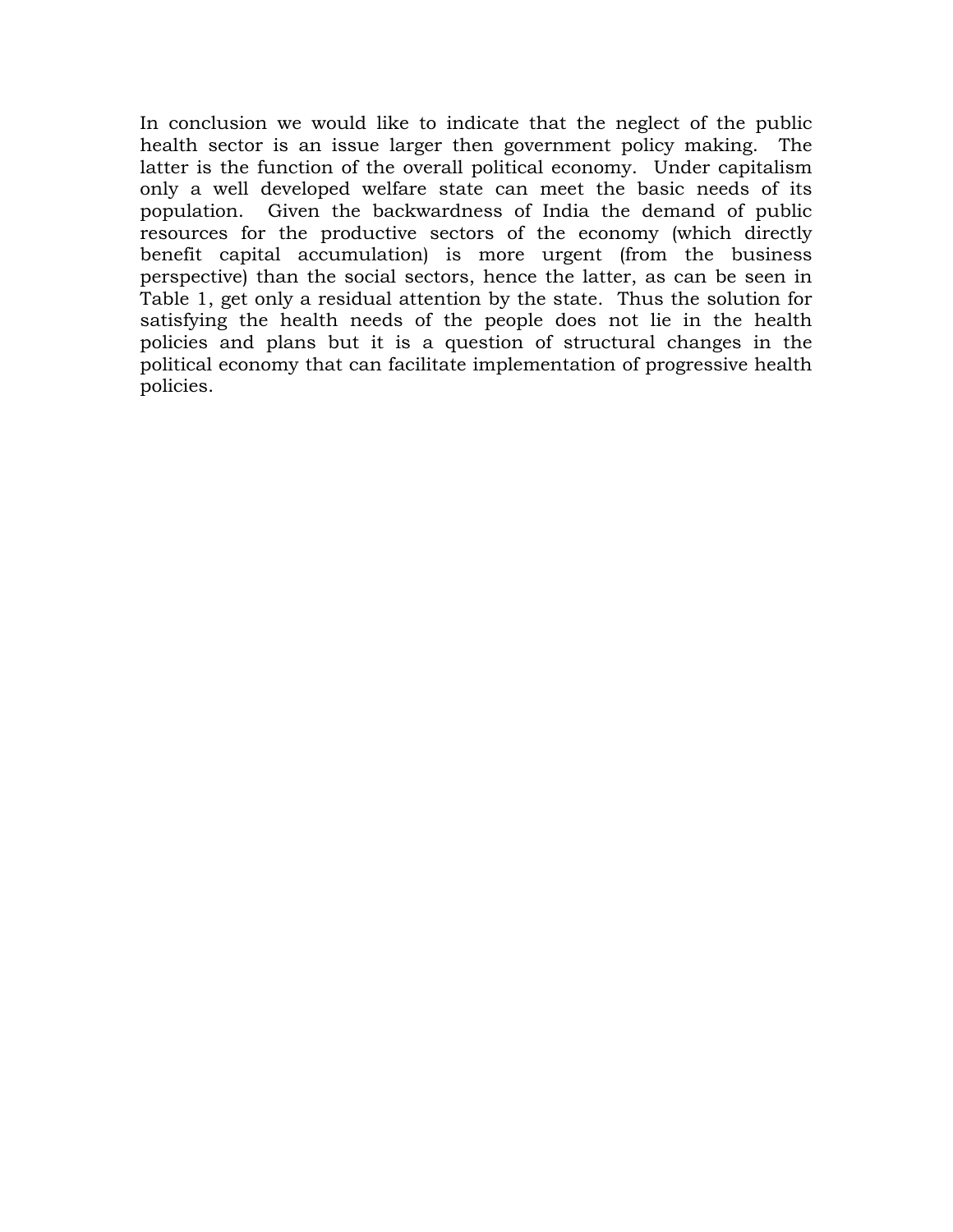|                                      |        |                 |         | Plan One Plan Two Plan Three Annual Plan Four Plan Five Annual Plan Six<br>Plans |         |                 | Plans     |                        | Plan Seven              | Annual<br>Plans | Plan Eight | Plan Nine<br>Outlay |
|--------------------------------------|--------|-----------------|---------|----------------------------------------------------------------------------------|---------|-----------------|-----------|------------------------|-------------------------|-----------------|------------|---------------------|
|                                      |        | 1951-56 1956-61 | 1961-66 | 1966-69                                                                          |         | 1969-74 1974-79 |           |                        | 1979-80 1980-85 1985-90 | 1990-92         | 1992-97    | 1997-2002           |
| <b>ECONOMIC</b>                      | 14940  | 38170           | 70847   | 56495                                                                            | 127936  | 325923          | 102090    |                        | 915072 1807460@         | 1015948@        | 3895410@   | 6574690             |
| <b>SERVICES (A)</b>                  | (76.0) | (81.7)          | (82.6)  | (85.3)                                                                           | (81.1)  | (82.7)          | (83.8)    | (83.7)                 | (82.6)                  | (82.5)          | (80.2)     | (76.5)              |
| 1. Agriculture                       | 2900   | 5490            | 10889   | 11071                                                                            | 23204   | 48649           | 19965     |                        | 152006 315094           | 176010          | 702003     | 1207970             |
| & rural dev.                         | (14.8) | (11.7)          | (12.7)  | (16.7)                                                                           | (14.7)  | (12.3)          | (16.4)    | (13.9)                 | (14.4)                  | (14.3)          |            |                     |
| 2. Irrigation &                      | 4340   | 4300            | 6647    | 4710                                                                             | 13541   | 38765           | 12879     | 09299                  | 165899                  | 82060           | 313989     | 554200              |
| flood control (22.2)                 |        | (9.2)           | (7.8)   | (7.1)                                                                            | (8.6)   | (9.8)           | (10.6)    | (10.0)                 | (7.6)                   | (6.7)           |            |                     |
| 3. Power                             | 1490   | 4520            | 12523   | 12125                                                                            | 29317   | 73995           | 22405     | 307513                 | 616893                  | 368347          | 1289045    | 2223750             |
|                                      | (7.6)  | (9.7)           | (14.6)  | (18.3)                                                                           | (18.6)  | (18.8)          | (18.4)    | (28.1)                 | (28.2)                  | (29.9)          |            |                     |
| 4. Village &                         | 480    | 1870            | 2408    | 1261                                                                             | 2426    | 5925            | 2557      | 19451                  | 32493                   | 18191           | 72657      |                     |
| small ind'ry                         | (2.19) | (4.0)           | (2.8)   | (1.9)                                                                            | (1.5)   | (1.5)           | (2.1)     | (1.8)                  | (1.5)                   | (1.5)           |            | }651480             |
| 5. Industry &                        | 550    | 9380            | 17263   | 15104                                                                            | 28644   | 89886           |           | 23835 150024           | 259711                  | 111197          | 406231     |                     |
| <b>Minerals</b>                      | (2.8)  | (20.1)          | (20.1)  | (22.8)                                                                           | (18.2)  | (22.8)          | (19.6)    | (13.7)                 | (11.9)                  | (9.0)           |            |                     |
| 6. Transport                         | 5180   | 12610           | 21117   | 12224                                                                            | 30804   | 68703           | 20449     | 176779                 | 379736                  | 239503          | 1015479    | 1666530             |
| & Commu'n                            | (26.4) | (22.0)          | (24.6)  | (18.5)                                                                           | (19.5)  | (17.4)          | (16.8)    | (16.7)                 | (17.4)                  | (19.4)          |            |                     |
| <b>SOCIAL</b>                        | 4720   | 8550            | 14918   | 9759                                                                             | 29852   | 68339           | 19675     | 177845                 | 379836                  | 215257          | 959161     | 2017310             |
| <b>SERVICES(B) (24.0)*</b>           |        | $(18.3)^*$      | (17.4)  | (14.7)                                                                           | (18.9)  | (17.3)          | (16.2)    | (16.3)                 | (17.4)                  | (17.5)          | (19.8)     | (23.5)              |
| 1. Education }                       |        |                 | 5887    | 3068                                                                             | 7743    |                 | 2630      | 29766                  | 76855                   | 49155           | 215987     |                     |
|                                      |        |                 | (6.9)   | (4.6)                                                                            | (4.9)   |                 | (2.2)     | (2.7)                  | (3.5)                   | (4.0)           |            |                     |
|                                      | 1490   | 2730            |         |                                                                                  |         | 17103           |           |                        |                         |                 |            |                     |
|                                      | (7.6)  | (5.9)           |         |                                                                                  |         | (4.4)           |           |                        |                         |                 |            |                     |
| 2. Scientific                        |        |                 | 716     | 471                                                                              | 1308    |                 | 914       | 10204                  | 30239                   | 16204           | 71095      | 184580              |
| Research }                           |        |                 | (0.8)   | (0.7)                                                                            | (0.8)   |                 | (0.7)     | (0.9)                  | (1.4)                   | (1.3)           |            |                     |
| 3. Health                            | 652    | 1408            | 2259    | 1402                                                                             | 3355    | 7608            | 2231      | 20252                  | 36886                   | 19656           | 81376      | 193741              |
|                                      | (3.3)  | (3.0)           | (2.6)   | (2.1)                                                                            | (2.1)   | (1.9)           | (1.8)     | (1.8)                  | (1.7)                   | (1.6)           |            |                     |
| 4. Family                            | 1      | 50              | 249     | 704                                                                              | 2780    | 4918            | 1185      | 13870                  | 31208                   | 18055           | 59728      | 151202              |
| Planning                             | (0)    | (0.1)           | (0.3)   | (1.1)                                                                            | (1.8)   | (1.3)           | (1.0)     | (1.3)                  | (1.4)                   | (1.5)           |            |                     |
| 5. Water & }                         |        |                 | 1057    | 1027                                                                             | 4589    | 10916           | $3876$ }  |                        | $+ +$                   | $**$            | $***$      |                     |
| Sanitation}                          |        |                 | (1.2)   | (1.0)                                                                            | (2.9)   | (2.8)           | $(3.2)$ } |                        |                         |                 |            |                     |
|                                      | 330    | 850             |         |                                                                                  |         |                 |           | }103753                |                         |                 |            |                     |
|                                      | (1.7)  | (1.8)           |         |                                                                                  |         |                 |           | (9.5)                  |                         |                 |            |                     |
|                                      |        |                 |         |                                                                                  |         |                 |           |                        |                         |                 |            |                     |
| 6. Housing $\&\}$                    |        |                 | 1276    | 733                                                                              | 2702    | 11500           | 3688      |                        | 48362                   | 30323           | 138043     |                     |
| Urban Dev}                           |        |                 | (1.5)   | (1.1)                                                                            | (1.7)   | (2.9)           | $(3.0)$ } |                        | (2.2)                   | (2.5)           |            |                     |
| 7. Other                             | 1920   | 2690 3474       |         | 2354                                                                             | 7375    | 16294           | $5151$ }  |                        | 156285**                | 81864**         | 392934**   |                     |
| welfare                              | (9.8)  | (5.8)           | (4.1)   | (3.5)                                                                            | (4.7)   | (4.1)           | (4.2)     |                        | (7.2)                   | (6.6)           |            |                     |
| <b>GRAND</b>                         | 19660* | 46720* 85765    |         | 66254                                                                            | 157788  | 394262          |           | 121765 1092917 2187296 |                         | 1231205         | 4854572    | 8592000             |
| TOTAL(A + B) (100.0) (100.0) (100.0) |        |                 |         | (100.0)                                                                          | (100.0) | (100.0)         | (100.0)   | (100.0)                | (100.0)                 | (100.0)         | (100.0)    | (100.0)             |

\* Includes rehabilitation; \*\* Water and Sanitation included in Other welfare; @ includes general and general economic services

Sources : 1. Basic Statistics Relating to the Indian Economy : 1950 to 1981, CSO, GOI, 1983, Pg. 148-149. 2. Economic Survey 1986-87, Min of Finance, GOI, 1987, Pg S-31 and S-32 (for Vth to VIth Plan). 3. Indian Planning Experience: A statistical profile, Planning Commission, GOI, New Delhi, 2000 Pg 33-36 (Pan VII, VIII and IX)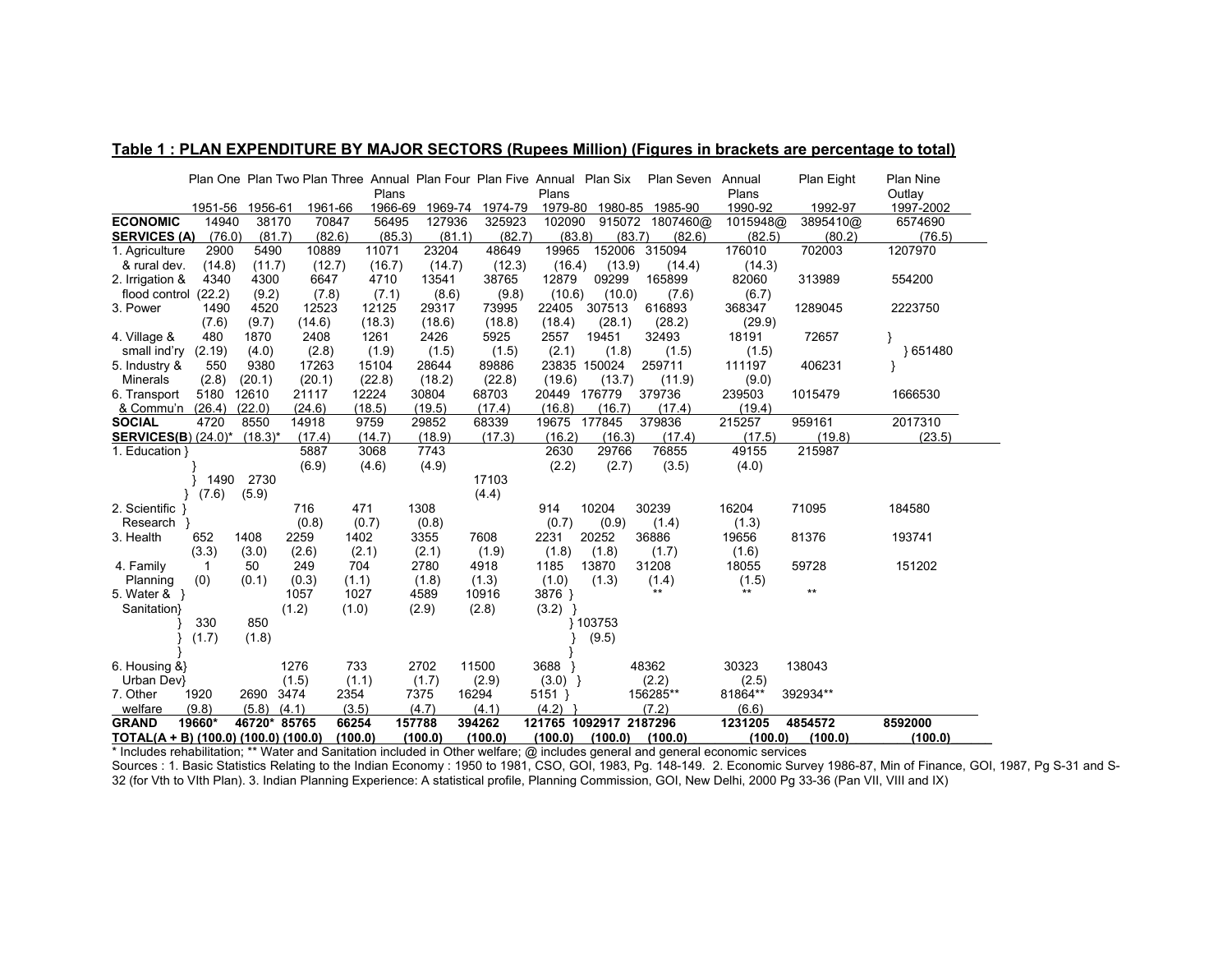| Period                                    | <b>Total Plan</b> | Health        |      | Family         |      |  |
|-------------------------------------------|-------------------|---------------|------|----------------|------|--|
|                                           | Investment        |               | %    | Welfare        | %    |  |
| First Plan (Actuals)                      | 1,960.00          | 65.20         | 3.33 | 0.10           | 0.01 |  |
| $(1951 - 56)$                             |                   |               |      |                |      |  |
| Second Plan (Actuals)<br>$(1956-61)$      | 4,672.00          | 140.80        | 3.01 | 5.00           | 0.11 |  |
| Third Plan (Actuals)<br>$(1961-66)$       | 8,576.50          | 225.90        | 2.63 | 24.90          | 0.29 |  |
| Annual Plans (Actuals)<br>$(1966-69)$     | 6,625.40          | 140.20        | 2.12 | 70.40          | 1.06 |  |
| Fourth Plan (Actuals)<br>$(1969 - 74)$    | 15,778.80         | 335.50        | 2.13 | 278.00         | 1.76 |  |
| Fifth Plan (Actuals)<br>$(1974 - 79)$     | 39,426.20         | 760.80        | 1.93 | 491.80         | 1.25 |  |
| Annual Plan<br>$(1979-80)$                | 11,650.00         | 268.20        | 2.30 | 116.20         | 1.00 |  |
| Sixth Plan (Actuals)<br>$(1980 - 85)$     | 1,09,291.70       | 2025.20       | 1.85 | 1387.00        | 1.27 |  |
| Seventh Plan (Actuals)<br>$(1985-90)$     | 2,18,729.60       | 3,688.60 1.69 |      | 3,120.80 1.43  |      |  |
| <b>Annual Plans</b><br>(1990-91, 1991-92) | 1,23,120.50       | 1,965.60 1.60 |      | 1,805.50 1.47  |      |  |
| Eighth Plan (Actuals)<br>$(1992-97)$      | 4,85,457.20       | 8,137.60 1.68 |      | 5,972.80 1.23  |      |  |
| Ninth Plan (Outlay)<br>$(1997 - 2002)$    | 8,59,200.00       | *19,374.11    | 2.25 | 15,120.20 1.76 |      |  |

*Note i) \*: Includes Outlay of Rs. 266.35 crores for the Department of ISM&H.* 

*Source :* I**ndian Planning Experience - A** Statistical Profile, *Planning Commission, GOI, New Delhi, 2000*  Ninth Five Year Plan, Planning Commission, GOI, New Delhi, 1998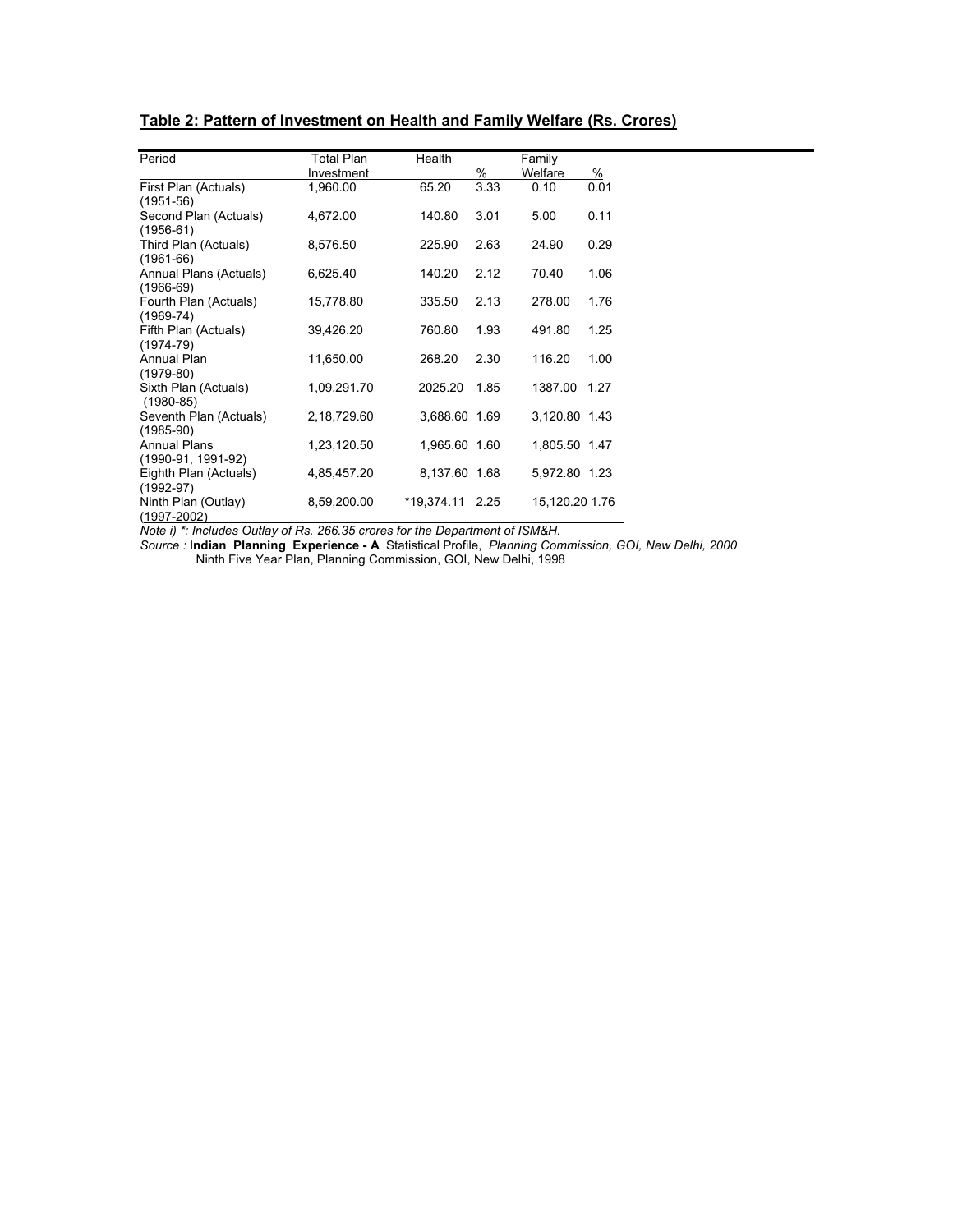|  | Table 3: HEALTH INFRASTRUCTURE DEVELOPMENT IN INDIA 1951-1998 UPDATE |  |
|--|----------------------------------------------------------------------|--|
|--|----------------------------------------------------------------------|--|

|                |                                 |                                  | 1951   | 1961   | 1971   | 1981   | 1991   | 1995   | 1996            | 1997    | 1998    |
|----------------|---------------------------------|----------------------------------|--------|--------|--------|--------|--------|--------|-----------------|---------|---------|
| 1              | Hospitals                       | Total                            | 2694   | 3054   | 3862   | 6805   | 11174  | 15097  |                 |         | 17000   |
|                |                                 | % Rural                          | 39     | 34     | 32     | 27     |        | 31     |                 |         |         |
|                |                                 | %Private                         |        |        |        | 43     | 57     | 68     |                 |         |         |
| $\overline{c}$ | Hospital &                      | Total                            | 117000 | 229634 | 348655 | 504538 | 664135 | 870161 |                 |         | 950000  |
|                | dispensary beds                 |                                  |        |        |        |        |        |        |                 |         |         |
|                |                                 | $%$ Rural                        | 23     | 22     | 21     | 17     |        | 20     |                 |         |         |
|                |                                 | $\overline{\%}$ Private          |        |        |        | 28     | 32     | 36     |                 |         |         |
| 3              | Dispensaries                    |                                  | 6600   | 9406   | 12180  | 16745  | 27431  | 28225  |                 |         |         |
|                |                                 | % Rural                          | 79     | 80     | 78     | 69     |        | 43     |                 |         |         |
|                |                                 | $\overline{\frac{9}{6}}$ Private |        |        |        | 13     | 60     | 61     |                 |         |         |
| $\overline{4}$ | <b>PHCs</b>                     |                                  | 725    | 2695   | 5131   | 5568   | 22243  | 21693  | 21917           | 22446   | 24000   |
| 5              | $\overline{\text{Sub-centres}}$ |                                  |        |        | 27929  | 51192  | 131098 | 131900 | 134931          | 136379  |         |
|                |                                 |                                  |        |        |        |        |        |        |                 |         |         |
| 6              | Doctors                         | Allopaths                        | 60840  | 83070  | 153000 | 266140 | 395600 | 459670 | 475780          | 503950  | 522634  |
|                |                                 | All Systems                      | 156000 | 184606 | 450000 | 665340 | 920000 |        |                 | 1100000 | 1155000 |
| $\overline{7}$ | Nurses                          |                                  | 16550  | 35584  | 80620  | 150399 | 311235 | 562966 | 565700          |         |         |
|                |                                 |                                  |        |        |        |        |        |        |                 |         |         |
| 8              | Medical colleges                | Allopathy                        | 30     | 60     | 98     | 111    | 128    |        | 165             | 165     |         |
| 9              | Out turn                        | Grads                            | 1600   | 3400   | 10400  | 12170  | 12086  |        |                 |         |         |
|                |                                 | P. Grads                         |        | 397    | 1396   | 3833   | 3139   |        |                 |         |         |
|                |                                 |                                  |        |        |        |        |        |        |                 |         |         |
| 10             | Pharmaceutical                  | Rs. in billion                   | 0.2    | 0.8    | 3      | 14.3   | 38.4   | 79.4   | 91.3            | 104.9   | 120.7   |
|                | production                      |                                  |        |        |        |        |        |        |                 |         |         |
|                |                                 |                                  |        |        |        |        |        |        |                 |         |         |
| 11             | Health outcomes                 | <b>IMR/000</b>                   | 134    | 146    | 138    | 110    | 80     | 74/69  | 72              | 71      | 72      |
|                |                                 | <b>CBR/000</b>                   | 41.7   | 41.2   | 37.2   | 33.9   | 29.5   | 29     | $\overline{25}$ | 24      |         |
|                |                                 | <b>CDR/000</b>                   | 22.8   | 19     | 15     | 12.5   | 9.8    | 10     | 9               | 9       |         |
|                |                                 | Life Expectancy years            | 32.08  | 41.22  | 45.55  | 54.4   | 59.4   | 62     | 62.4            | 63.5    |         |
|                | Births attended by              | Per 1000 live births             |        |        |        | 18.5   | 21.9   |        | 28.5            |         |         |
|                | trained practitioners           |                                  |        |        |        |        |        |        |                 |         |         |
| 12             | Health Expenditure              | Public                           | 0.22   | 1.08   | 3.35   | 12.86  | 50.78  | 82.17  | 101.65          | 113.13  | 126.27  |
|                | Rs. Billion                     | Private@                         | 1.05   | 3.04   | 8.15   | 43.82  | 173.60 | 233.47 |                 | 590.93  |         |
|                |                                 | CSO estimate of pvt.             |        | 2.05   | 6.18   | 29.70  | 82.61  |        |                 |         |         |

 $@$  Data from - 1951:NSS 1<sup>st</sup> Round 1949-50; 1961: SC Seals All India District Surveys, 1958; 1971: NSS 28<sup>th</sup> Round 1973-74; 1981: NSS 42<sup>nd</sup> Round 1987; 1991 and 1995: NCAER - 1990; 1995: NSS 52<sup>nd</sup> Round 1995-96; 1997:

CEHAT 1996-97

Source : 1. Health Statistics / Information of India, CBHI, GOI, various years

- 2. Census of India Economic Tables, 1961, 1971, 1981, GOI
- 3. OPPI Bulletins and Annual reports of Min. of Chemicals and Fertilisers for data on Pharmaceutical Production
- 4. Budget Papers of Central and State Governments, various years
- 5. National Accounts Statistics, CSO, GOI, various years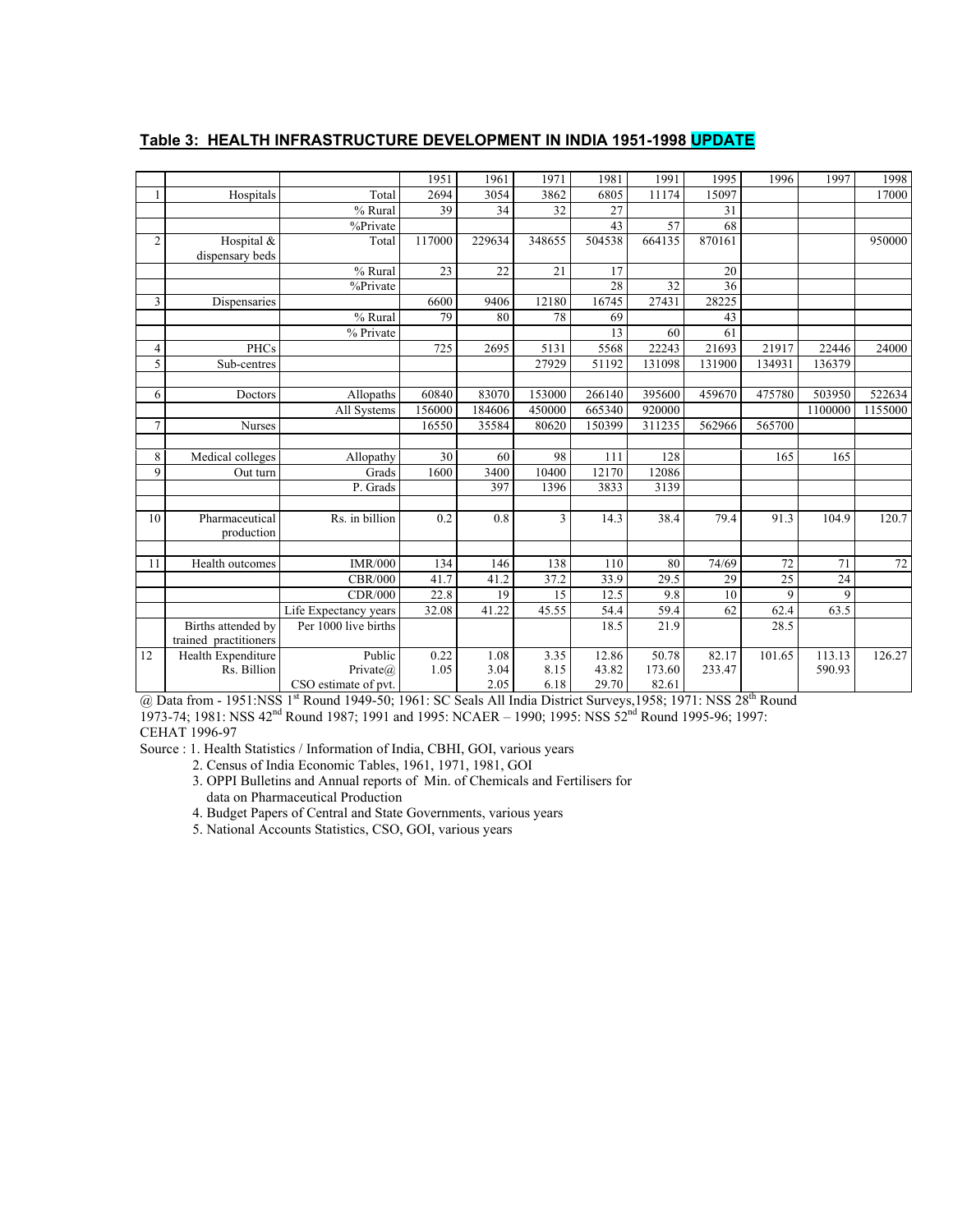## **3. Towards Structural Changes and a New Health Policy**

Universal coverage and equity for primary health care are accepted and oft repeated goals. It is often mentioned to be a fundamental human right. Universal coverage and equity are closely related.

"Equity in health implies that ideally everyone should have a fair opportunity to attain their full health potential and, more pragmatically, that no one should be disadvantaged from achieving this potential... Equity is therefore concerned with creating equal opportunities for health and with bringing health differentials down to the lowest level possible" (Whitehead,1990, p 9).

This is possible only when health care programs can assure universal coverage. The experience of all countries having near-universal health care systems is that with increased coverage of health care services inequities decline rapidly.

To assure equity and universal coverage the present health care system needs modifications. The health sector in India is a mix of public and private health care services. To compound this duality there are multiple systems - allopathy, ayurveda, homoeopathy, unani, siddha etc... Studies have shown that the multiplicity of systems is confined to training alone because in actual practice an overwhelming number of practitioners of all systems practice modern medicine (NSS-1987, Duggal&Amin,1989, Kannan et.al.,1991, NCAER,1991, NCAER,1992, George et.al.,1992, FRCH,1993, Nandraj&Duggal,1996). Thus in practical terms multiple systems do not operate widely, as an overwhelming number of practitioners prescribe or treat with modern medicines.

As mentioned earlier, the private health sector is concerned primarily with curative services. Medical care for common illnesses is provided through general practitioners, who constitute 80% of the private health sector. These practitioners, qualified in various systems of medicine, practice modern medicine - a whopping 96% of them according to the 1987 National Sample Survey on Morbidity and Utilisation of Health Services. Thus, private medical practitioners operate under conditions of complete absence of any control, monitoring and regulation by either the government or professional bodies. In fact, there are a large, unknown number of unqualified practitioners, especially in areas where qualified doctors are difficult to find. The general practitioners together handle over three-fourths of all outpatient cases in both rural and urban areas. The role of the private sector in hospital care is comparatively limited but expanding at a fast rate. The private sector, though owning 68% of the hospitals accounts for only 36% of the hospital beds and 54% of all hospital cases (NSS-1997). However, with the availability of a new generation of health care technologies and the consequent entry of the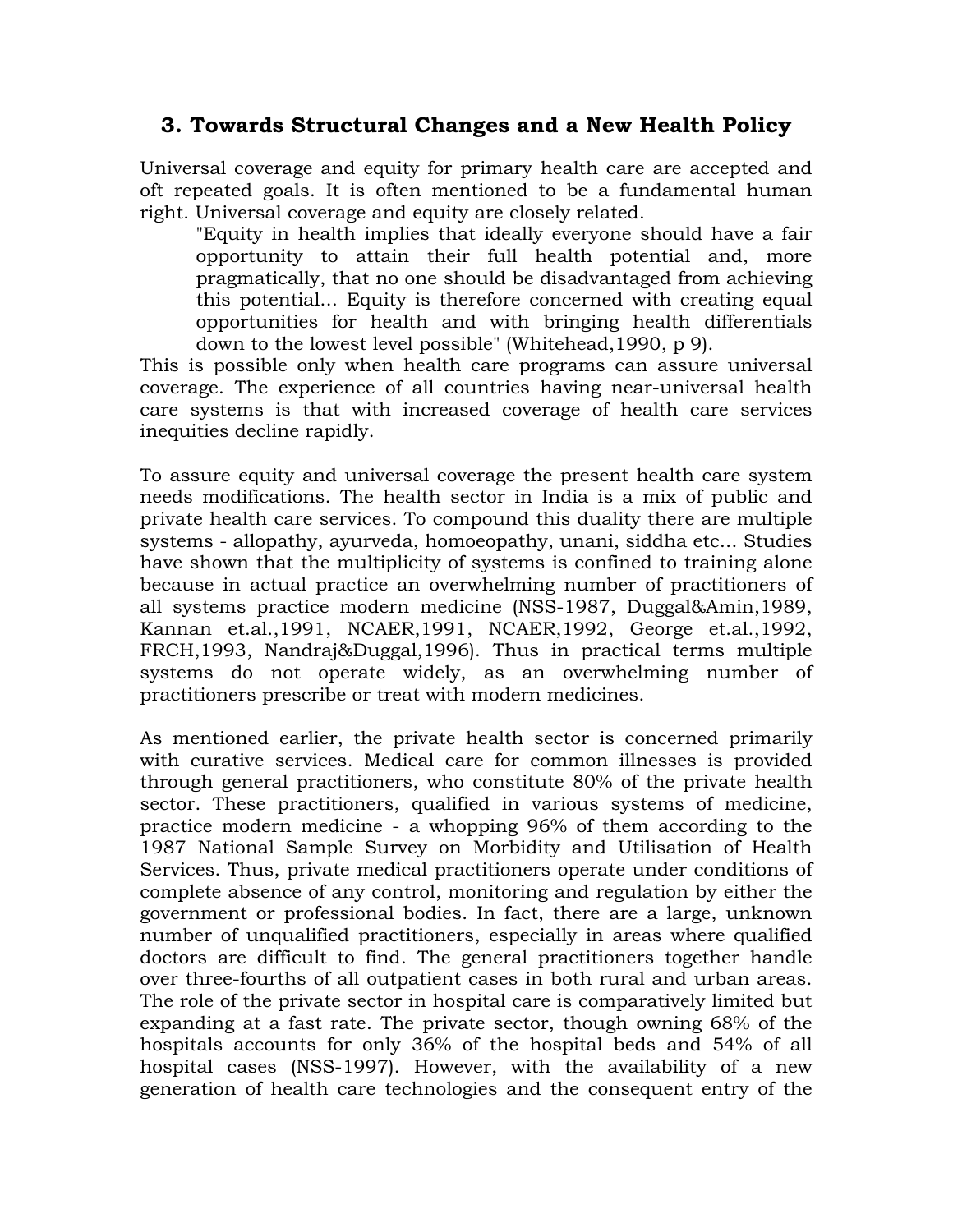corporate sector in a large way, the private hospital sector is all set for an unprecedented growth (Jesani,1993).

In contrast, the public health sector presents a vastly different picture. In urban areas the public health sector has hospitals and dispensaries which provide both outpatient and inpatient care. These hospitals are generally overcrowded; firstly, because their number is inadequate and they are insufficiently staffed, and secondly, populations from peripheral rural areas also utilise urban hospitals for both outpatient and inpatient care because rural areas lack these services. In the 1983 NHP it was recommended that hospitals should become only referral centres but no effort is in evidence for evolving such a system. In the rural areas the state has set up a network of primary health centres through which various national health programs are integrated. We have discussed in a preceding section the observations of various studies on the performance and utilisation of PHCs. The weakest component of PHC services is curative care and this is the main reason why PHCs are so grossly underutilised - less than 8% of all illness care (NSS-1987, NCAER,1991, Jesani,1992) - and have so little credibility. The PHCs and subcentres in public opinion are basically family planning centres. The effort at setting up rural hospitals to fill this demand gap for curative care is woefully slow, and is further made more difficult with the non-availability of medical personnel. Observations show that where rural hospitals are well staffed and equipped they are as crowded as the district hospitals. Thus, in comparative terms the public sector serves the urban areas better than it does the rural areas but in absolute terms even the urban population is underserved as far as public health services are concerned.

Whereas the public health sector is inadequately equipped to meet the health care demands of the people, the private sector meets them without consideration of quality, rationality and social concern. Public opinion, expressed through the various utilisation studies referred to above, indicates that distance, hours of availability, waiting time, personal attention and supply of medicines are important factors that favour the use of private health care providers. Where these factors are favourable for public health facilities the utilisation of the latter improves substantially. Thus these factors have to be kept in mind while planning health care provision.

Apart from the above noted scenario of health care services in the country a further rationale for change in the health policy is provided by global experience in evolving universal health care systems. There is a general tendency to move towards more organised national health systems and an increased share of public finance for health care (Roemer,1985, OECD,1990). Almost all developed capitalist (exception USA) and socialist countries have universal health care systems where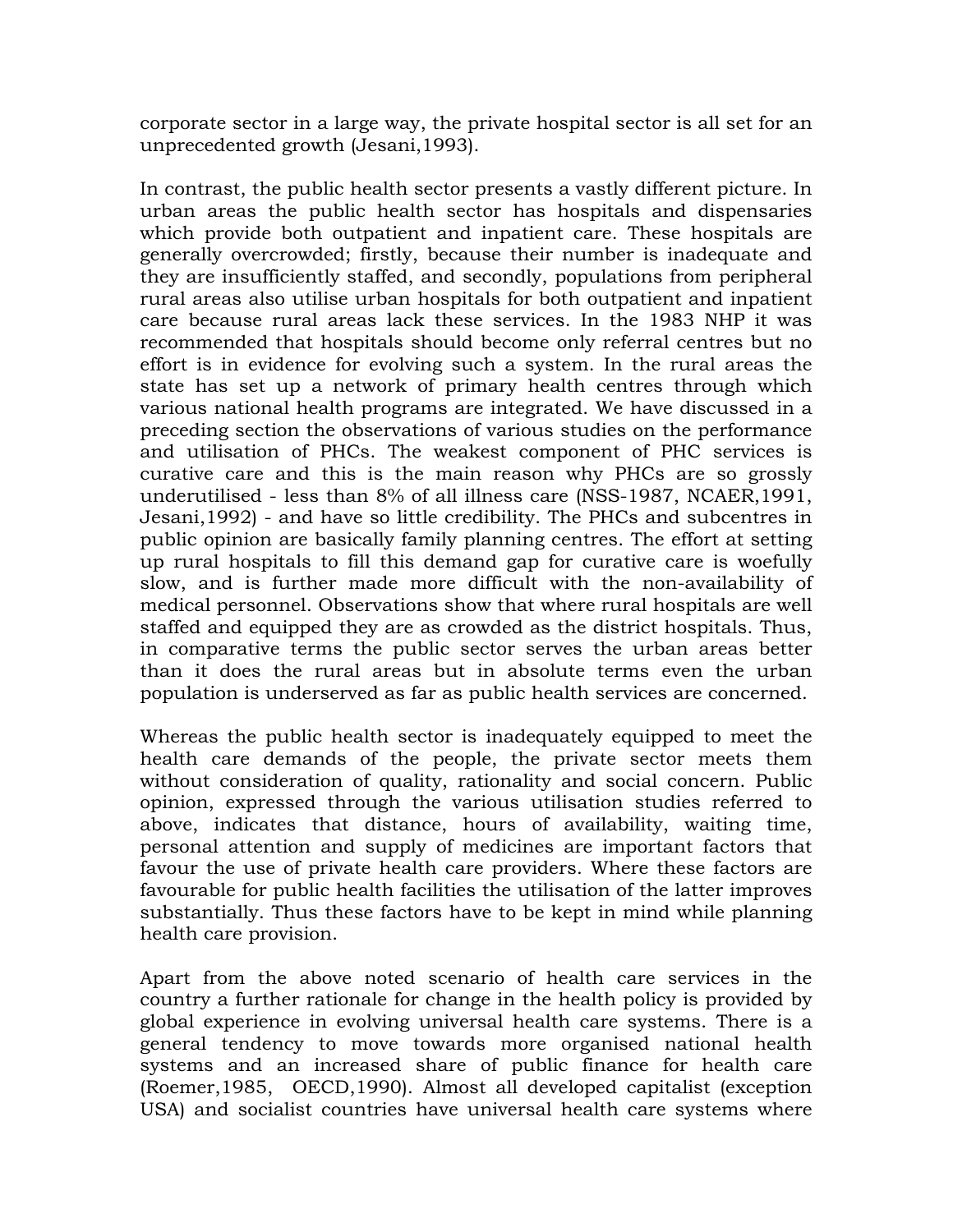the share of the fiscal burden by the public sector is between 60% and 100% (ibid.). This trend is the consequence of the pursuit for equity and universal coverage. Countries that have not set up universal systems for health care continue to experience high inequities. In spite of being economically most developed, the USA is an outstanding example where still over 30 million persons don't have access to a reasonable level of health care (President Clinton in his campaigns had promised to wipe out this lack of health care through Federal intervention). The fate of most Asian and African countries is miserable - low public sector investment, large private sector, and wide-ranging inequities in access to basic health care. In the case of most Latin American countries a significantly large proportion of population is covered for primary health care, though coverage is still not universal. A large country like India cannot wait for economic development as a precondition for health care development. Intervention in social sectors like health, education and housing can be independent of economic development as demonstrated by most socialist countries. These in turn create social conditions for a more rapid economic development.

Such a justification was even argued out by the Bhore Committee in 1946:

"We feel that a nation's health is perhaps the most potent single factor in determining the character and extent of its development and progress. Expenditure of money and effort on improving the nation's health is a gilt-edged investment which will yield not deferred dividends to be collected years later, but immediate and steady returns in substantially increased productive capacity.... In regarding national health as the foundation on which our plan of reconstruction must be based if it is to yield optimum results, we feel we are merely repeating an axiomatic proposition. We need no further justification for attempting to evolve a comprehensive plan which must inevitably cover a very wide field and necessarily entail large expenditures if it is to take into account all the more important factors which go into the building of a healthy, virile and dynamic people.... The idea that the State should assume full responsibility for all measures, curative and preventive, which are necessary for safeguarding the health of the nation, is developing as a logical sequence. The modern trend is towards the provision of as complete a health service as possible by the State and the inclusion, within its scope, of the largest possible proportion of the community. The need for assuring the distribution of medical benefits to all, irrespective of their ability to pay, has also received recognition." (Bhore,1946)

Keeping this view in mind and given the existing health care development it is even more important that structural changes in the health sector are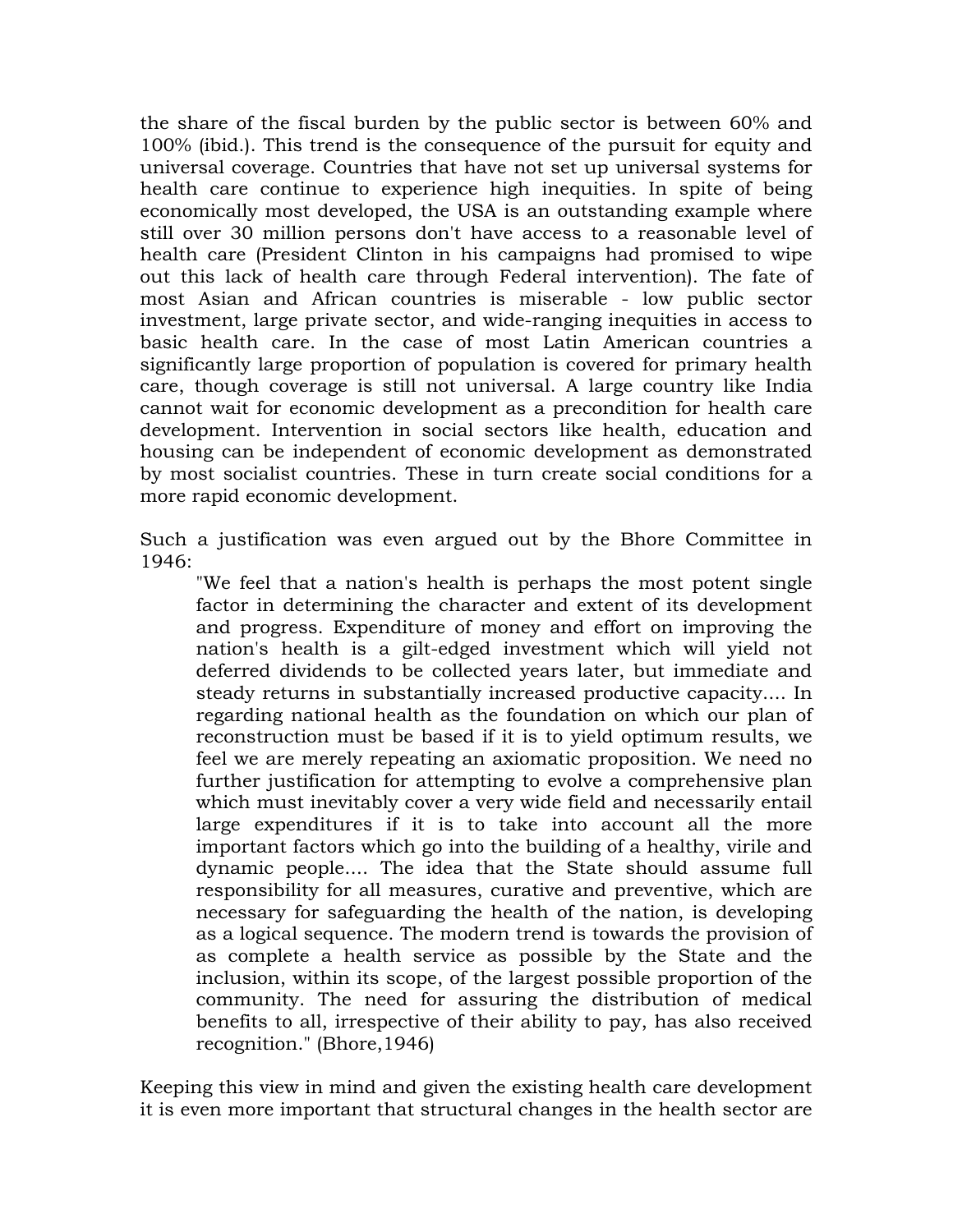made. If 'health for all' is the political commitment then the health policy should be talking about changes that can help achieve this goal and establish equity and universal coverage for health care.

As pointed out earlier, for all practical purposes the health sector may be divided into the private sector and public sector, each with its specific features. In distribution of services and facilities we encounter two set of dichotomies in the health sector, the curative (private sector) - preventive (public sector) dichotomy, and in case of public services the rural (preventive) - urban (curative) dichotomy. That is , curative services are largely found in the private domain and preventive services in the public domain. Where the public health services are concerned there is also a clear rural-urban divide with the curative care in public domain being concentrated in urban areas and preventive services in rural areas.

It is extremely important to remove these dichotomies for universal coverage and equity considerations. Therefore the first step is to recognise the health sector as a single sector of a public - private mix with a social goal, and the second step is to consider health care as comprehensive without any social and geographical discrimination. Hence there is a need for organising the existing health care system under a universal umbrella for the delivery of primary care as per the rational needs of the people.

Further it is important in this context to define the minimum which should be included under primary care. Primary care services should include at least the following:

- $\triangleright$  General practitioner/family physician services for personal health care.
- $\triangleright$  First level referral hospital care and basic speciality (general medicine, general surgery, obstetrics and gynaecology, paediatrics and orthopaedic) services, including dental and ophthalmic services.
- ¾ Immunisation services against vaccine preventable diseases.
- $\triangleright$  Maternity services for safe pregnancy (or safe abortion), delivery and postnatal care.
- $\triangleright$  Pharmaceutical services supply of only rational and essential drugs as per accepted standards.
- ¾ Epidemiological services including laboratory services, surveillance and control of major diseases with the aid of continuous surveys, information management and public health measures.
- ¾ Ambulance services.
- $\triangleright$  Contraceptive services.
- $\triangleright$  Health education.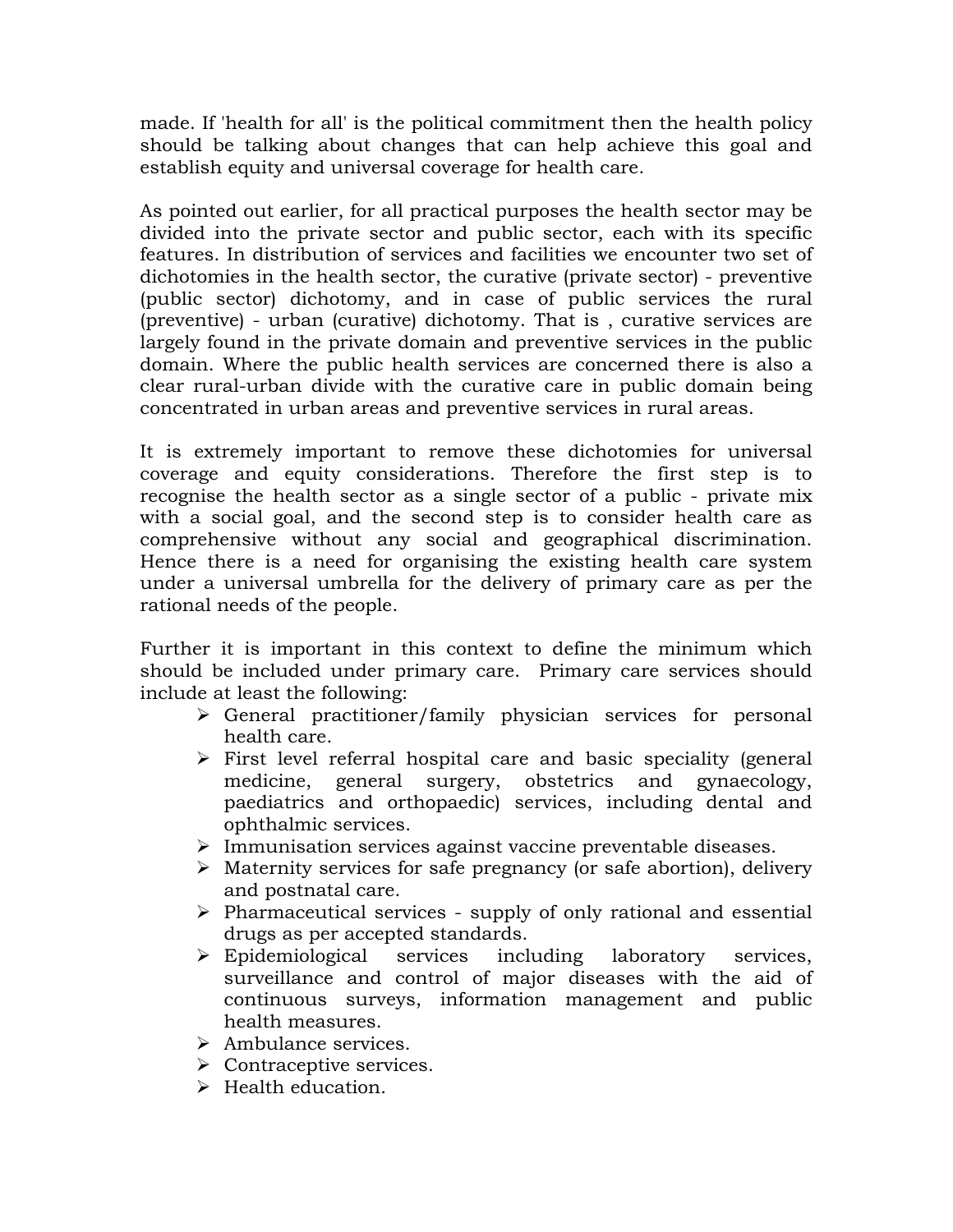The above listed components of primary care are the minimum that must be assured, if a universal health care system has to be effective and acceptable. The key to equity is the existence of a minimum decent level of provision, a floor that has to be firmly established. However, if this floor has to be stable certain ceilings will have to be maintained toughly, especially on urban health care budgets and hospital use (Abel-Smith,1977). This is important because human needs and demands can be excessive and irrational. Those wanting services beyond the established floor levels will have to seek it outside the system and/or at their own cost.

Therefore it is essential to specify adequate minimum standards of health care facilities which should be made available to all people irrespective of their social, geographical and financial position. There has been some amount of debate on standards of personnel requirements [doctor: population ratio, doctor: nurse ratio] and of facility levels [bed: population ratio, PHC: population ratio] but no global standards have as yet been formulated though some ratios are popularly used, like one bed per 500 population, one doctor per 1000 persons, 3 nurses per doctor, health expenditure to the tune of 5% of GNP etc.. Another way of viewing standards is to look at the levels of countries that already have universal systems in place. In such countries one finds that on an average per 1000 population there are 2 doctors, 5 nurses and as many as 10 hospital beds (OECD,1990, WHO,1961) The moot point here is that these ratios have remained more or less constant over the last 30 years indicating that some sort of an optimum level has been reached. In India with regard to hospital care the Bureau of Indian Standards (BIS) has worked out minimum requirements for personnel, equipment, space, amenities etc.. For doctors they have recommended a ratio of one per 3.3 beds and for nurses one per 2.7 beds for three shifts. (BIS 1989, and 1992). Again way back in 1946 the Bhore Committee had recommended reasonable levels (which at that time were about half that of the levels in developed countries) to be achieved for a national health service which are as follows:

- $\geq$  one doctor per 1600 persons
- $\geq$  one nurse per 600 persons
- $\geq$  one health visitor per 5000 persons
- $\geq$  one midwife per 100 births
- $\geq$  one pharmacist per 3 doctors
- $\geq$  one dentist per 4000 persons
- $\geq$  one hospital bed per 175 persons
- $\ge$  one PHC per 10 to 20 thousand population depending on population density and geographical area covered
- $\geq 15\%$  of total government expenditure to be committed to health care, which at that time was less than 2% of GNP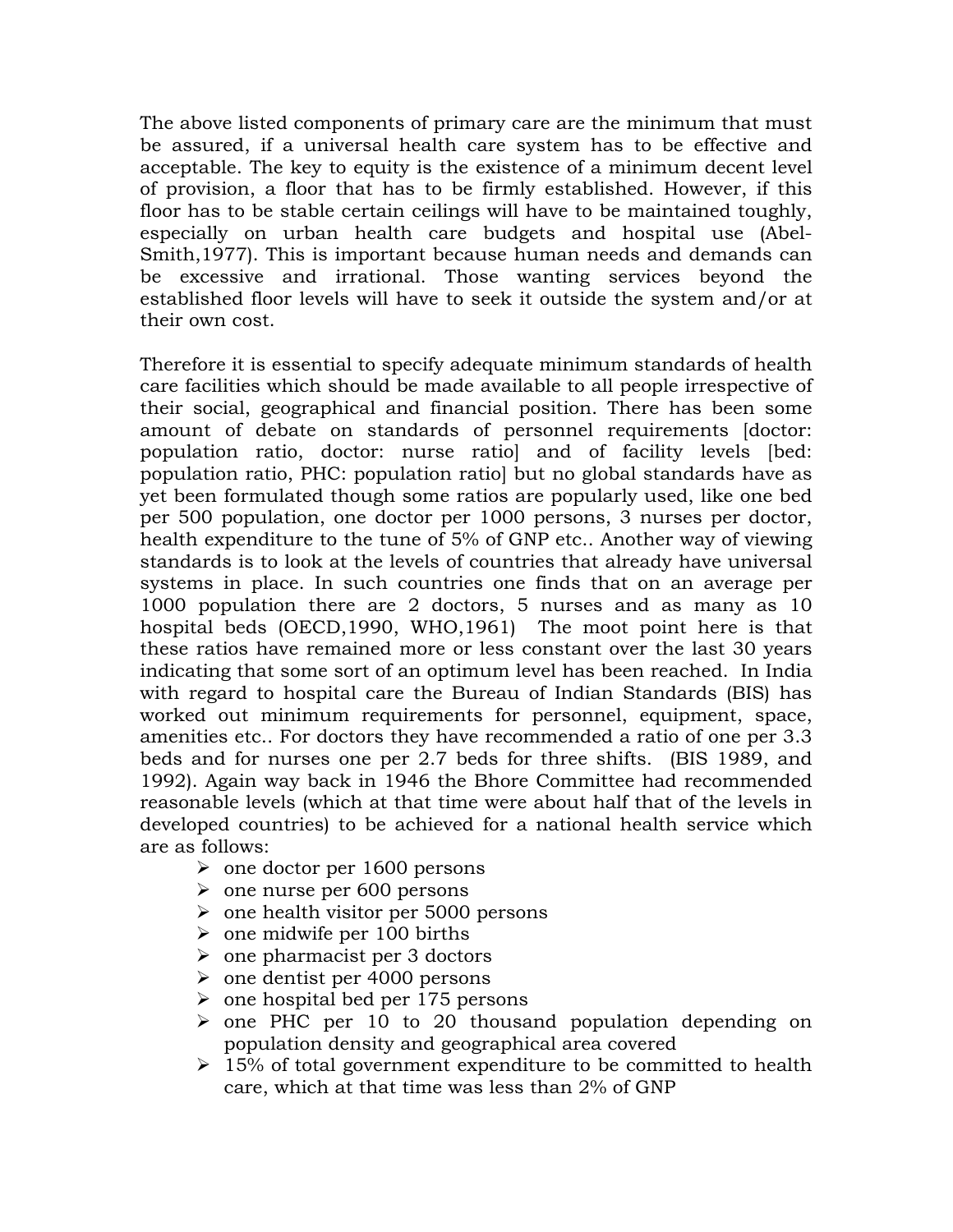The above requirements were worked out, after a thorough study of the health situation in the country, by the Committee members. They traveled right across the country's length and breadth to gather information and record observations. It is a pity that this exercise is lost to history because of inadequate efforts on part of the planners and policy makers to implement fully the recommendations of the Bhore Committee.

The first response from the government and policy makers to the question of using the above norms in India is that they are excessive for a poor country and we do not have the resources to create such a level of health care provision. Such a reaction is invariably not a studied one and needs to be corrected. Let us construct a selected epidemiological profile of the country based on whatever proximate data is available through official statistics and research studies. We have obtained the following profile after reviewing available information:

- $\triangleright$  Daily morbidity = 2% to 3% of population, that is about 20-30 million patients to be handled everyday (7 - 10 billion per year)
- $\triangleright$  Hospitalisation Rate 20 per 1000 population per year with 12 days average stay per case, that is a requirement of 228 million bed-days (that is 20 million hospitalisations as per NSS -1987 survey, an underestimate because smaller studies give estimates of 50/1000/year or 50 million hospitalisations)
- ¾ Prevalence of Tuberculosis 11.4 per 1000 population or a caseload of over 11 million patients
- ¾ Prevalence of Leprosy 4.5 per 1000 population or a caseload of over 4 million patients
- $\triangleright$  Incidence of Malaria 2.6 per 1000 population yearly or 2.6 million new cases each year
- $\triangleright$  Diarrhoeal diseases (under 5) = 7.5% (2-week incidence) or 1.8 episodes/child/year or about 250 million cases annually
- $\triangleright$  ARI (under 5) = 18.4% (2-week incidence) or 3.5 episodes per child per year or nearly 500 million cases per year
- $\geq$  Cancers = 1.5 per 1000 population per year (incidence) or 1.5 million new cases every year
- $\triangleright$  Blindness =1.4% of population or 14 million blind persons
- $\triangleright$  Pregnancies = 21.4% of childbearing age-group women at any point of time or over 40 million pregnant women
- ¾ Deliveries/Births 25 per 1000 population per year or about 68,500 births every day

(estimated from CBHI, WHO,1988, ICMR,1990<a>, NICD,1988, Gupta et.al.,1992, NSS,1987)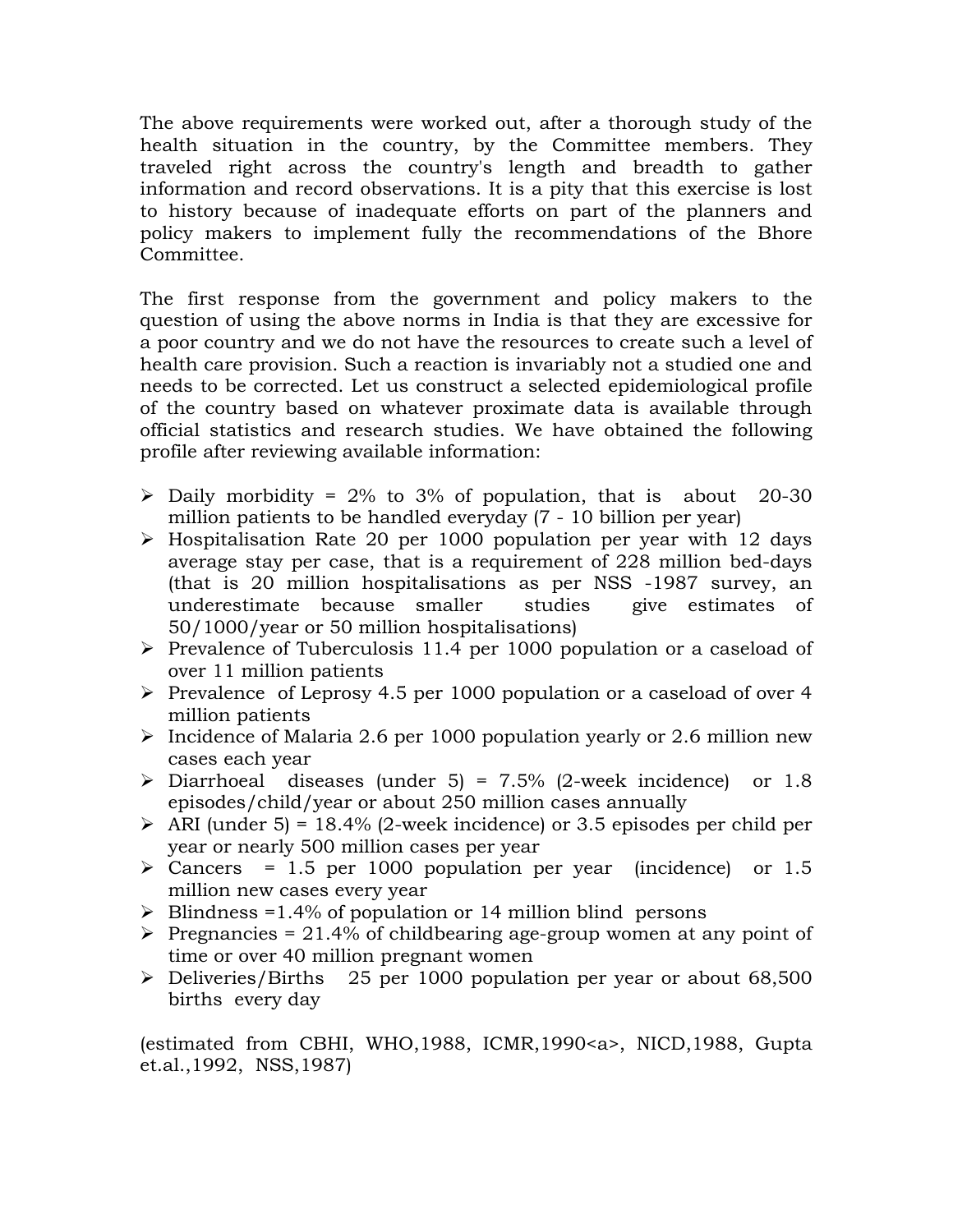The above is a very select profile which reflects what is expected out of a health care delivery system. Let us take handling of daily morbidity alone, that is, outpatient care. There are 30 million cases to be tackled every day. Assuming that all will seek care (this usually happens when health care is universally available, in fact the latter increases perception of morbidity) and that each GP can handle about 60 patients in a days work, we would need over 500,000 GPs equitably distributed across the country. This is only an average; the actual requirement will depend on spatial factors (density and distance). This means one GP per about 2500 population, this ratio being three times less favourable than what prevails presently in the developed capitalist and the socialist countries. Today we already have over 1,300,000 doctors of all systems (520,000 allopathic) and if we can integrate all the systems through a CME program and redistribute doctors as per standard requirements we can provide GP services in the ratio of one GP per 700-1000 population.

The transformation of the existing system into an organised system to meet the requirements of universality and equity will require certain hard decisions by policy-makers and planners. The most important lesson to learn from the existing model is how not to provide curative services. Curative care is provided mostly by the private sector, uncontrolled and unregulated. The system operates more on the principles of irrationality than medical science. The pharmaceutical industry is in a large measure responsible for this irrationality in medical care. Twenty thousand drug companies and over 60,000 formulations characterise the over Rs. 160 billion drug industry in India. (In addition to this there is a fairly large and expanding ayurvedic and homoeopathy drug industry estimated to be atleast one-third of mainstream pharmaceuticals) The WHO recommends about 300 drugs as essential for provision of any decent level of health care. If good health care at a reasonable cost has to be provided then a mechanism of assuring rationality must be built into the system. Family medical practice supported by an organized referral system, which is adequately regulated, is the best and the most economic means for providing good health care and this can be done only if the entire health care system is organized under regulated and controlled system.

To make such a system work a number of policy initiatives and decisions need to be taken. We will not discuss the question of feasibility here because it is a political matter. We will only say this that provision of basic health care will have to be made statutory if the goal is health for all with equity. Thus, the first task on the part of the government would be the proclamation of an organised health care service under which every citizen would be enrolled irrespective of his/her social, geographical or financial status. The structure, the terms and conditions, administrative measures etc., will have to be spelt out by an Act of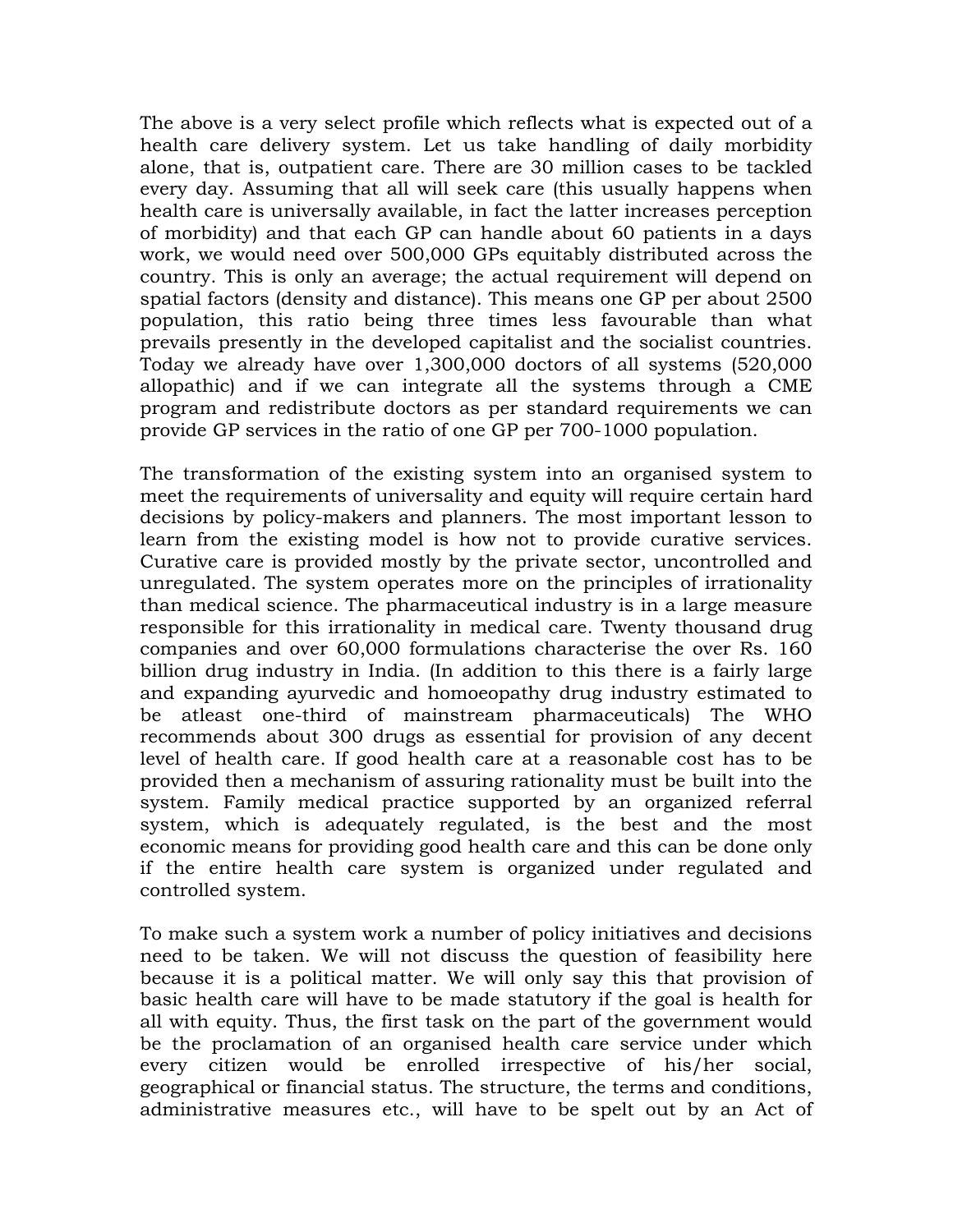Parliament. The Act must take cognisance of existing ground realities and assure that the implementation process addresses these ground realities. For instance, the elimination of rural-urban disparities in health care provision must be the primary task to begin with if such a policy has to be successful.

Another priority policy initiative needed for implementing a universal health care system would be related to tackling the medical profession. A small, established section of the medical profession would oppose any organised system of health care because it would threaten their position in the health care market. In sharp contrast, the younger professionals (the majority) would welcome such a step because it would not only give them an assured market/clientele but it also would provide for relative equality within the profession. This is precisely what happened when Britain introduced the NHS system or Canada implemented its health sector reforms. Thus one of the prime foci of such a policy should be regulating provider behaviour. This would include issues of licensing, registration, CME, compulsory public service, especially in rural areas, strict controls over outmigration of doctors, integration of various systems of medicine, standards of medical practice and hospital care etc...

Hitherto the health sector has operated without any restrictions and regulations. This has to be changed to assure better distribution of health humanpower. Thus licensing in setting up medical practice will have to be resorted to. Strong restrictions and disincentives in overserved areas and incentives in underserved areas will be necessary to ensure equitable access to all. This would mean setting up of norms for access and availability, for instance, minimum and maximum number of doctors in a given radial distance or population in dense and sparse areas. Further to enhance the number of doctors under the public health sector compulsory public health service must be legislated. No medical graduate must be given a registration until he/she has served a minimum of 5 years in public health services, of which at least 3 years should be in rural areas. Similarly, until the 3 years of rural service is completed post-graduate course registration too should not be allowed. This is the minimum return that must accrue to society for its contribution to the social production of doctors. Further, doctors trained in the country, especially those at the cost of the public exchequer, should not be allowed to migrate abroad. In specialties where training is not available within the country only government service doctors should be allowed to go abroad for obtaining those skills and must return and develop that specialty with public sector support.

Another major policy issue that needs addressing is medical education. In practice the multiple-system doesn't work because people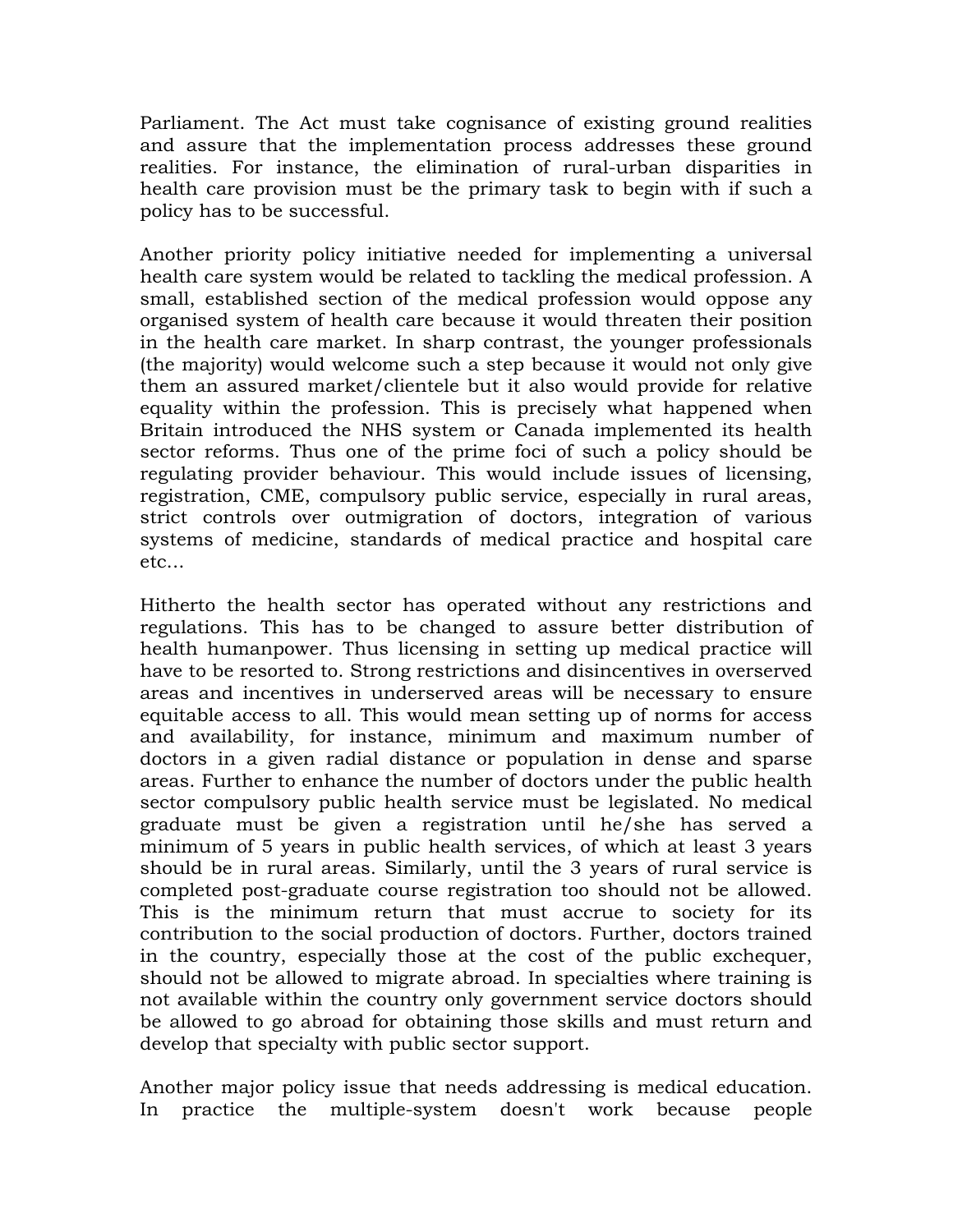overwhelmingly demand modern medicine, and non-allopathic doctors too practice modern medicine. Hence there is a need to bring drastic changes in medical education. Whether MCI or the other Councils like it or not, the only solution is to have a single cadre of basic doctors. Those who want to study alternative systems can do it as a basic specialisation. This restructuring is a must to prevent the gross medical cross-practice and malpractice, which at times is dangerous. Thus there is an urgent need to restructure medical education to produce a cadre of basic doctors who would provide compulsory service in the public health sector for a specified period. The integration of existing doctors of different systems of medicine can be done through a crash CME program so that their knowledge and skills are rationalised and updated. Further, doctors should not get permanent registration but periodic with renewal being linked to completion of relevant CME programs as is done in many countries.

Another area of policy action would be setting up standard norms for medical practice and hospital care. The Bureau of Indian Standards has begun this process but more concerted efforts are needed to finalise norms and assure their implementation. This is very important for any universal health care system because the entire monitoring and auditing of the system will depend on having such norms. Social audit and information management can only be facilitated if standards of practice and care are well established.

Issues related to pharmaceutical production and pricing should be a major concern of a national health policy. Unfortunately as of now the health ministry's role is limited to monitoring drug quality standards. The health ministry is presently in no position to assure the production of essential drugs or even drugs required for the various national programs. The Hathi Committee Report in 1975 had indirectly suggested this when it stated that production and distribution of drugs must be a social responsibility of the State. But his report was never taken seriously. The health ministry must make efforts at vesting control of the pharmaceutical industry in order to assure the production of rational and essential drugs. For a universal health care system to function unimpaired, essential drugs must be available in the required quantities whenever and wherever needed. This will be possible only if the health ministry has complete control of the pharmaceutical industry under its wings.

And the most important area for policy initiative would be the efforts needed to generate resources through various alternative modes of financing. The thumb-rule for a policy on health financing should be that no direct payments are made by patients to providers because a direct payment system increases both costs and inequalities, as well as leaves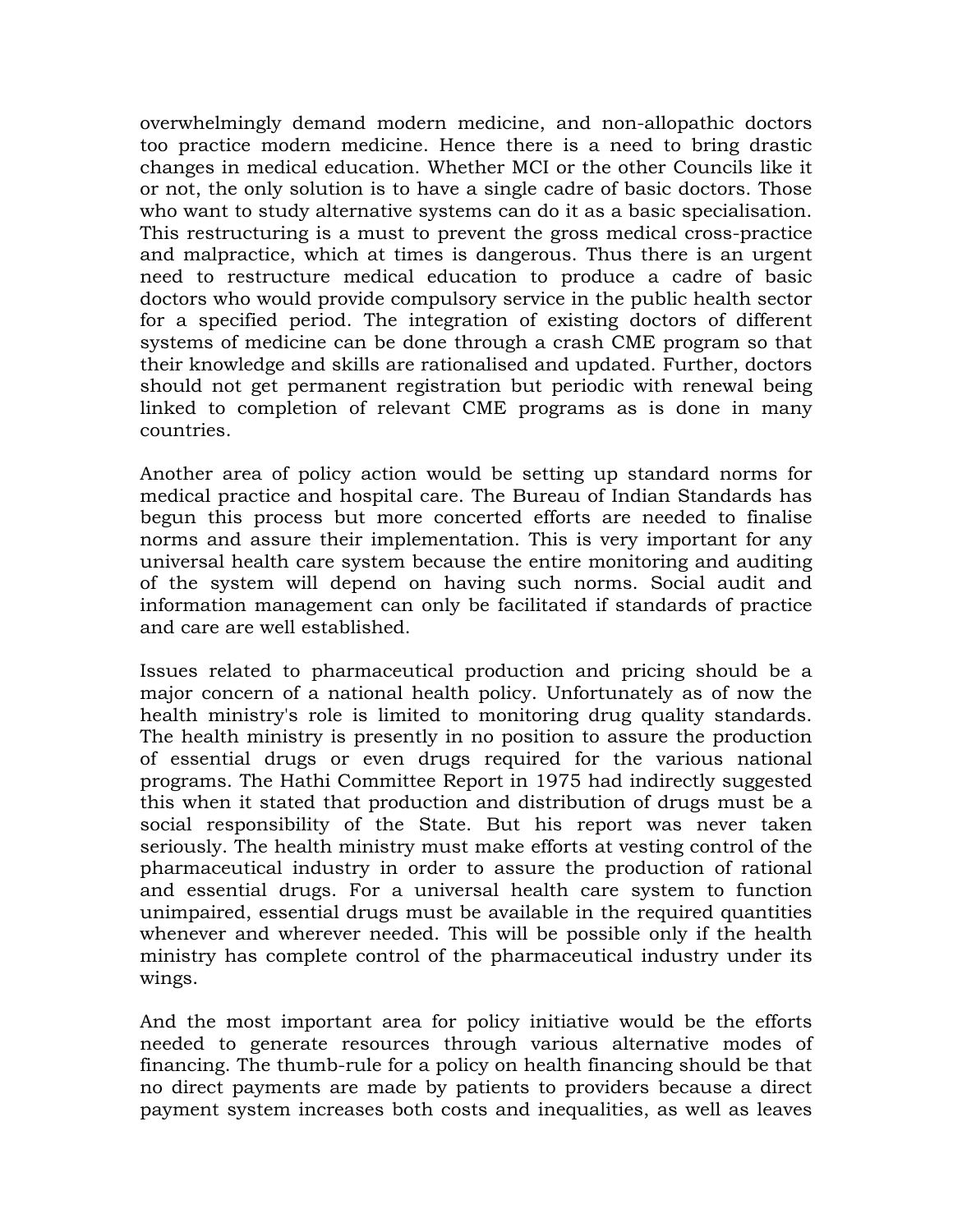ample room for irrational medical practice. The health ministry has to pressurise the government to commit a much larger quantum of funds to the health sector. This need not be only through the existing mechanism of financing (tax revenues) but also through other public and private sources. Employers and employees of the organised sector will be a major source to generate payroll taxes (ESIS, CGHS and other such health schemes should be merged with general health services). The agricultural sector is the largest sector in terms of employment and population and at least one-fourth to one-third of this population has the means to contribute to a health scheme. Some mechanism, either linked to land revenue or land ownership, will have to be evolved to facilitate receiving their contributions. Similarly self-employed persons like professionals, traders, shopkeepers, etc. who can afford to contribute can pay out in a similar manner to the payment of profession tax in some states. Further, resources could be generated through other innovative methods - health cess collected by local governments as part of the municipal/house taxes, proportion of sales turnover and/or excise duties of health degrading products like alcohol, cigarettes, paan-masalas, guthkas etc.. should be earmarked for the health sector, voluntary collection through collection boxes at hospitals or health centres or through community collections by panchayats , municipalities etc... All these methods are used in different countries to enhance health sector finances. Many more methods appropriate to the local situation can be evolved for raising resources. The effort should be directed at assuring that at least 50% of the families are covered under some statutory contribution scheme.

The issues raised above to bring about policy reform are by no means exhaustive. There are many other substantive issues in the health sector which need policy intervention for change. Any health policy must necessarily look at such issues if they are serious about making structural changes in the health sector.

Finally, we would like to place the above discussion in a global perspective. Way back in the 19th century public health expert Henri Sigerist had said "*Health is one of the goods of life to which man has a right; wherever this concept prevails the logical sequence is to make all measures for the protection and restoration of health to all, free of charge; medicine like education is then no longer a trade - it becomes a public function of the State"* and since then most of Europe and many other countries have made this a reality. And today when such demands are raised in third world countries, India being one of them, it is said that this is no longer possible - the welfare state must wither away and make way for global capital! Europe is also facing pressures to retract the socialist measures which working class struggles had gained since 19<sup>th</sup> century. So we are in a hostile era of global capital which wants to make profit out of anything it can lay its hands on. But we are also in an era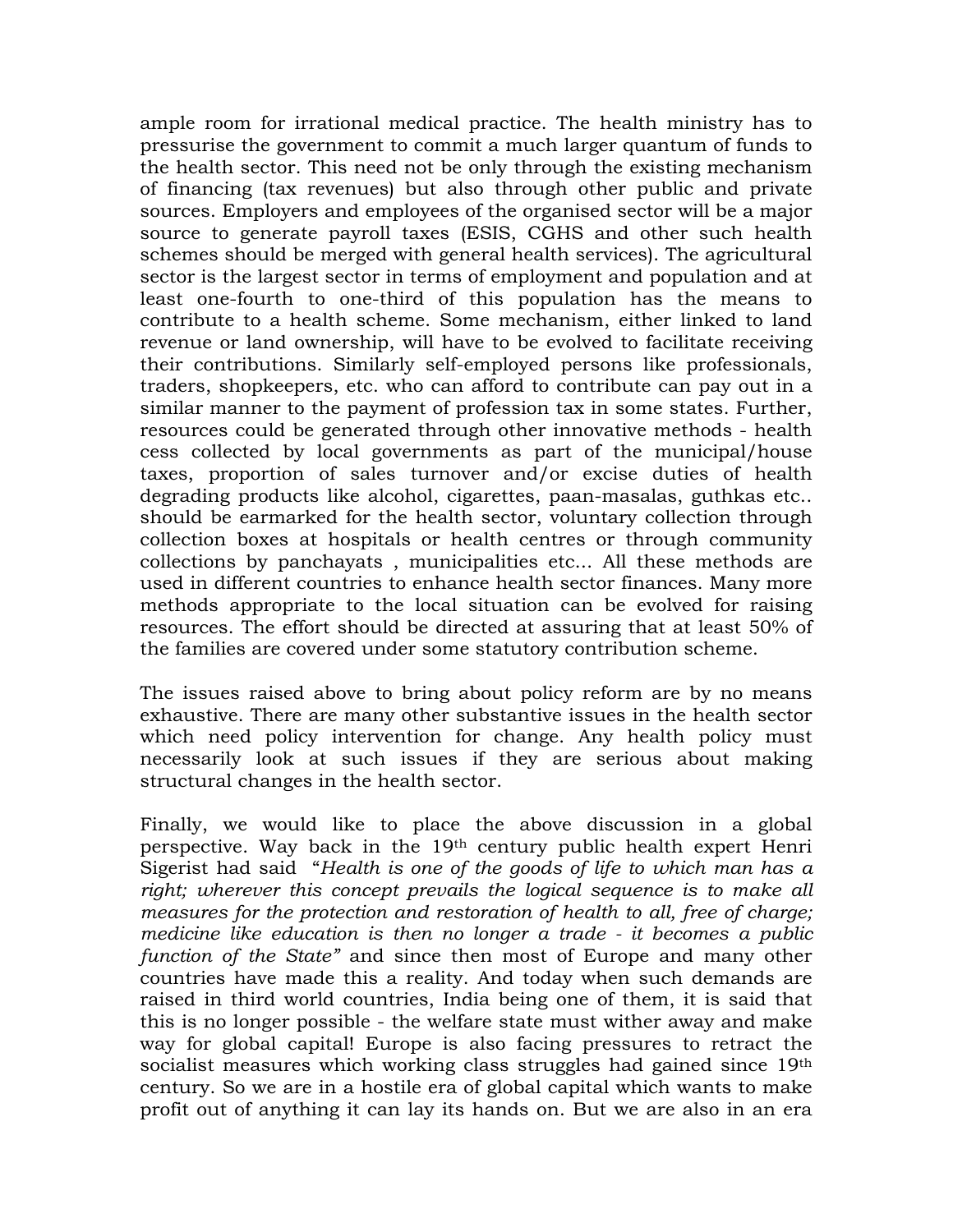when social and economic rights, apart from the political rights, are increasingly on the international agenda and an important cause for advocacy.

Thus health and health care is now being viewed within the rights perspective and this is reflected in Article 12 "**The right to the highest attainable standard of health"** of the International Covenant on Economic, Social and Cultural Rights. This requires *availability*, *accessibility*, *affordability*, and *quality* with regard to both health care and underlying preconditions of health.

*"Availability* refers to the existence of health facilities, goods and services to meet the basic health needs of the people, including, *inter alia*, hospitals and clinics, trained medical personnel, essential drugs and so forth. *Accessibility* means that health facilities, services and goods must be within physical reach for all parts of the population (*without any discrimination or conditionality*). *Affordability* requires that health facilities, services and goods be affordable for all. (*That is there should be no constraints in the form of payments for seeking health care.*) *Quality* means that health facilities, services and goods must be scientifically and culturally appropriate. This requires, *inter alia*, skilled medical personnel, scientifically approved drugs and hospital equipment, clean water and adequate sanitation, sufficient information on environmental hazards and health risks. Cultural appropriateness signifies that health policies must be at once respectful of the people's culture and aimed at improving people's health status." (Committee on Economic, Social and Cultural Rights Twenty-second session 25 April-12 May 2000; *italicised text in parentheses added by author*).

It is in this perspective that the present paper is located and hopes to set the agenda for priorities in health and health care. The Central government in India is presently in the process of formulating a new health policy and we hope that issues raised here contribute to that process. Similarly some state governments have shown keenness recently to formulate health policies or atleast debate and discuss these, though not with the same enthusiasm of formulating Population Policies. Also the Planning Commission is supporting state governments to formulate Human Development Reports and in the next one year we should be seeing almost all states coming out with such reports in which discussion on health and related issues will be one of the core themes and we should be able to see innovative state specific strategies emerge as envisaged by the 9th Five Year Plan.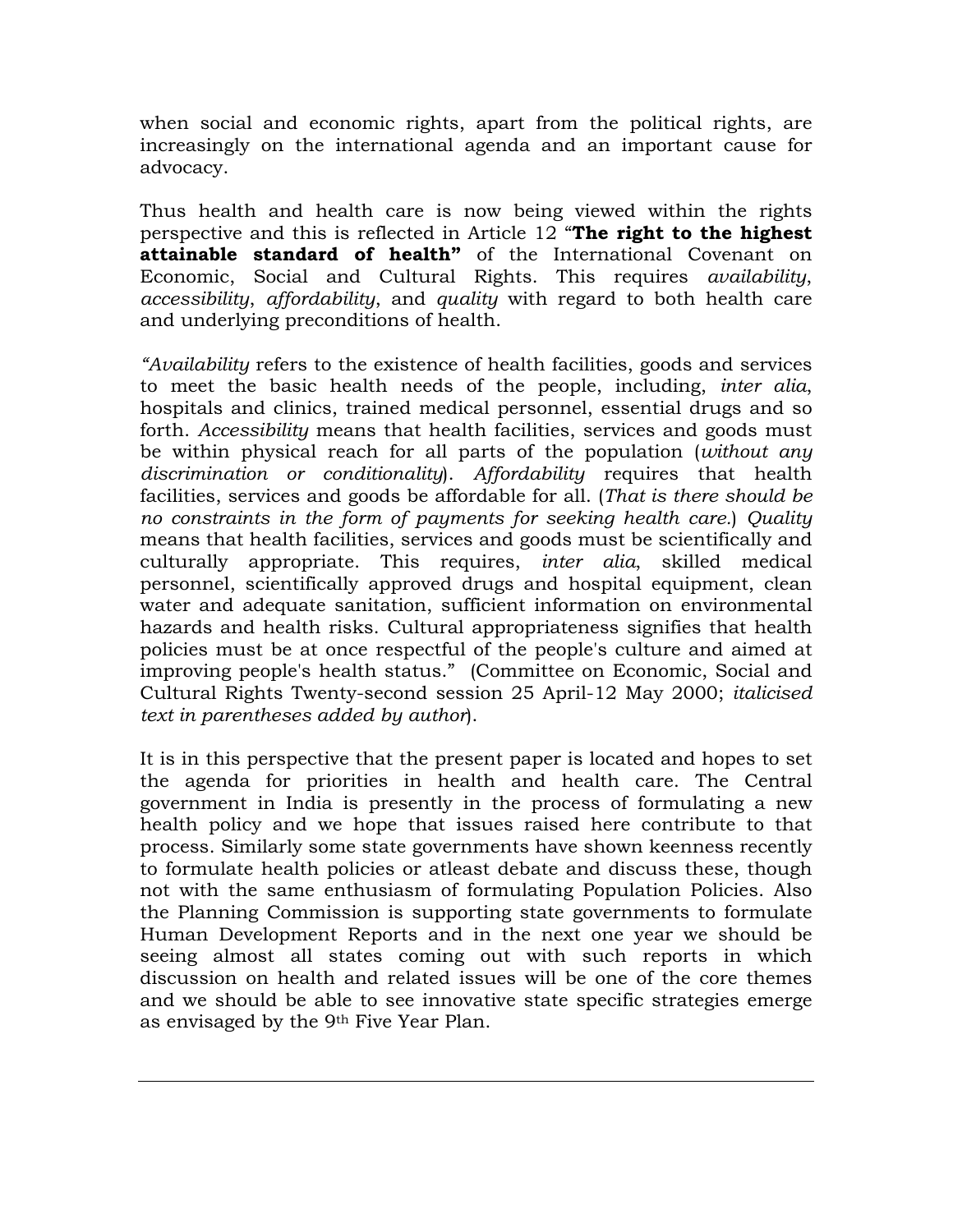#### **References**

Abel-Smith,Brian, 1977 : Minimum Adequate Levels of Personal Health Care, in Issues in Health Care Policy, ed.John Mckinlay, A Milbank Reader 3, New York

Banerjee, D, 1973: Population Planning in India – National and Foreign Priorities, CSMCH, JNU, New Delhi

Batliwala, Srilatha, 1978: The Historical Development of Health Services in India, FRCH, Bombay

Bhore, Joseph, 1946 : Report of the Health Survey and Development Committee, Volume I to IV, Govt. of India, Delhi

BIS, 1989 : Basic Requirements for Hospital Planning CIS:12433 (Part 1)-19883, Bureau of Indian Standards, New Delhi

BIS, 1992 : Basic Requirements for a 100 Bedded Hospital, A Draft Report, BIS, New Delhi

Bradfield, EWC: An Indian Medical Review, GOI, New Delhi, 1938

CBHI, various years : Health Information of India, Central Bureau of Health Intelligence, MoHF&W, GOI, New Delhi

Census – 1881: Census of India 1881 Vol III, GOI, Delhi, 1883

Chadha Committee, 1963: Special Committtee for NMEP Maintenance Phase, MoHFW, GOI, New Delhi

Crawford, DG: A History of the IMS 1600-1913, Vol.II, W Thacker and Co, Calcutta, 1914

Duggal, Ravi and S Amin, 1989 : Cost of Health Care, Foundation for Research in Community Health, Bombay

Economic Survey 1999-2000, Ministry of Finance, GOI, New Delhi

Expert Committee on Public Health Systems, 1993, MoHFW, GOI, New Delhi

FRCH, 1993 : Health Sector Resources, Investment and Expenditure in a District, Draft Report, FRCH, Pune

FYP I – IX, various years: Five Year Plans – First to Ninth, Planning Commission, GOI, New Delhi

George, Alex et.al., 1992 : Household Health Expenditure in Madhya Pradesh, FRCH, Bombay

Ghosh, Basu, 1991 : Time Utilisation and Productivity of Health Manpower, IIM, Bangalore

Gupta, JP and YP Gupta, 1986 : Study of Systematic Analysis and Functioning of Health Teams at District and Block Levels, NIHFW, New Delhi

Gupta, RB et.al.,1992 : Baseline Survey in Himachal Pradesh under IPP VI and VII, 3 Vols., Indian Institute of Health Management Research, Jaipur

Hathi Committee, 1975: Committee of Drugs and Pharmaceutical Industry, Ministry of Chemicals and Petroleum, GOI, New Delhi

ICMR, 1989 : Utilisation of Health and FP services in Bihar, Gujarat and Kerala, Indian Council of Medical Research, New Delhi

ICMR, 1990 : Evaluation of Quality of Family Welfare Services at Primary Health Centre Level, ICMR, New Delhi

ICMR, 1990 <a>: A National Collaborative Study of High Risk Families - ICMR Task Force, New Delhi

ICMR-ICSSR, 1980: Health For All – An Alternative Strategy, IIE, ICSSR, Pune

IIM (A), 1985 : Study of Facility Utilisation and Program Management in Family Welfare in UP, MP, Bihar (3 Vols.), Public System Group, Indian Institute of Management, Ahmedabad

Indian Medical Gazette: Editorial, III.87, 1868

Indian Medical Gazette: Editorial, VI.214, 1871

Jaggi, O.P.: Western Medicine in India – Medical Education and Research, Vol XII of History of Science, Technology and Medicine in India, Atma Ram and Sons, New Delhi, 1979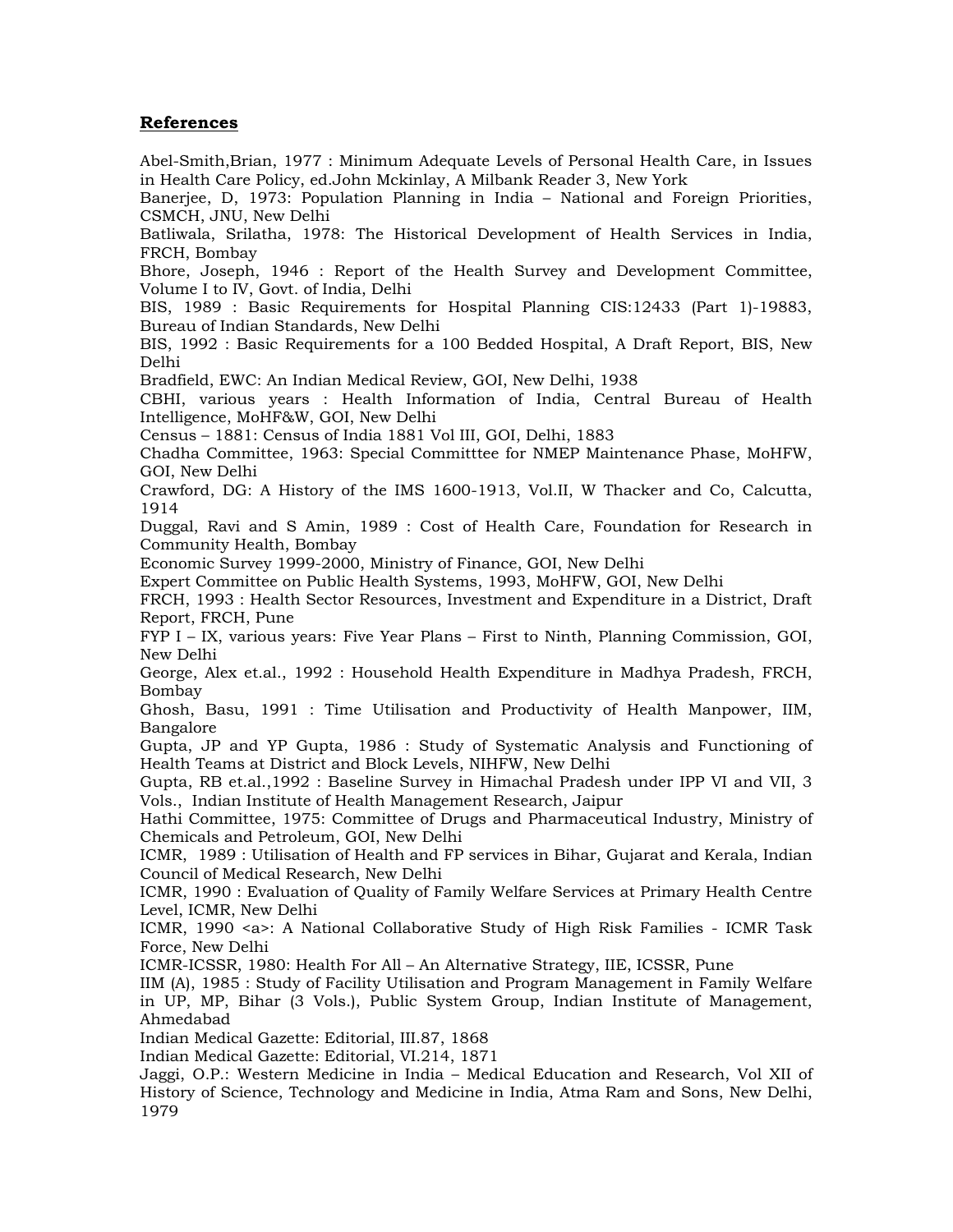Jaggi, O.P.: Western Medicine in India – Public Health and it Administration, Vol XIV of History of Science, Technology and Medicine in India, Atma Ram and Sons, New Delhi, 1979

Jaggi, O.P.: Western Medicine in India – Social Impact, Vol XV of History of Science, Technology and Medicine in India, Atma Ram and Sons, New Delhi, 1980

Jain Committee, 1967: Report of the Study Group on Medical Care Services, MoHFW, New Delhi

Jeffery, Roger : The Politics of Health in India, University of California Press, Berkeley, 1988.

Jesani, Amar and S Ananthram,1993 : Private Sector and Privatisation in Health Care Services, FRCH, Bombay

Jesani, Amar et.al., 1992 : Study of Auxiliary Midwives in Maharashtra, FRCH, Bombay Kannan KP et.al., 1991 : Health and Development in Rural Kerala, Kerala Shastra Sahitya Parishad, Trivandrum

Karan Singh, 1976: National Population Policy, NIHAE Bull, IX,2, 155-160

Kartar Singh Committee, 1973: Committee on Multipurpose Worker under Health and Family Planning, MoHFW, New Delhi

MoHFW, 1983 : National Health Policy, Govt. of India, Ministry of Health & Family Welfare, New Delhi

Mudaliar Committee, 1961: Health Survey and Planning Committee, MoHFW, New Delhi

Mukherjee Committee, 1966: Committee to Review Staffing Pattern and Financial Provision under Family Planning Programme, MoHFW, New Delhi

Nandraj, Sunil and Ravi Duggal, 1996 : Physical Standards in the Private Health Sector, Radical Journal of Health (New Series) II-2/3

Navarro, Vicente : 'Introduction' in V. Navarro (ed) Imperialism, Health and Medicine, Baywood, New York, 1981

NCAER, 1991 : Household Survey of Medical Care, National Council for Applied Economic Research, New Delhi

NCAER, 1992 : Rural Household Health Care Needs and Availability, NCAER, New Delhi NICD, 1988 : Combined Surveys on ARI, Diarrhoea and EPI, National Inst. of Communicable Diseases, Delhi

NIRD, 1989 : Health Care Delivery system in Rural Areas - A Study of MPW Scheme, National Institute of Rural Development, Hyderabad

NPC : National Health sub-committee (Sokhey Committee) ed. K.T. Shah,National Planning Committee, Vora & Co., Bombay, 1948.

NSS-1987 : Morbidity and Utilisation of Medical Services, 42nd Round, Report No. 384, National Sample Survey Organisation, New Delhi

NSS-1997 : Report No. 441, 52nd Round, NSSO, New Delhi

NTI, 1988 : Report of the Baseline Survey Danida Health Care Project 2 Vols., NTI, Bangalore

OECD, 1990 : Health Systems in Transition, Organisation for Economic Cooperation and Development, Paris

Roemer, Milton, 1985 : National Strategies for Health Care Organisation, Health Administration Press

Shrivastava Committee, 1975: Report of the Group on Medical Education and Support Manpower, MoHFW, New Delhi

Simon Committee, 1960: National Water Supply and Sanitation Committee, GOI, New Delhi

Whitehead, Margaret, 1990 : The Concepts and Principles of Equity and Health, WHO, Copenhagen

WHO, 1961 : Planning of Public Health Services, TRS 215, World Health Organisation, Geneva

WHO, 1988 : Country Profile - India, WHO - SEARO, New Delhi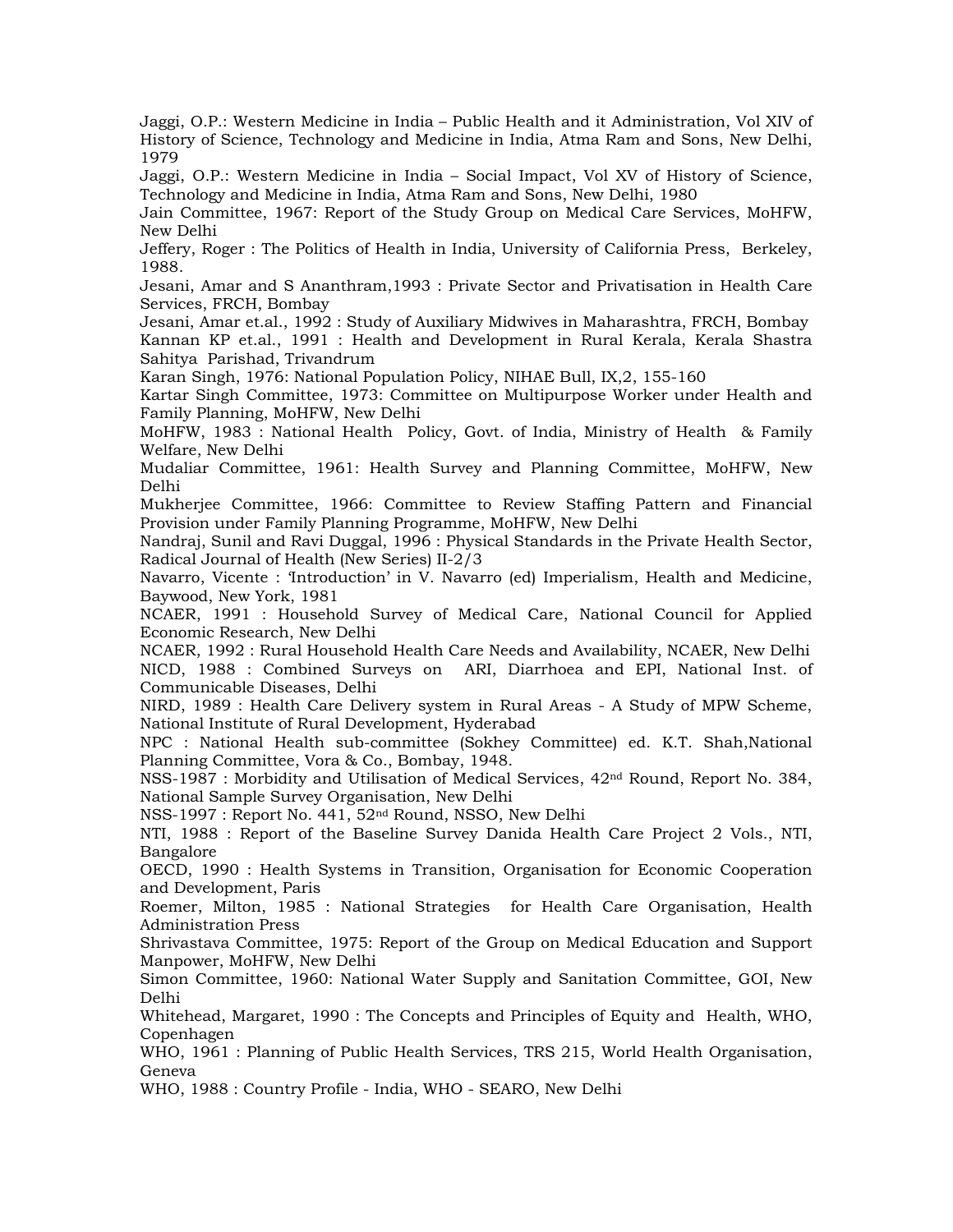#### **List of Other Committees:**

- 1. Chopra Committee Committee on Indigenous Systems of Medicine, 1948, MoHFW, GOI, New Delhi: Suggested synthesis of Indigenous and modern medicine through integration in education and multi-disciplinary research.
- 2. Homoeopathic Enquiry Committee,1949, MoHFW, GOI, New Delhi: Suggested establishment of Central Council of Homoeopathic Medicine and standardisation of homoeopathic education and equipment
- 3. Dasgupta Committee Environmental Hygiene Committee 1949, MoHFW, GOI, New Delhi: Looked into housing, water supply, general sanitation, conservancy and drainage systems, waste disposal, vector control etc..
- 4. Pandit Committtee Committee on Indigenous Systems, 1951, MoHFW, GOI, New Delhi: This was to follow up on the Chopra Committee and it advised against integration of modern and indigenous medicine for teaching or otherwise and it was instrumental in setting up the Jamnagar based Central Research Institute in Indigenous Systems of Medicine.
- 5. The Pharmaceutical Enquiry Committee, 1954, Min of Commerce and Industry< GOI, New Delhi: This looked into business practices of the pharmaceutical industry and recommended that drug production must be done from basic chemical stage so that foreign dependence is reduced and suggested the need for an essential drug list.
- 6. Model Public Health Act Committee, 1955, MoHFW, GOI, New Delhi: Bringing together all health legislation and rationalising them
- 7. Committee on Socail and Moral Hygiene, 1956, Central Social Welfare Board, GOI, Ne Delhi: Looked into the problem of immoral traffic in women and children and suggested progressive sex education, a national plan to deal with venereal diseases and strengthening of the family planning program.
- 8. Committee to study the formulation of uniform standards in respect of education and regulation of practice of vaidyas, hakims and homoeopaths, 1956, MoHFW, GOI, New Delhi: Standardised degree courses at 5  $\frac{1}{2}$  years, including internship and compilation of pharmacopaeia and dictionary.
- 9. Dave Committee Committee to study and report on standards for education and regulation of practice of indigenous systems of medicine, 1956, MoHFW, GOI, New Delhi: Defined admission criteria and registration of practitioners both institutionally qualified and traditional.
- 10. Udupa Committee Committee to assess and evaluate present status of Ayurvedic medicine, 1960, MoHFW, GOI, New Delhi: Emphasised on shudh ayurveda, need for standardization of pharmaceutical products, and suggested investigation into secret remedies and to make ayurveda system open and modern.
- 11. Manickavaley Committee Committee to study and report on pattern of statistical units for Health Departments, 1960, MoHFW, GOI, New Delhi: Setting up of reporting and registration agencies for vital and health statistics at all levels
- 12. Renuka Roy Committee School Health Committee, 1960, MoHFW, GOI, New Delhi: Promotion of preventive care through schools, provision for school meals, health education as part of school curricular, and integration of school health through the primary health care network.
- 13. Ayyar Committee Hospital Equipment Standardisation Committee, 1964, DGHS, GOI, New Delhi: Worked out standards for hospital furniture, medical equipment and staff pattern for different levels of hospitals.
- 14. Shah Committee Committee to study the legalisation of abortion, 1966, MoHFW, GOI, New Delhi: Estimated abortions  $@13$  per 1000 population, found the provision under IPC very restrictive and recommended liberalization of abortion